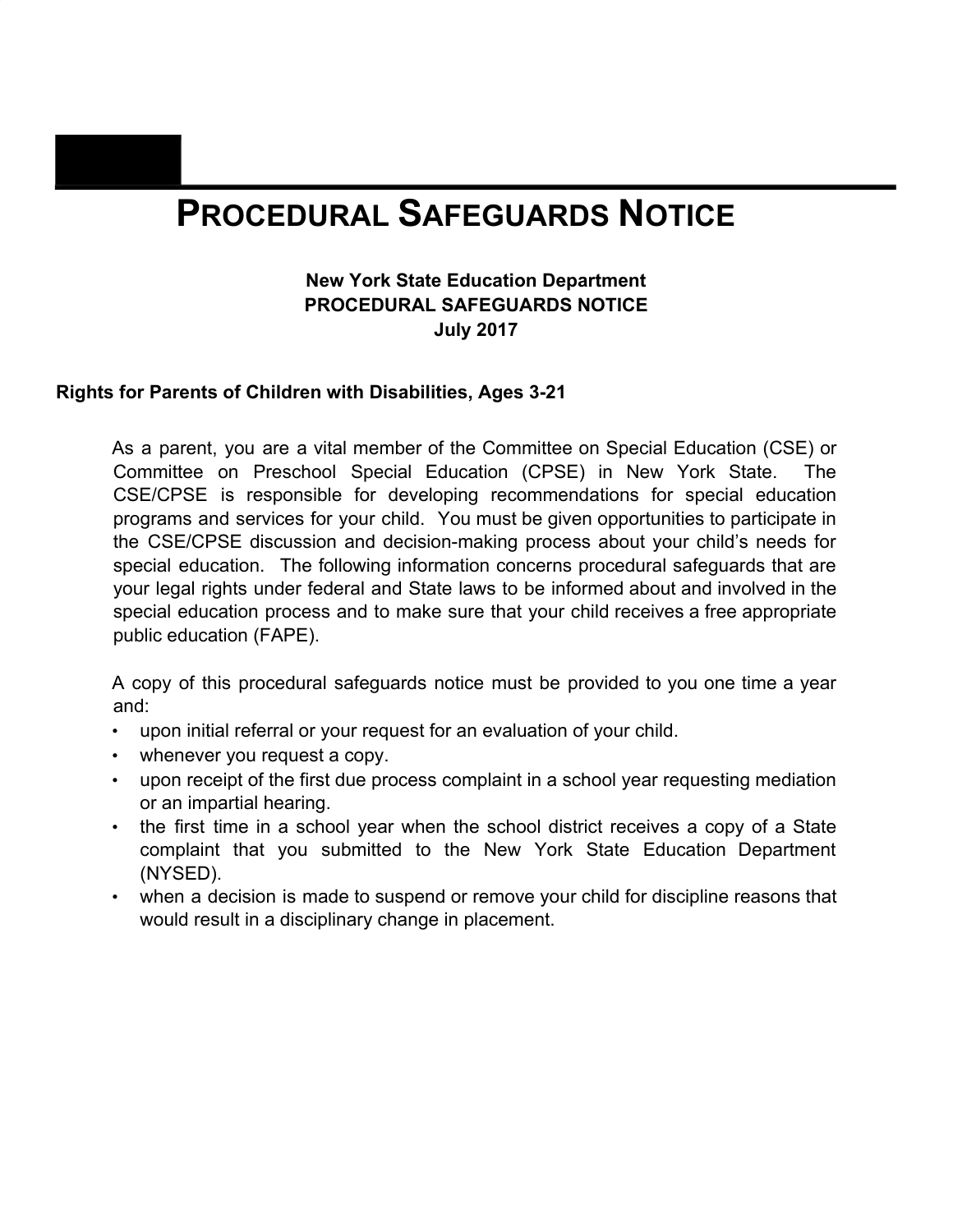The Procedural Safeguards Notice has been adapted from the model form developed by the United States Department of Education (USDOE). Information was added regarding New York State's requirements.



The University of the State of New York<br>New York State Education Department Office of Special Education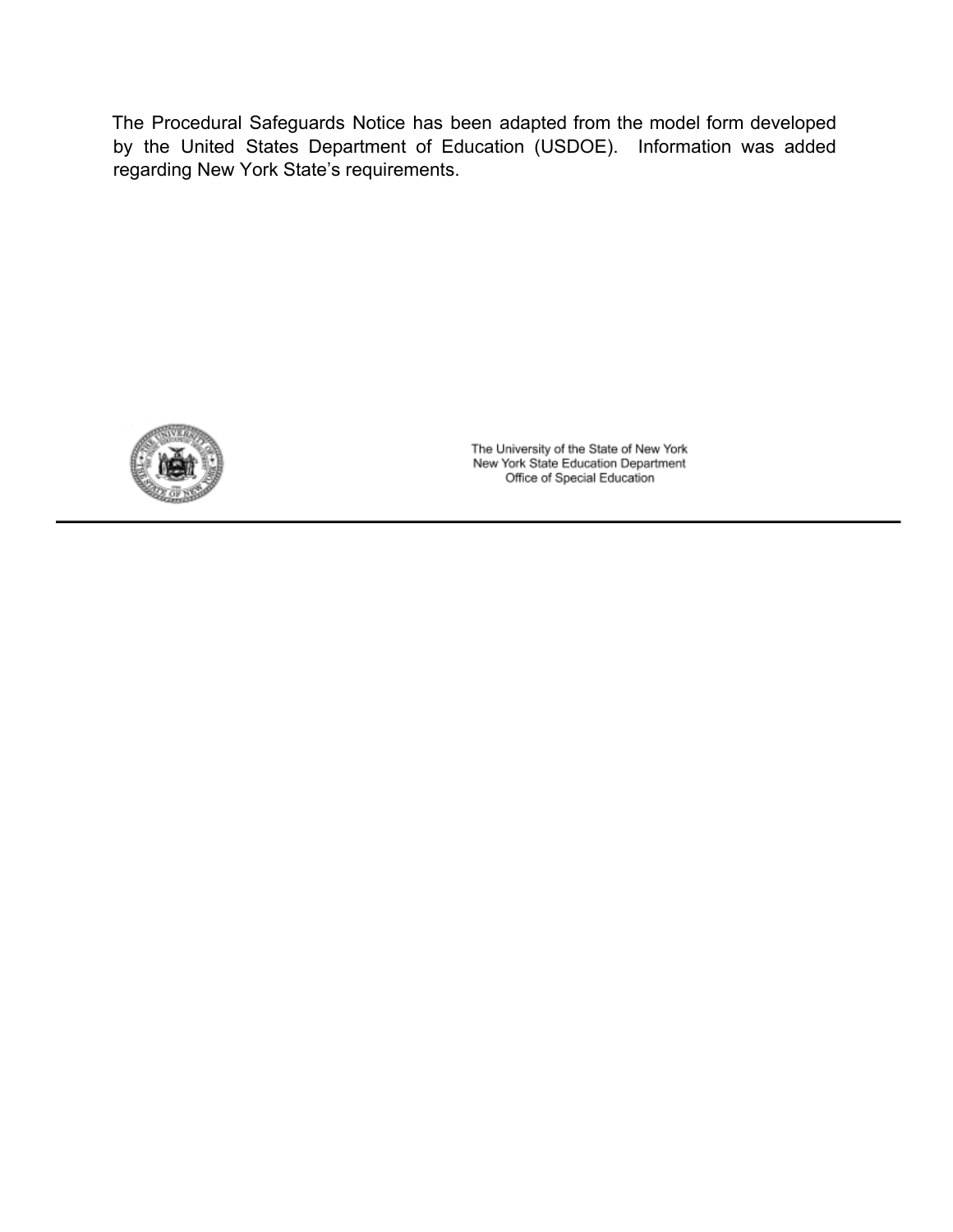# **Table of Contents**

|  | 1              |  |
|--|----------------|--|
|  |                |  |
|  | $\overline{2}$ |  |
|  |                |  |
|  | $\overline{2}$ |  |
|  |                |  |
|  | 2              |  |
|  |                |  |
|  | 3              |  |
|  |                |  |
|  | 6              |  |
|  |                |  |
|  |                |  |
|  | 8              |  |
|  |                |  |
|  | 8              |  |
|  |                |  |
|  | 8              |  |
|  |                |  |
|  | 9              |  |
|  |                |  |
|  | 9              |  |
|  |                |  |
|  | 10             |  |
|  |                |  |
|  | 10             |  |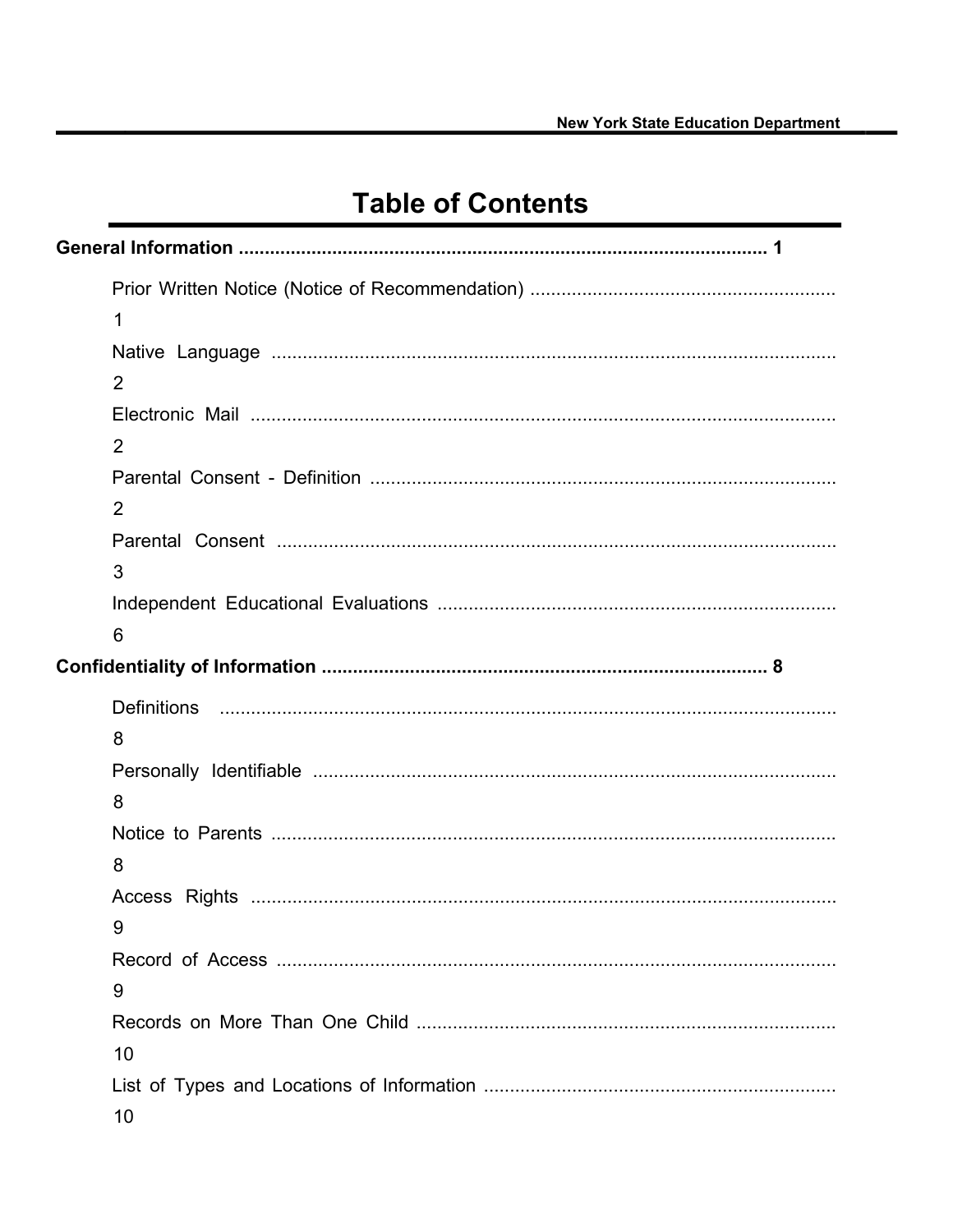| 10 |  |  |  |
|----|--|--|--|
|    |  |  |  |
| 10 |  |  |  |
|    |  |  |  |
| 10 |  |  |  |
|    |  |  |  |
| 11 |  |  |  |
|    |  |  |  |
| 11 |  |  |  |
|    |  |  |  |
| 11 |  |  |  |
|    |  |  |  |
| 12 |  |  |  |
|    |  |  |  |
| 12 |  |  |  |
|    |  |  |  |

| Difference Between Due Process Hearing Complaint and State Complaint |
|----------------------------------------------------------------------|
|                                                                      |
|                                                                      |
| 13                                                                   |
|                                                                      |
| 14                                                                   |
|                                                                      |
| 15                                                                   |
|                                                                      |
|                                                                      |
| 16                                                                   |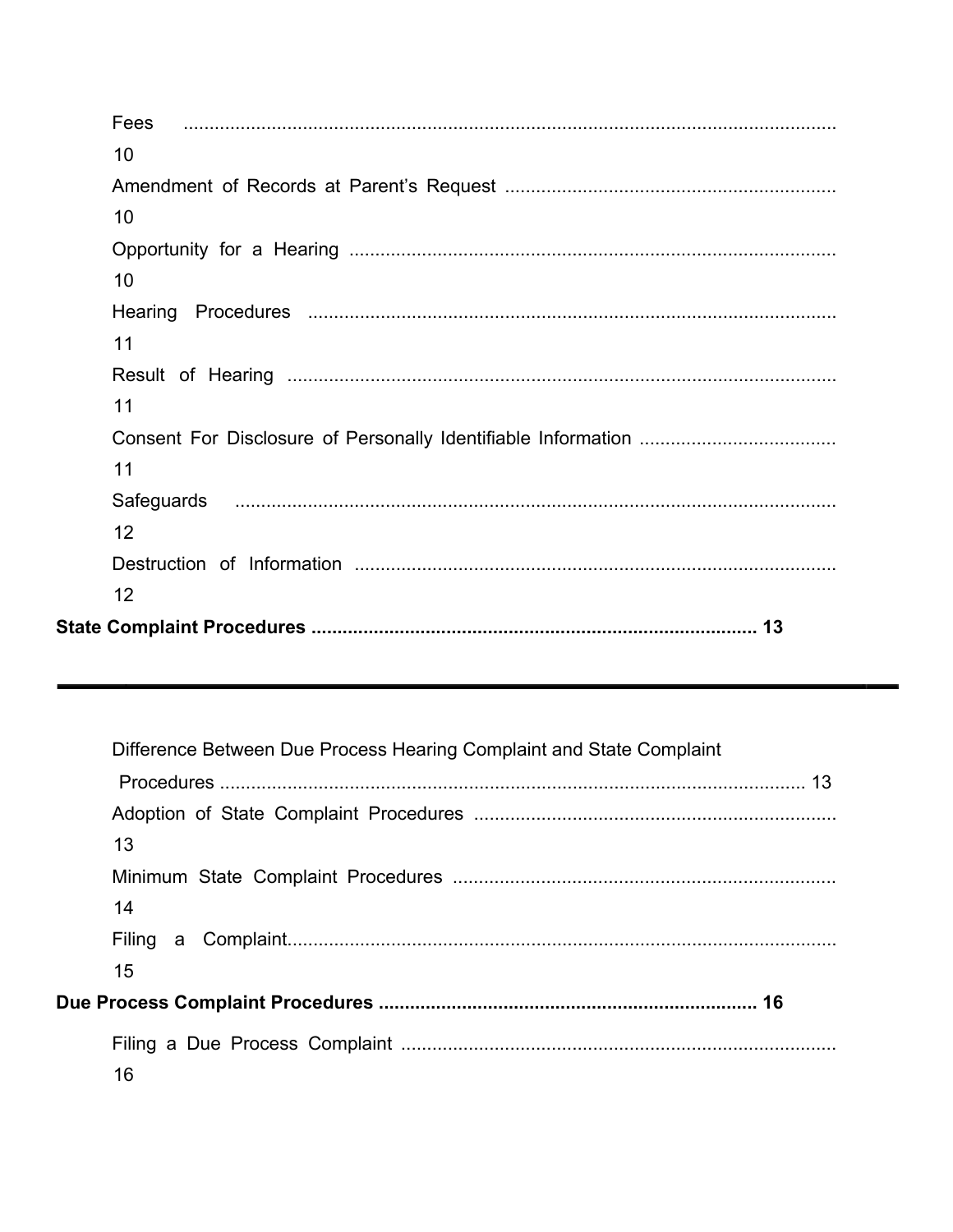| 16                                                                            |  |
|-------------------------------------------------------------------------------|--|
|                                                                               |  |
| 18                                                                            |  |
|                                                                               |  |
| 18                                                                            |  |
| The Child's Placement While the Due Process Complaint and Hearing are         |  |
|                                                                               |  |
|                                                                               |  |
| 20                                                                            |  |
|                                                                               |  |
|                                                                               |  |
| 23                                                                            |  |
|                                                                               |  |
| 24                                                                            |  |
|                                                                               |  |
| 25                                                                            |  |
|                                                                               |  |
| 26                                                                            |  |
| 27                                                                            |  |
| Civil Actions, Including the Time Period in Which to File Those Actions<br>27 |  |
| 28                                                                            |  |
|                                                                               |  |
|                                                                               |  |
| 30                                                                            |  |
| 33                                                                            |  |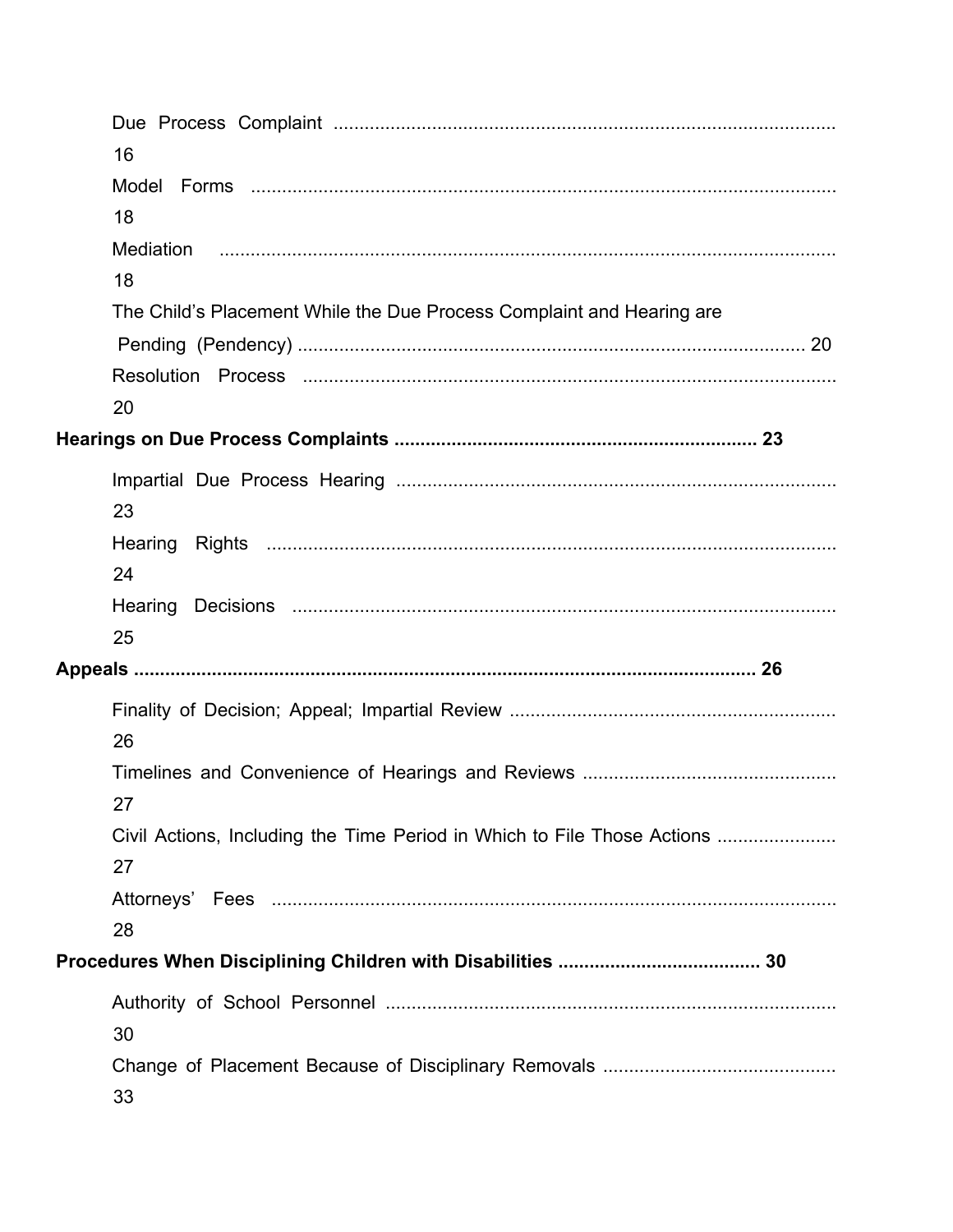| 34                                                                          | Appeal |
|-----------------------------------------------------------------------------|--------|
|                                                                             |        |
|                                                                             |        |
| 35                                                                          |        |
| Protections for Children Not Yet Eligible for Special Education and Related |        |
|                                                                             |        |
| Referral to and Action by Law Enforcement and Judicial Authorities          |        |
| 37                                                                          |        |
| Use of Public and Private Benefits/Insurance ………………………………………………… 38         |        |
|                                                                             |        |
| 38                                                                          |        |
|                                                                             |        |
| 39                                                                          |        |
| Requirements for Unilateral Placement by Parents of Children in Private     |        |
| General                                                                     |        |
| 40                                                                          |        |
| <b>Resources</b>                                                            |        |
| 41                                                                          |        |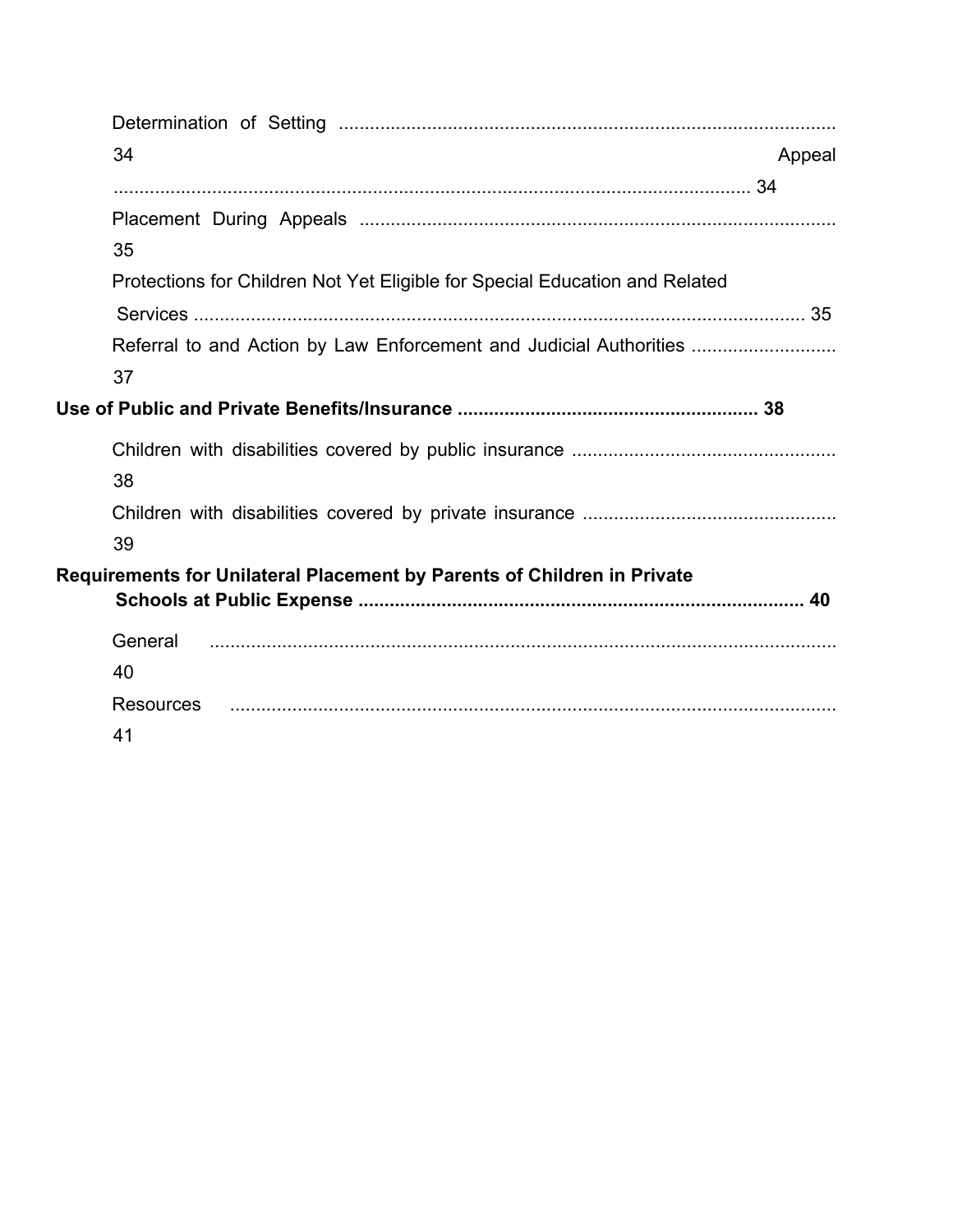# **GENERAL INFORMATION**

# **PRIOR WRITTEN NOTICE (NOTICE OF RECOMMENDATION)**

## **34 CFR section 300.503; 8 NYCRR section 200.5(a) and (c)**

### **Notice**

Your school district must give you written notice (provide you certain information in writing), whenever it:

- 1. proposes to initiate or to change the identification, evaluation, or educational placement of your child, or the provision of a free appropriate public education (FAPE) to your child; **or**
- 2. refuses to initiate or to change the identification, evaluation, or educational placement of your child, or the provision of FAPE to your child.

If the prior written notice relates to an action by the school district that requires parental consent, the district will give notice at the same time they request such consent.

### **Content of notice** The

written notice must:

- 1. describe the action that your school district proposes or refuses to take;
- 2. explain why your school district is proposing or refusing to take the action;
- 3. describe each evaluation procedure, assessment, record, or report your school district used in deciding to propose or refuse the action;
- 4. include a statement that you have protections under the procedural safeguards provisions in Part B of the Individuals with Disabilities Education Act (IDEA);
- 5. tell you how you can obtain a description of the procedural safeguards notice if the action that your school district is proposing or refusing is not an initial referral for evaluation;
- 6. include resources for you to contact for help in understanding Part B of the Individuals with Disabilities Education Act (IDEA);
- 7. describe any other choices that your child's Committee on Special Education (CSE) or Committee on Preschool Special Education (CPSE),considered and the reasons why those choices were rejected; **and**
- 8. provide a description of other reasons why your school district proposed or refused the action.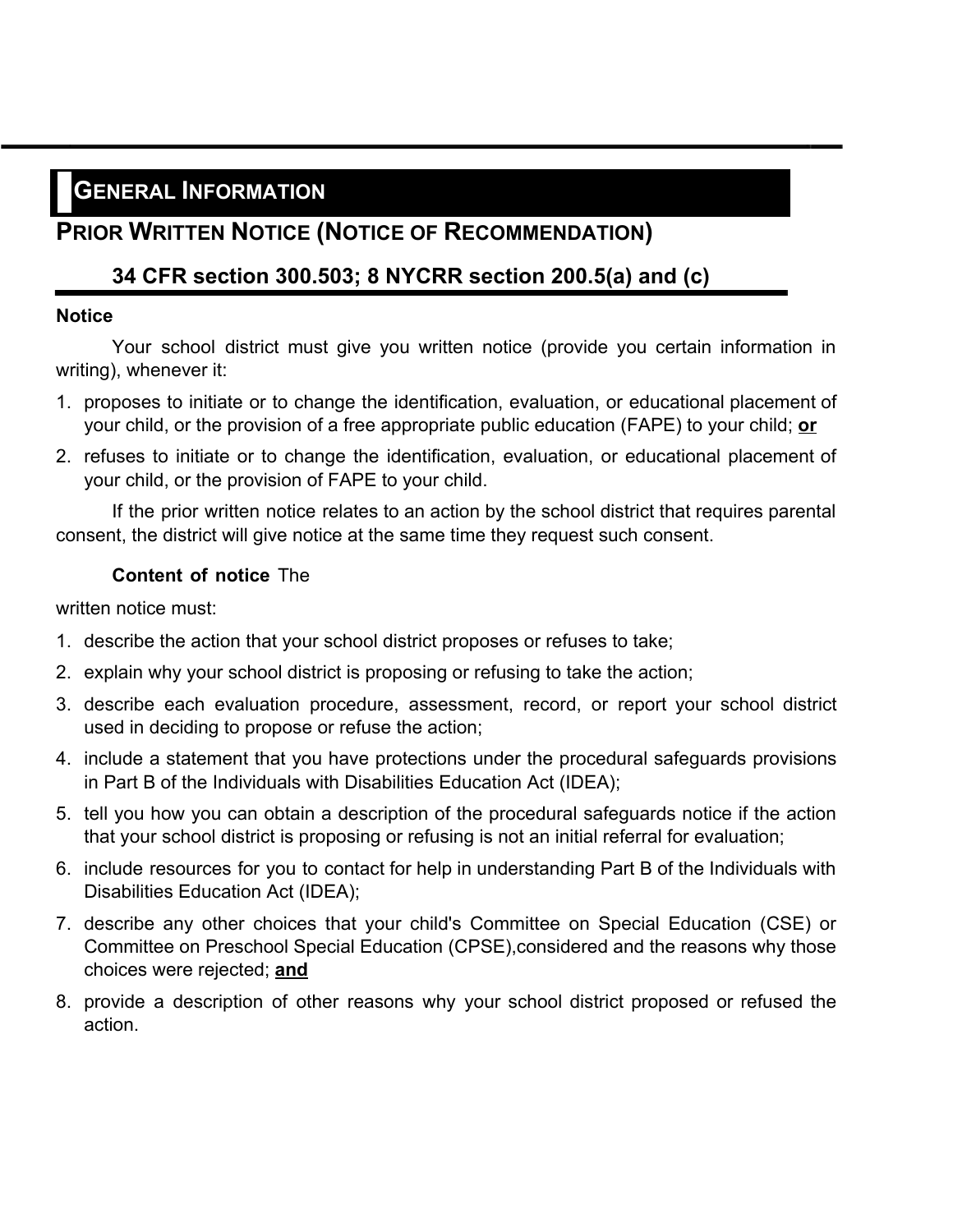### **Notice in understandable language**

The notice must be written in language understandable to the general public and be provided in your native language or other mode of communication you use, unless it is clearly not feasible to do so.

If your native language or other mode of communication is not a written language, your school district must ensure that:

- 1. the notice is translated for you orally by other means in your native language or other mode of communication;
- 2. you understand the content of the notice; **and**
- 3. there is written evidence that 1 and 2 have been met.

# **NATIVE LANGUAGE**

## **34 CFR section 300.29; 8 NYCRR section 200.1(ff)**

*Native language,* when used with an individual who has limited English proficiency, means the following:

- 1. The language normally used by that person, or, in the case of a child, the language normally used by the child's parents;
- 2. In all direct contact with a child (including evaluation of the child), the language normally used by the child in the home or learning environment.

For a person with deafness or blindness, or for a person with no written language, the mode of communication is what the person normally uses (such as sign language, Braille, or oral communication).

# **ELECTRONIC MAIL**

## **34 CFR section 300.505; 8 NYCRR section 200.5(a), (f), and (i)**

If your school district offers parents the choice of receiving documents by e-mail, you may choose to receive the following by e-mail: 1. prior written notice (notice of recommendation);

- 2. procedural safeguards notice; **and**
- 3. notices related to a due process complaint.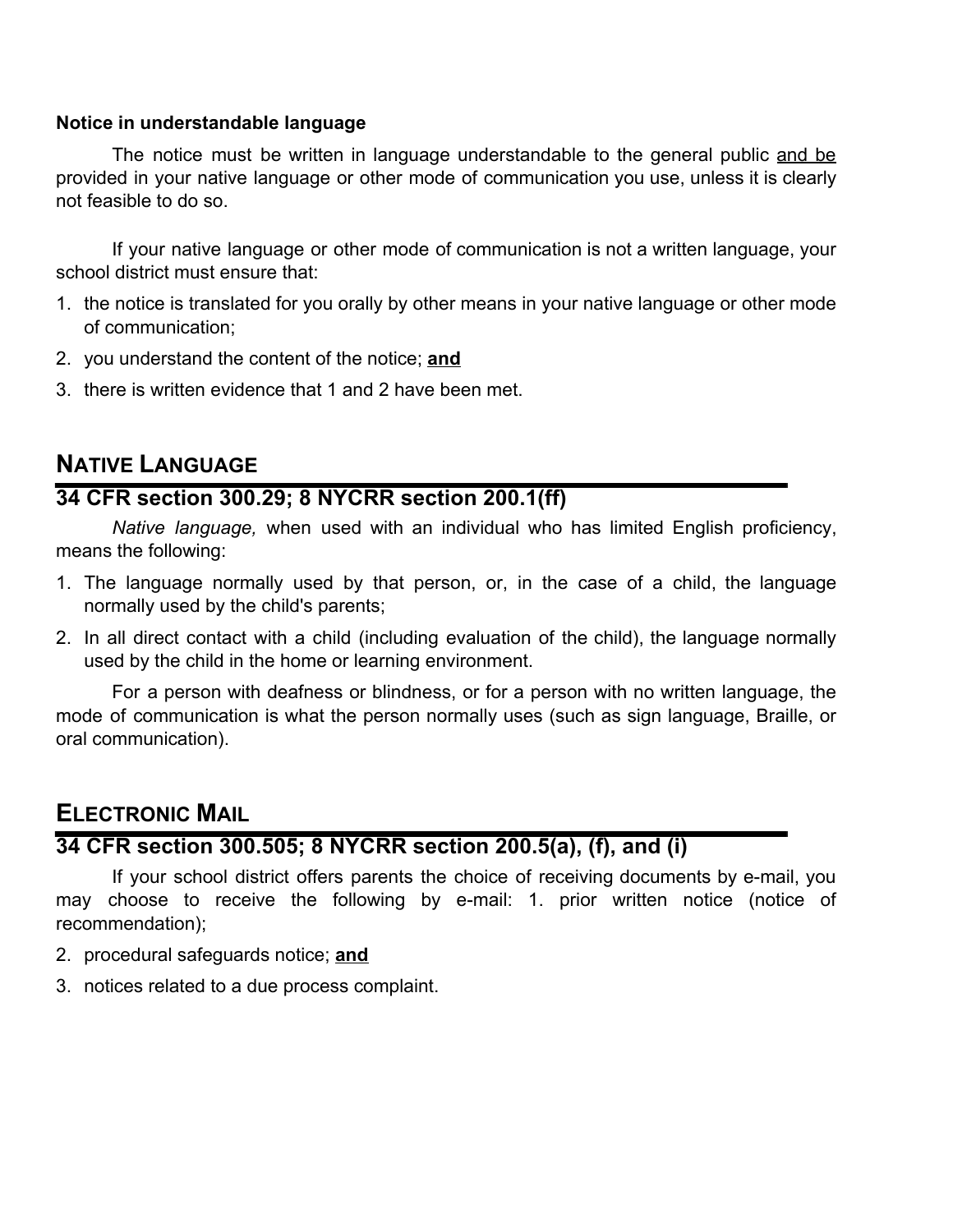# **PARENTAL CONSENT - DEFINITION**

# **34 CFR section 300.9; 8 NYCRR section 200.1(l)**

## **Consent**

*Consent* means:

- 1. You have been fully informed in your native language or other mode of communication (such as sign language, Braille, or oral communication) of all information about the action for which you are giving consent;
- 2. You understand and agree in writing to that action, and the consent describes that action and lists the records (if any) that will be released and to whom; **and**
- 3. You understand that the consent is voluntary on your part and you may withdraw your consent at anytime.

Your withdrawal of consent does not negate (undo) an action that has occurred after you gave your consent and before you withdrew it.

# **PARENTAL CONSENT**

# **34 CFR section 300.300; 8 NYCRR sections 200.5(a) and (b)**

## **Consent for initial evaluation**

Your school district cannot conduct an initial evaluation of your child to determine whether your child is eligible under Part B of IDEA to receive special education and related services without first providing you with prior written notice of the proposed action and without obtaining your consent as described under the heading *Parental Consent.*

Your school district must make reasonable efforts to obtain your informed consent for an initial evaluation to decide whether your child is a child with a disability.

Your consent for initial evaluation does not mean that you have also given your consent for the school district to start providing special education and related services to your child.

If your child is enrolled in public school or you are seeking to enroll your child in a public school and you have refused to provide consent or failed to respond to a request to provide consent for an initial evaluation and your child is school-age, your school district may, but is not required to, seek to conduct an initial evaluation of your child by utilizing mediation or due process complaint, resolution meeting, and impartial due process hearing procedures. Your school district will not violate its obligations to locate, identify and evaluate your child if it does not pursue an evaluation of your child in these circumstances and your child can not receive special education services even if he/she would have been eligible.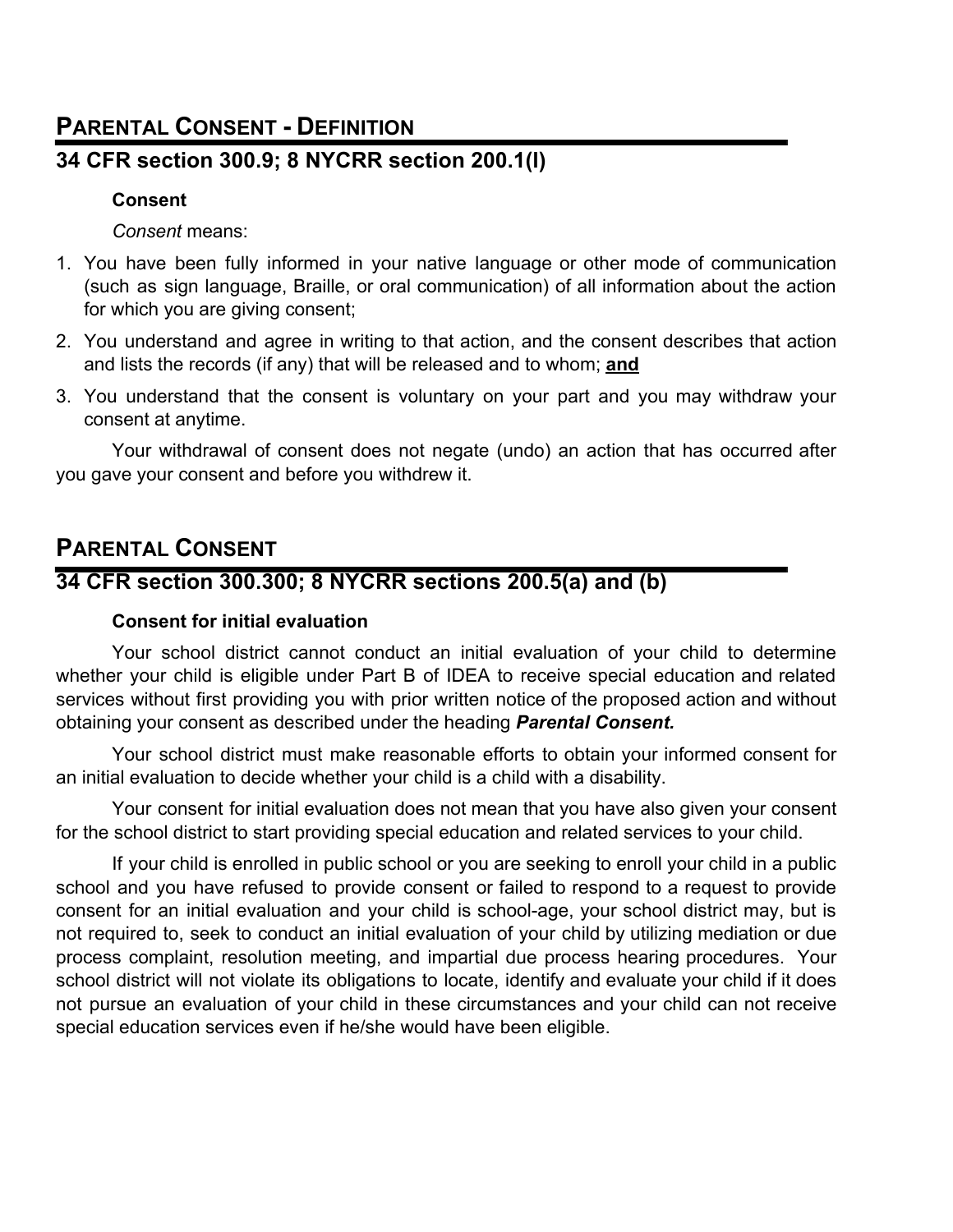### **Special rules for initial evaluation of wards of the State**

If a child is a ward of the State and is not living with his/her parent, the school district does not need consent from the parent for an initial evaluation to determine if the child is a child with a disability if:

- 1. despite reasonable efforts to do so, the school district cannot find the child's parent;
- 2. the rights of the parents have been terminated in accordance with State law; **or**
- 3. a judge has assigned the right to make educational decisions and to consent for an initial evaluation to an individual other than the parent.

In New York State, ward of the state means a child or youth under the age of twenty-one:

- 1. who has been placed or remanded pursuant to section 358-a, 384 or 384-a of the Social Services Law, or article 3, 7, or 10 of the Family Court Act, or freed for adoption pursuant to section 383-c, 384, or 384-b of the Social Services Law; or
- 2. who is in the custody of the Commissioner of Social Services or the Office of Children and Family Services; or
- 3. who is a destitute child under section 398(1) of the Social Services Law.

### **Parental consent for services**

Your school district must obtain your informed consent before providing special education and related services to your child for the first time. The school district must make reasonable efforts to obtain your informed consent before providing special education and related services to your child for the first time.

If you do not respond to a request to provide your consent for your child to receive special education and related services for the first time, or if you refuse to give such consent, your school district may not use due process procedures (i.e., mediation, resolution meeting, or an impartial due process hearing) in order to obtain agreement or a ruling that the special education and related services (recommended by your child's CSE or CPSE) may be provided to your child without your consent.

If you refuse to give your consent for your child to receive special education and related services for the first time, or if you do not respond to a request to provide such consent and the school district does not provide your child with the special education and related services for which it sought your consent, your school district:

- 1. is not in violation of the requirement to make FAPE available to your child for its failure to provide those services to your child; **and**
- 2. is not required to have an IEP meeting or develop an IEP for your child for the special education and related services for which your consent was requested.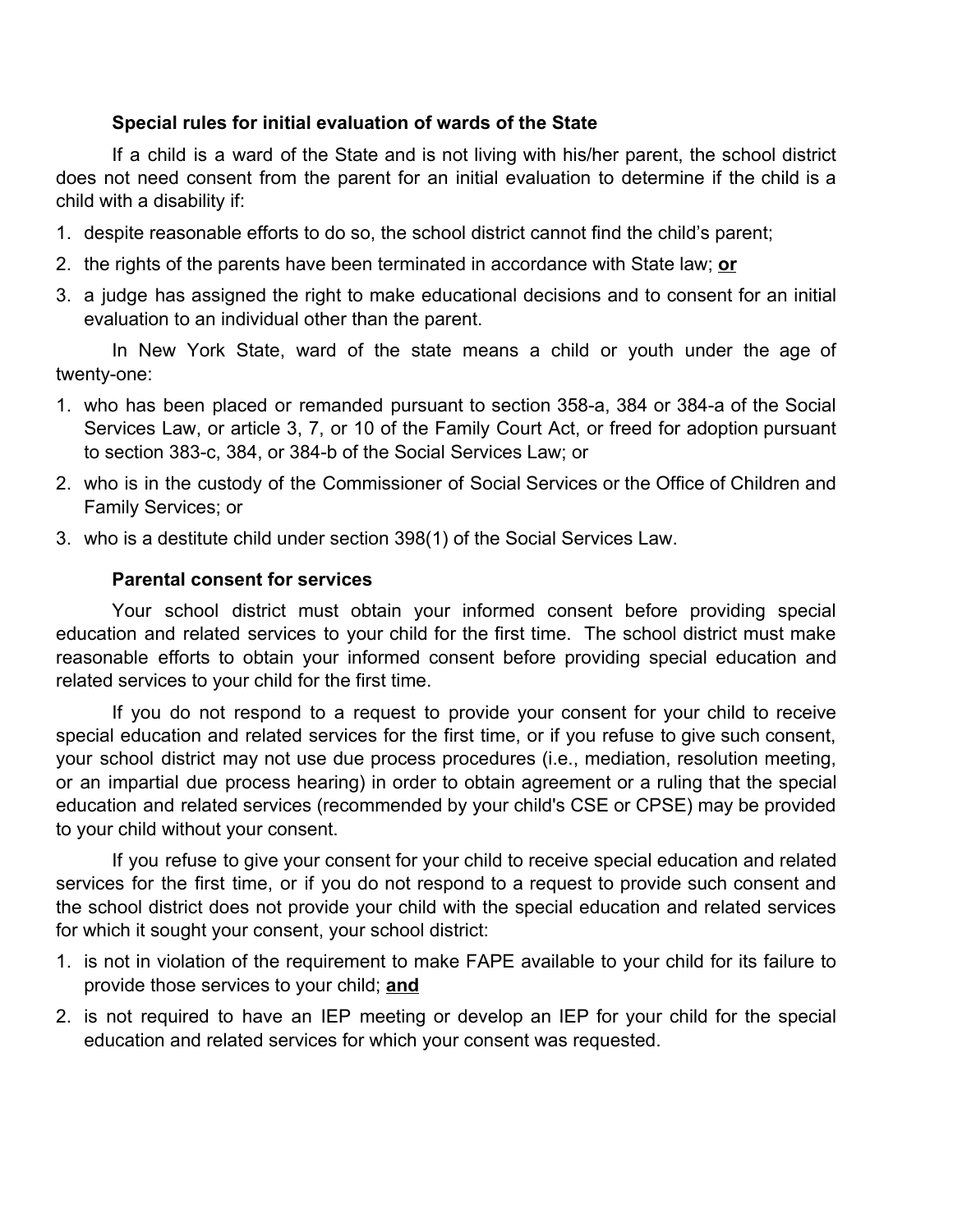### **Revocation of parental consent**

If you inform the school district in writing that you revoke (take back) your consent for your school district to provide special education and related services to your child, your school district:

- 1. may not continue to provide special education and related services to your child;
- 2. may not use due process procedures (i.e., mediation, resolution meeting, or an impartial due process hearing) in order to obtain agreement or a ruling that the services may be provided to your child;
- 3. is not in violation of the requirement to make FAPE available to your child for its failure to provide further special education and related services to your child;
- 4. is not required to have an IEP meeting or develop an IEP for your child for the further provision of special education and related services; **and**
- 5. is not required to amend your child's education records to remove any reference to your child's receipt of special education and related services because of the revocation of consent.

### **Parental consent for reevaluations**

Your school district must obtain your informed consent before it reevaluates your child, unless your school district can demonstrate that:

- 1. it took reasonable steps to obtain your consent for your child's reevaluation; **and**
- 2. you did not respond.

If you refuse to consent to your child's reevaluation, the school district may, but is not required to, pursue your child's reevaluation by using mediation, due process complaint, resolution meeting, and impartial due process hearing procedures to seek to override your refusal to consent to your child's reevaluation. As with initial evaluations, your school district does not violate its obligations under Part B of IDEA if it declines to pursue the reevaluation in this manner.

### **Documentation of reasonable efforts to obtain parental consent**

Your school must maintain documentation of reasonable efforts to obtain parental consent for initial evaluations and reevaluations, to provide special education and related services for the first time, and to locate parents of wards of the State for initial evaluations. The documentation must include a record of the school district's attempts in these areas, such as:

- 1. detailed records of telephone calls made or attempted and the results of those calls;
- 2. copies of correspondence sent to the parents and any responses received; **and**
- 3. detailed records of visits made to the parent's home or place of employment and the results of those visits.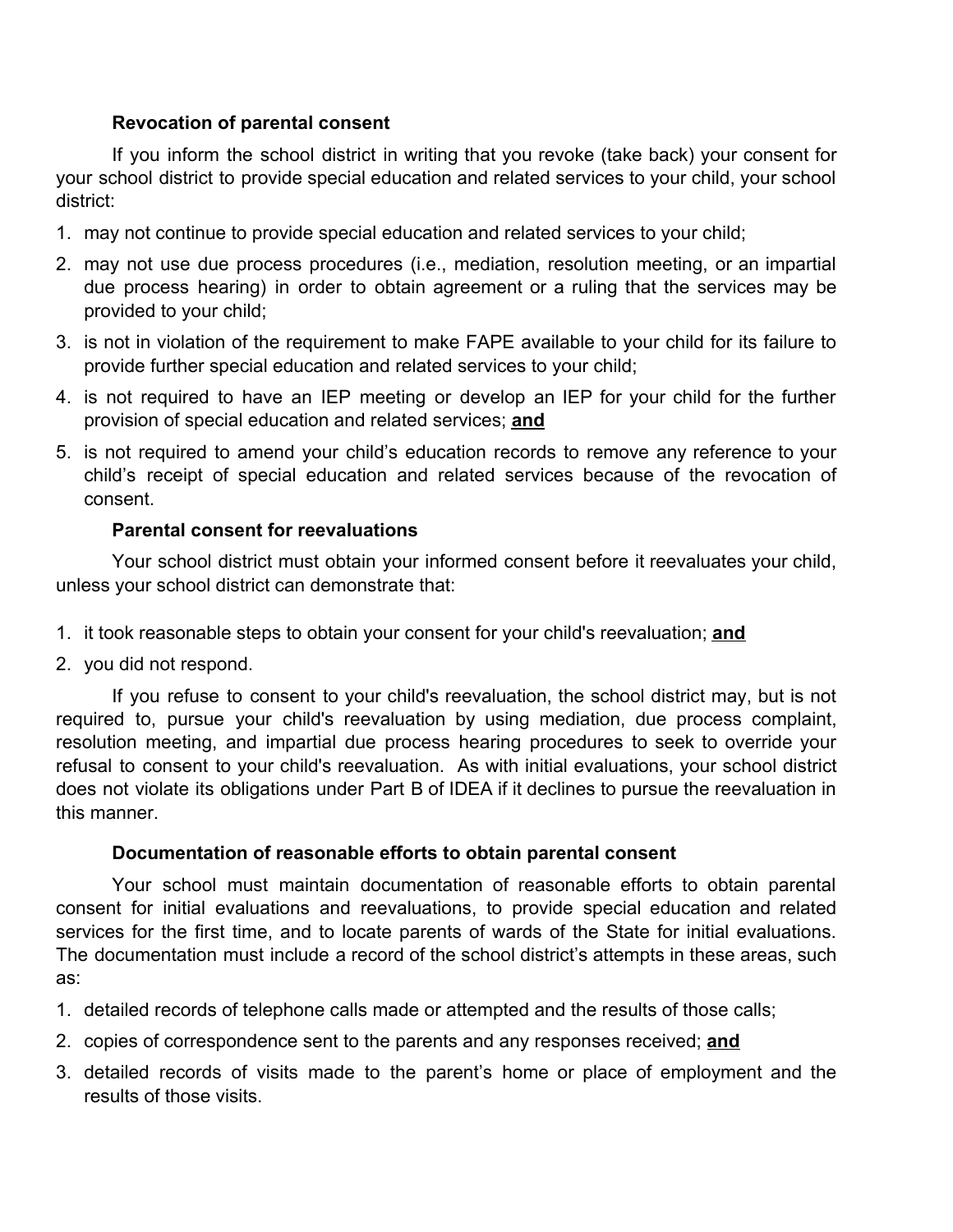#### **Parental consent for insurance access**

Parent consent is required prior to the school district accessing a parent's private or public insurance proceeds as described under the heading of *Use of Public and Private Benefits/Insurance*.

### **Consent for Parentally-Placed and Home-Instructed Students**

If you have enrolled your child in a private school at your own expense or if you are home schooling your child, and you do not provide your consent for your child's initial evaluation or your child's reevaluation, or you fail to respond to a request to provide your consent, the school district may not use its consent override procedures (i.e., mediation, due process complaint, resolution meeting, or an impartial due process hearing) and is not required to consider your child as eligible to receive equitable services (services made available to parentally-placed private school children with disabilities).

### **Other consent requirements**

Your consent is not required before your school district may:

- 1. review existing data as part of your child's evaluation or a reevaluation; **or**
- 2. give your child a test or other evaluation that is given to all children unless, before that test or evaluation, consent is required from all parents of all children.

Your school district may not use your refusal to consent to one service or activity to deny you or your child any other service, benefit, or activity.

The school district must develop and implement procedures to ensure that your refusal to consent to any of these other services and activities does not result in a failure to provide your child with FAPE.

# **INDEPENDENT EDUCATIONAL EVALUATIONS 34 CFR section 300.502; 8 NYCRR section 200.5(g)**

### **General**

As described below, you have the right to obtain an independent educational evaluation (IEE) of your child if you disagree with the evaluation of your child that was obtained by your school district.

If you request an IEE, the school district must provide you with information about where you may obtain one and about the school district's criteria that apply to IEEs.

### **Definitions**

*Independent educational evaluation* means an evaluation conducted by a qualified examiner who is not employed by the school district responsible for the education of your child.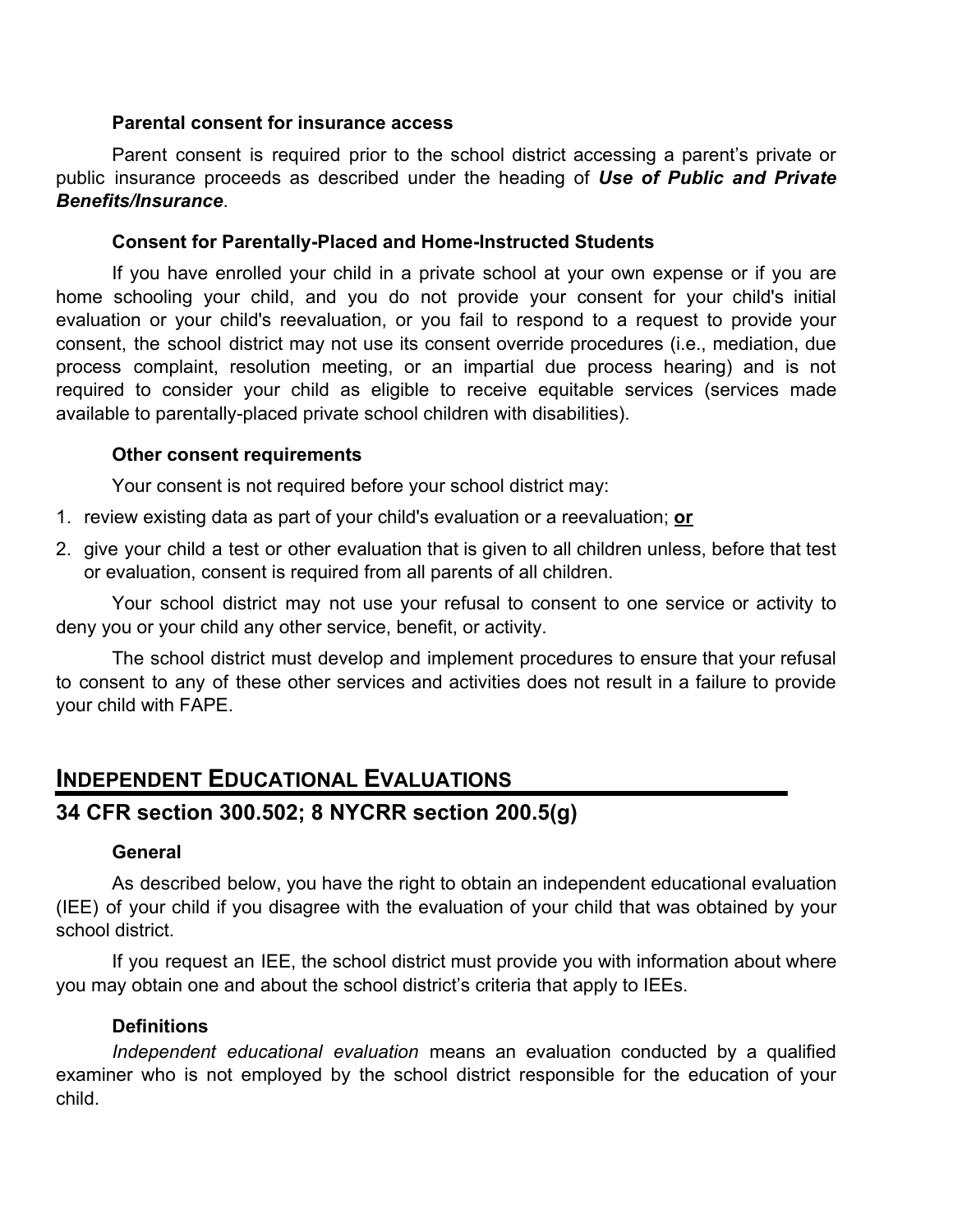*Public expense* means that the school district either pays for the full cost of the evaluation or ensures that the evaluation is otherwise provided at no cost to you, consistent with the provisions of Part B of IDEA, which allow each state to use whatever State, local, federal and private sources of support are available in the State to meet the requirements of Part B of IDEA.

### **Parent right to evaluation at public expense**

You have the right to an IEE of your child at public expense if you disagree with an evaluation of your child obtained by your school district, subject to the following conditions:

- 1. If you request an IEE of your child at public expense, your school district must, without unnecessary delay, either: (a) file a due process complaint to request a hearing to show that its evaluation of your child is appropriate;  $or$  (b) provide an IEE at public expense, unless the school district demonstrates in a hearing that the evaluation of your child that you obtained did not meet the school district's criteria.
- 2. If your school district requests a hearing and the final decision is that your school district's evaluation of your child is appropriate, you still have the right to an IEE, but not at public expense.
- 3. If you request an IEE of your child, the school district may ask why you object to the evaluation of your child obtained by your school district. However, your school district may not require an explanation and may not unreasonably delay either providing the IEE of your child at public expense or filing a due process complaint to request a due process hearing to defend the school district's evaluation of your child.

You are entitled to only one IEE of your child at public expense each time your school district conducts an evaluation of your child with which you disagree.

### **Parent-initiated evaluations**

If you obtain an IEE of your child at public expense or you choose to share with the school district an evaluation of your child that you obtained at private expense:

- 1. Your school district must consider the results of the evaluation of your child, if it meets the school district's criteria for IEE, in any decision made with respect to the provision of FAPE to your child; **and**
- 2. You or your school district may present the evaluation as evidence at a due process hearing regarding your child.

### **Requests for evaluations by impartial hearing officers**

If an impartial hearing officer requests an IEE of your child as part of a due process hearing, the cost of the evaluation must be at public expense.

### **School district criteria**

If an IEE is at public expense, the criteria under which the evaluation is obtained, including the location of the evaluation and the qualifications of the examiner, must be the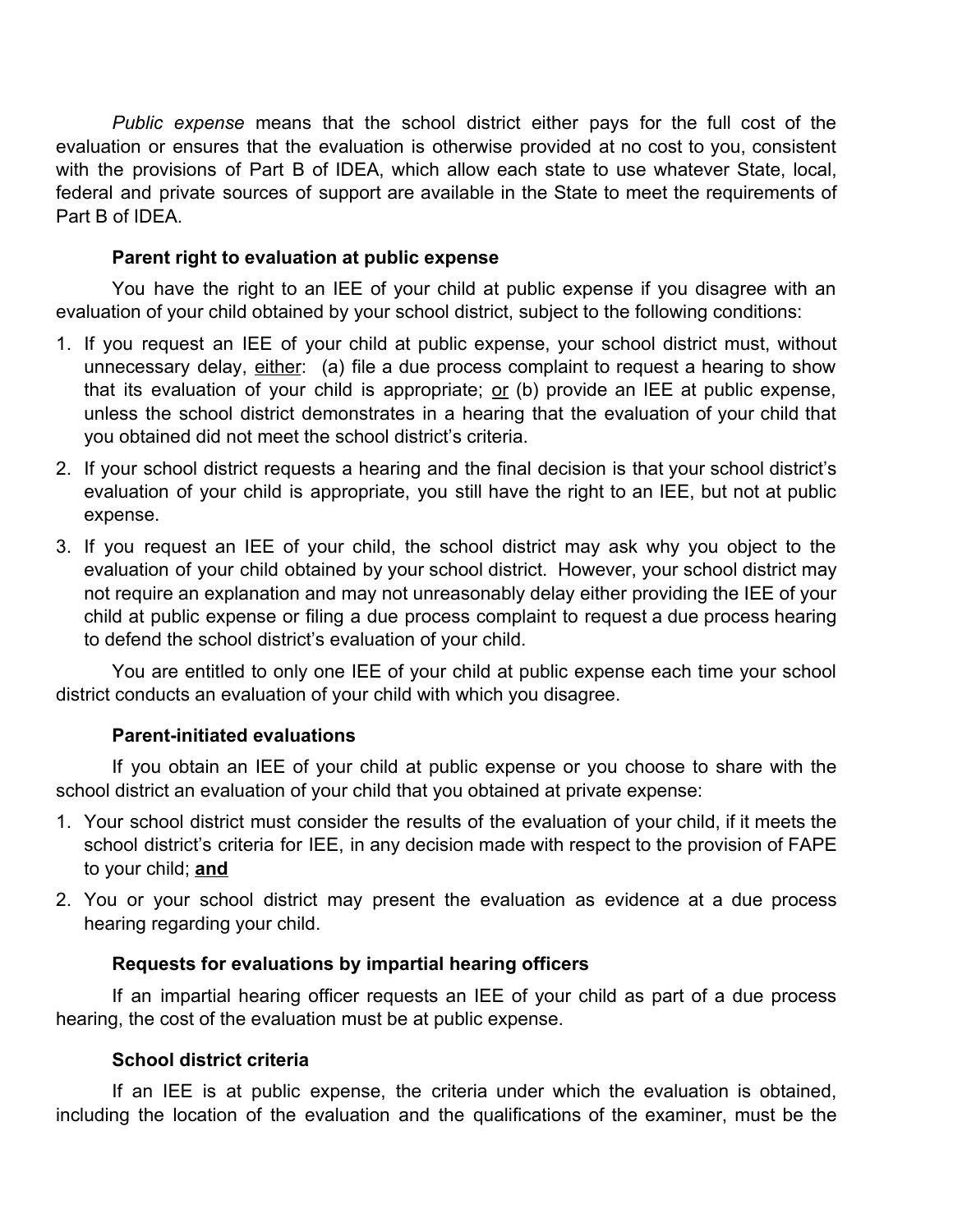same as the criteria that the school district uses when it initiates an evaluation (to the extent those criteria are consistent with your right to an IEE).

Except for the criteria described above, a school district may not impose conditions or timelines related to obtaining an IEE at public expense.

# **CONFIDENTIALITY OF INFORMATION**

## **DEFINITIONS**

## **34 CFR section 300.611**

As used under the heading **Confidentiality of Information**:

*Destruction* means physical destruction or removal of personal identifiers from information so that the information is no longer personally identifiable.

*Education records* means the type of records covered under the definition of ''education records'' in 34 CFR Part 99 (the regulations implementing the Family Educational Rights and Privacy Act of 1974, 20 U.S.C. 1232g (FERPA)).

*Participating agency* means any school district, agency or institution that collects, maintains, or uses personally identifiable information, or from which information is obtained, under Part B of IDEA.

## **PERSONALLY IDENTIFIABLE**

## **34 CFR section 300.32; 8 NYCRR section 200.5(e)**

*Personally identifiable* means information that has:

(a) your child's name, your name as the parent, or the name of another family member;

- (b) your child's address;
- (c) a personal identifier, such as your child's social security number or student number; **or**
- (d) a list of personal characteristics or other information that would make it possible to identify your child with reasonable certainty.

# **NOTICE TO PARENTS**

## **34 CFR section 300.612**

When the New York State Education Department (NYSED) and school districts maintain personally identifiable information, notice must be given that is adequate to fully inform parents about confidentiality of personally identifiable information, including:

1. a description of the extent to which the notice is given in the native languages of the various population groups in the State;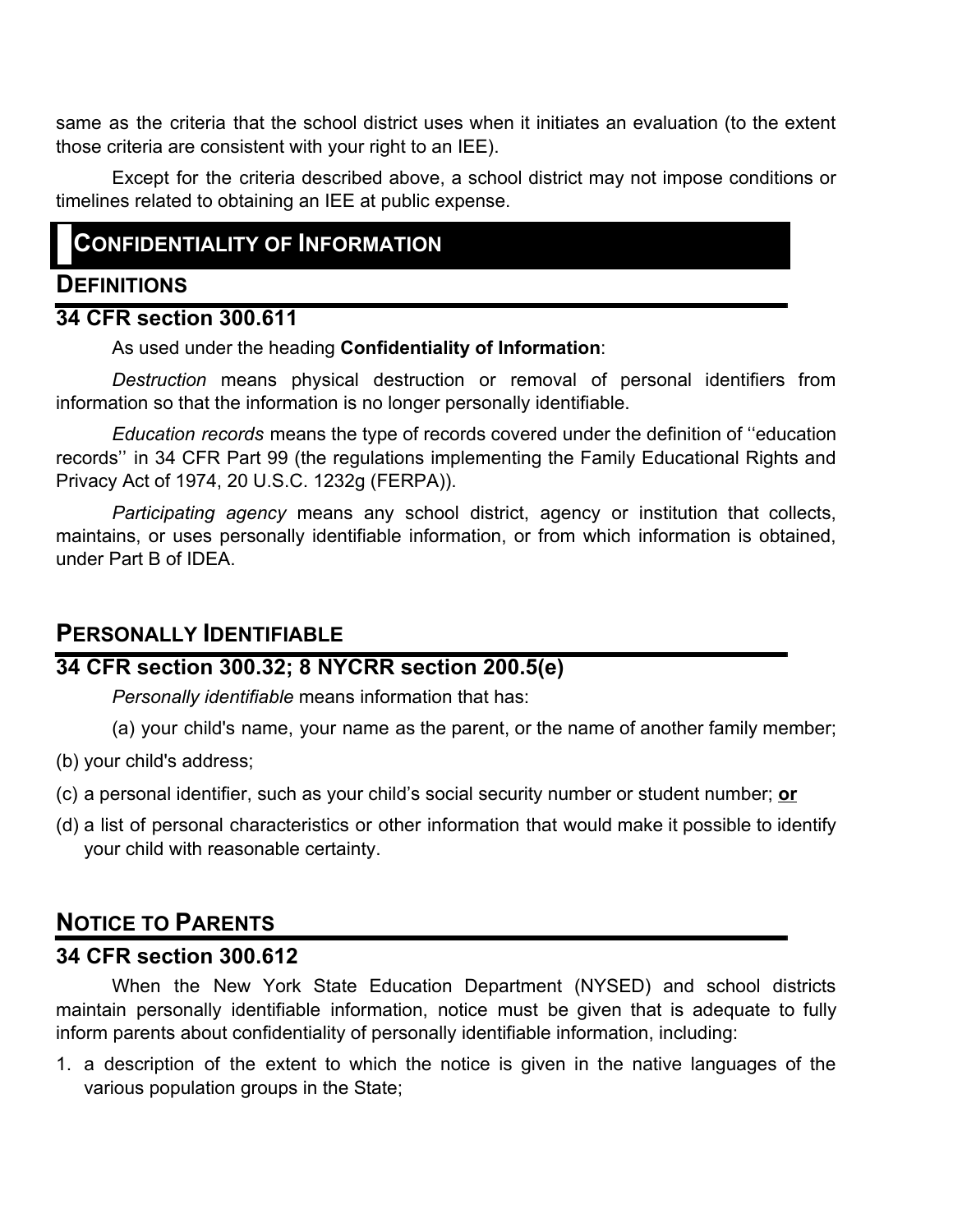- 2. a description of the children on whom personally identifiable information is maintained, the types of information sought, the methods used in gathering the information (including the sources from whom information is gathered), and the uses to be made of the information;
- 3. a summary of the policies and procedures that participating agencies must follow regarding storage, disclosure to third parties, retention, and destruction of personally identifiable information; **and**
- 4. a description of all of the rights of parents and children regarding this information, including the rights under FERPA and its implementing regulations in 34 CFR Part 99. Before any major identification, location, or evaluation activity (also known as "child find"), the notice must be published or announced in newspapers or other media, or both, with circulation adequate to notify parents of the activity to locate, identify, and evaluate children in need of special education and related services.

# **ACCESS RIGHTS**

# **34 CFR section 300.613; 8 NYCRR sections 200.2(b)(6) and 200.5(d)(6)**

The participating agency must permit you to inspect and review any education records relating to your child that are collected, maintained, or used by your school district under Part B of IDEA. The participating agency must comply with your request to inspect and review any education records on your child without unnecessary delay and before any meeting regarding an IEP, or any impartial due process hearing (including a resolution meeting or a hearing regarding discipline), and in no case more than 45 calendar days after you have made a request.

Your right to inspect and review education records includes:

- 1. a response from the participating agency to your reasonable requests for explanations and interpretations of the records;
- 2. a request that the participating agency provide copies of the records if you cannot effectively inspect and review the records unless you receive those copies; **and**
- 3. to have your representative inspect and review the records.

The participating agency may presume that you have authority to inspect and review records relating to your child unless advised that you do not have the authority under applicable State law governing such matters as guardianship, or separation and divorce.

# **RECORD OF ACCESS**

## **34 CFR section 300.614**

Each participating agency must keep a record of parties obtaining access to education records collected, maintained, or used under Part B of IDEA (except access by parents and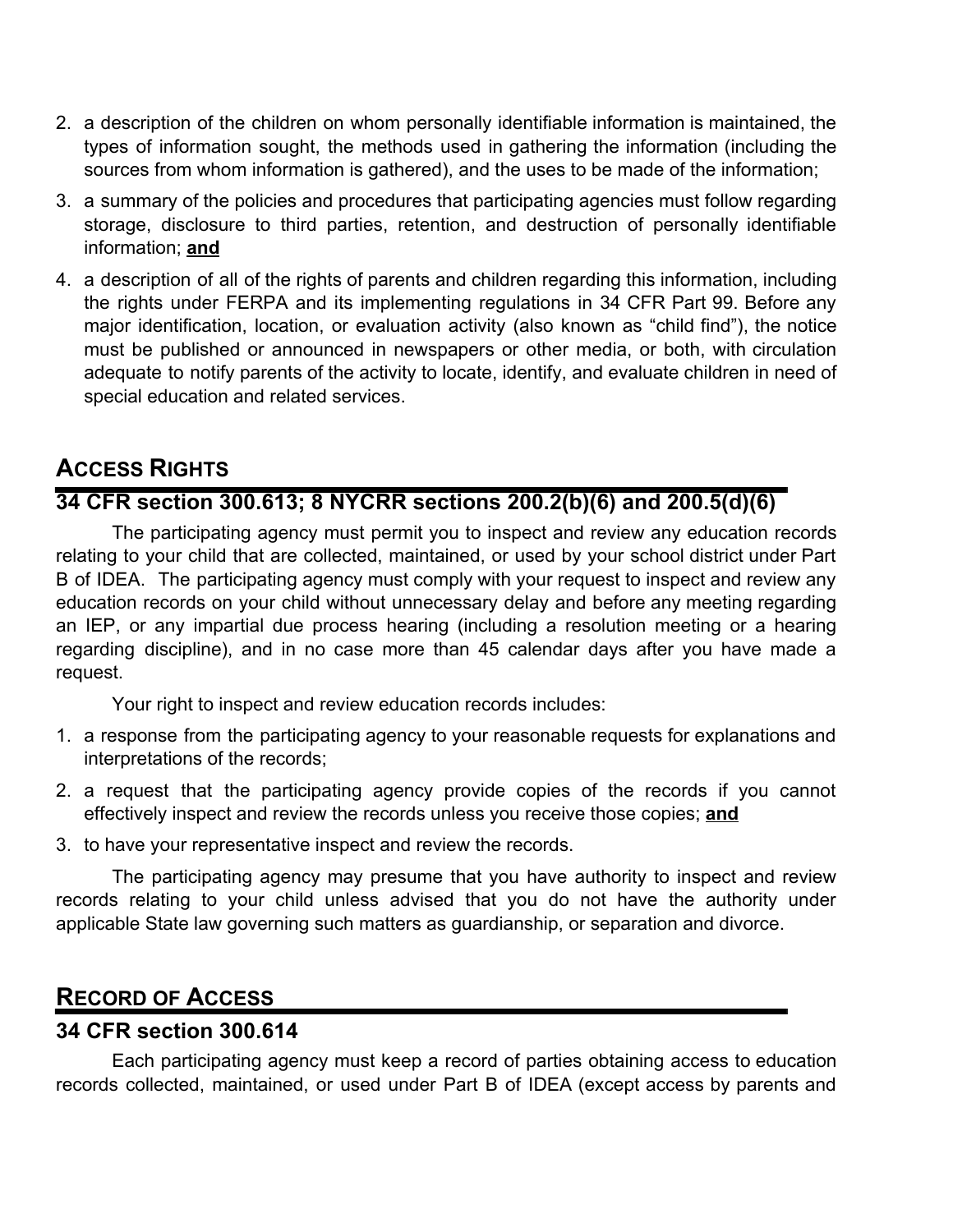authorized employees of the participating agency), including the name of the party, the date access was given, and the purpose for which the party is authorized to use the records.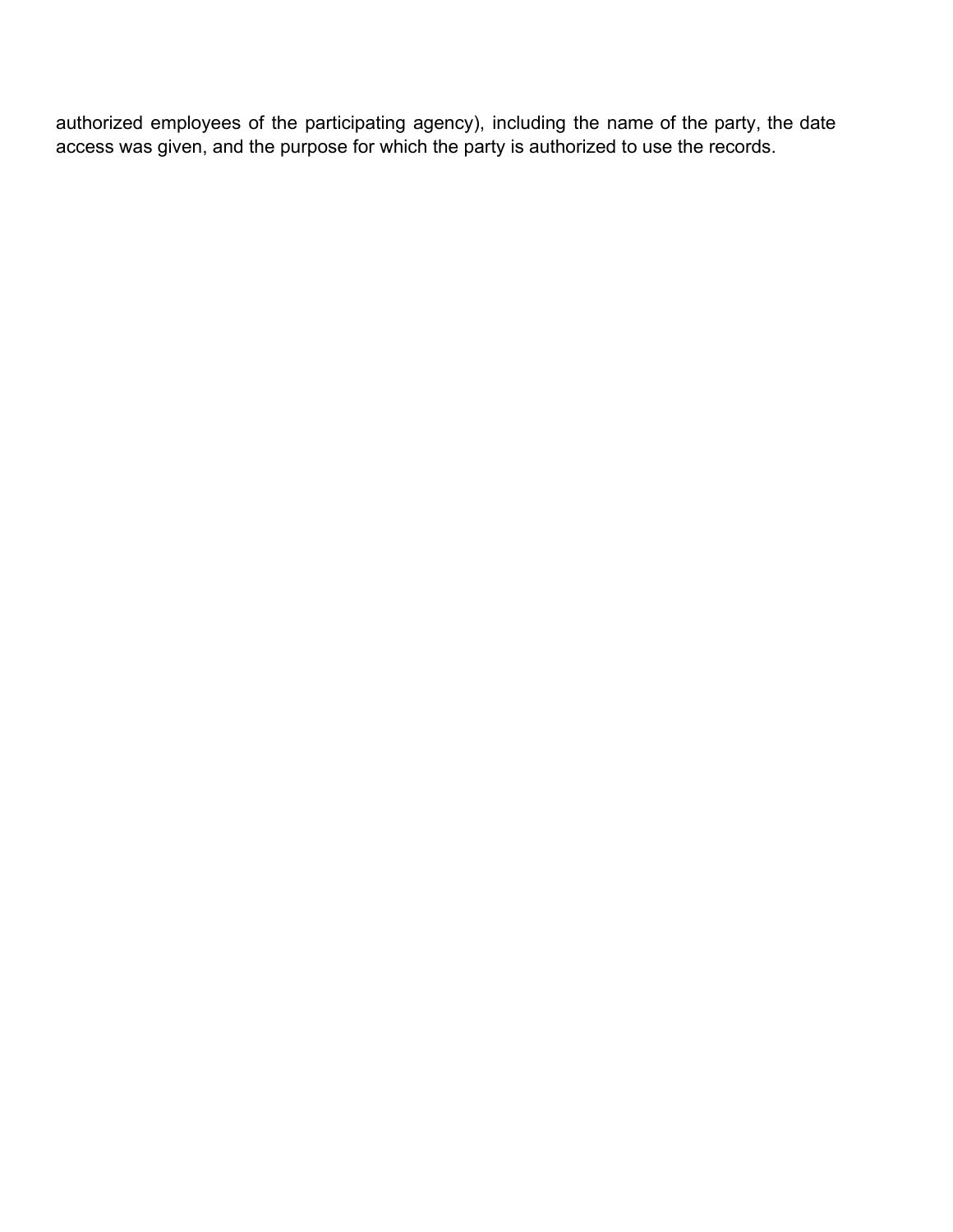# **RECORDS ON MORE THAN ONE CHILD**

## **34 CFR section 300.615**

If any education record includes information on more than one child, the parents of those children have the right to inspect and review only the information relating to their child or to be informed of that specific information.

# **LIST OF TYPES AND LOCATIONS OF INFORMATION**

## **34 CFR section 300.616**

On request, each participating agency must provide you with a list of the types and locations of education records collected, maintained, or used by the agency.

## **FEES**

## **34 CFR section 300.617**

Each participating agency may charge a fee for copies of records that are made for you under Part B of IDEA, if the fee does not effectively prevent you from exercising your right to inspect and review those records.

A participating agency may not charge a fee to search for or to retrieve information under Part B of IDEA.

# **AMENDMENT OF RECORDS AT PARENT'S REQUEST**

## **34 CFR section 300.618**

If you believe that information in the education records regarding your child collected, maintained, or used under Part B of IDEA is inaccurate, misleading, or violates the privacy or other rights of your child, you may request the participating agency that maintains the information to change the information.

The participating agency must decide whether to change the information in accordance with your request within a reasonable period of time of receipt of your request.

If the participating agency refuses to change the information in accordance with your request, it must inform you of the refusal and advise you of the right to a hearing for this purpose as described under the heading *Opportunity For a Hearing.*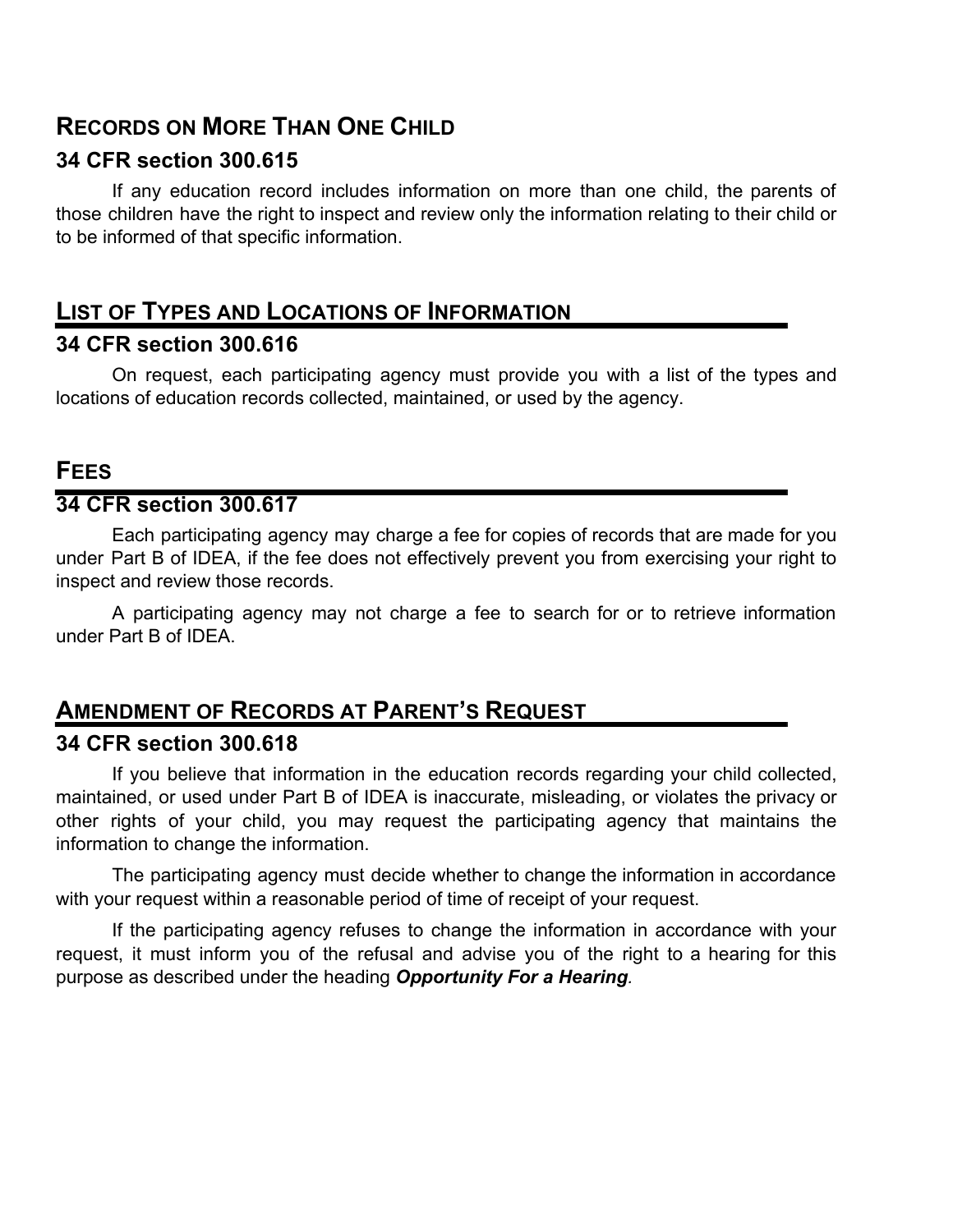## **OPPORTUNITY FOR A HEARING**

## **34 CFR section 300.619**

The participating agency must, on request, provide you an opportunity for a hearing to challenge information in education records regarding your child to ensure that it is not inaccurate, misleading, or otherwise in violation of the privacy or other rights of your child.

## **HEARING PROCEDURES**

## **34 CFR section 300.621**

A hearing to challenge information in education records must be conducted according to the procedures for such hearings under FERPA.

# **RESULT OF HEARING**

## **34 CFR section 300.620**

If, as a result of the hearing, the participating agency decides that the information is inaccurate, misleading or otherwise in violation of the privacy or other rights of the child, it must change the information accordingly and inform you in writing.

If, as a result of the hearing, the participating agency decides that the information is not inaccurate, misleading, or otherwise in violation of the privacy or other rights of your child, it must inform you of your right to place in the records that it maintains on your child a statement commenting on the information or providing any reasons you disagree with the decision of the participating agency.

Such an explanation placed in the records of your child must:

- 1. be maintained by the participating agency as part of the records of your child as long as the record or contested portion is maintained by the participating agency; **and**
- 2. if the participating agency discloses the records of your child or the challenged portion to any party, the explanation must also be disclosed to that party.

# **CONSENT FOR DISCLOSURE OF PERSONALLY IDENTIFIABLE INFORMATION**

## **34 CFR section 300.622; 8 NYCRR section 200.5(b)**

Unless the information is contained in education records, and the disclosure is authorized without parental consent under FERPA, your consent must be obtained before personally identifiable information is disclosed to parties other than officials of participating agencies. Except under the circumstances specified below, your consent is not required before personally identifiable information is released to officials of participating agencies for purposes of meeting a requirement of Part B of IDEA.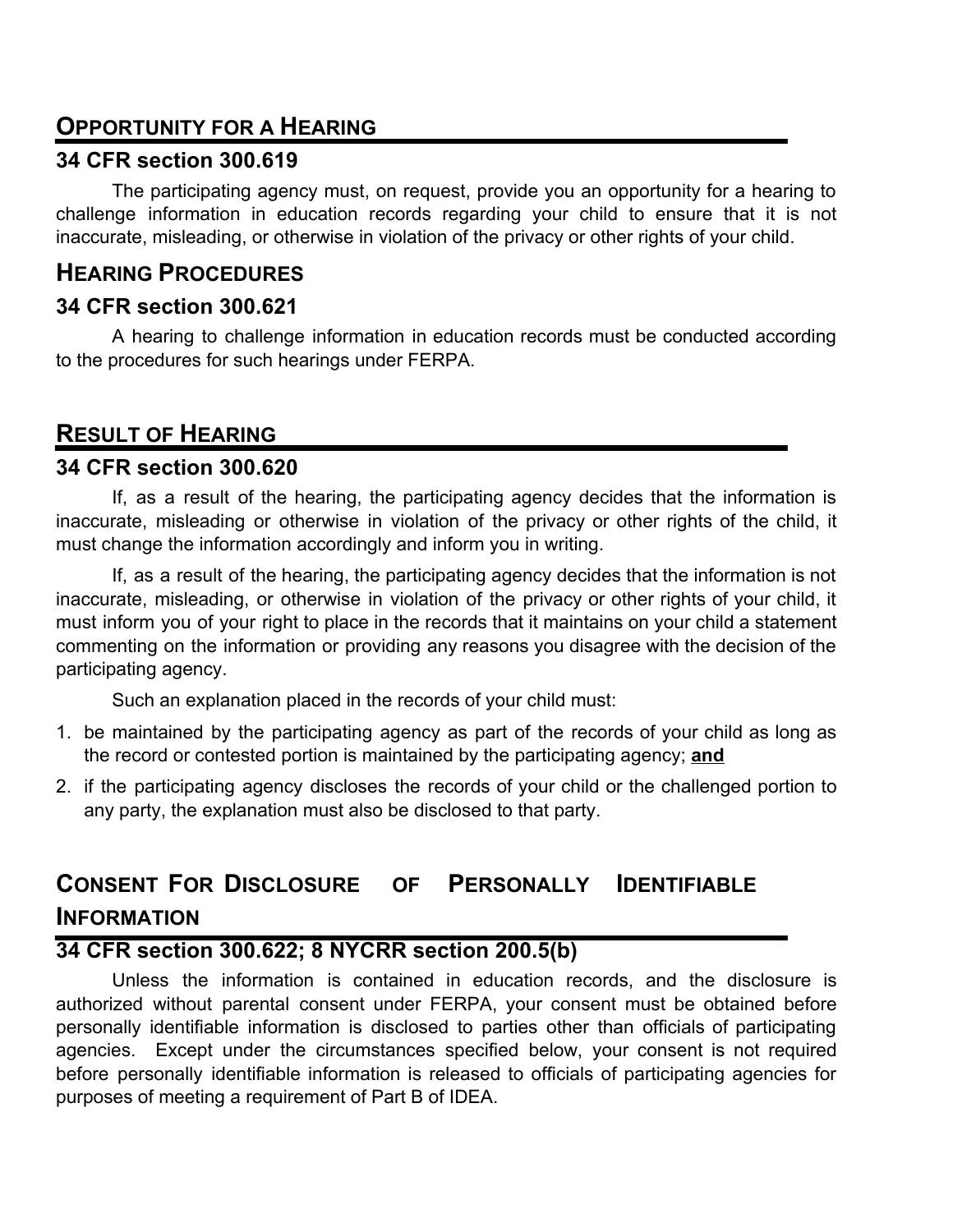Your consent, or consent of an eligible child who has reached the age of majority under State law (age 18), must be obtained before personally identifiable information is released to officials of participating agencies providing or paying for transition services.

If your child is in, or is going to go to, a private school that is not located in the same school district you reside in, your consent must be obtained before any personally identifiable information about your child is released between officials in the school district where the private school is located and officials in the school district where you reside.

## **SAFEGUARDS**

### **34 CFR section 300.623**

Each participating agency must protect the confidentiality of personally identifiable information at collection, storage, disclosure, and destruction stages.

One official at each participating agency must assume responsibility for ensuring the confidentiality of any personally identifiable information.

All persons collecting or using personally identifiable information must receive training or instruction regarding New York State's policies and procedures regarding confidentiality under Part B of IDEA and FERPA.

Each participating agency must maintain, for public inspection, a current listing of the names and positions of those employees within the agency who may have access to personally identifiable information.

## **DESTRUCTION OF INFORMATION**

## **34 CFR section 300.624**

Your school district must inform you when personally identifiable information collected, maintained, or used is no longer needed to provide educational services to your child.

The information must be destroyed at your request. However, a permanent record of your child's name, address, and phone number, his or her grades, attendance record, classes attended, grade level completed, and year completed may be maintained without time limitation.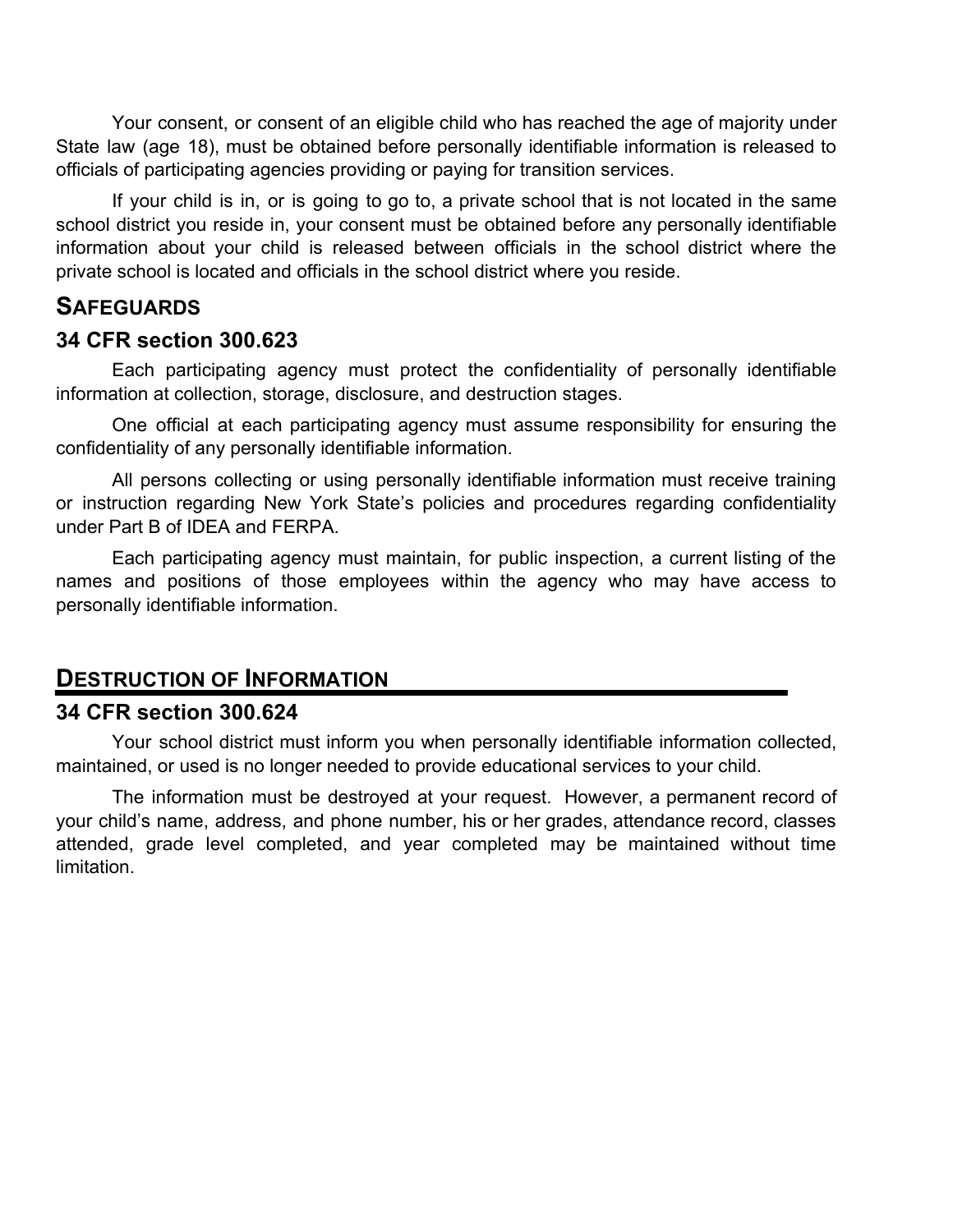# **STATE COMPLAINT PROCEDURES**

# **DIFFERENCE BETWEEN DUE PROCESS HEARING COMPLAINT AND STATE COMPLAINT PROCEDURES**

The regulations for Part B of IDEA set forth separate procedures for State complaints and for due process complaints and hearings. As explained below, any individual or organization may file a State complaint alleging a violation of any Part B requirement by a school district, NYSED, or any other public agency. Only you or a school district may file a due process complaint on any matter relating to a proposal or a refusal to initiate or change the identification, evaluation or educational placement of a child with a disability, or the provision of FAPE to the child. NYSED staff generally must resolve a State complaint within a 60-calendar-day timeline, unless the timeline is properly extended. An impartial due process hearing officer must hear a due process complaint (if not resolved through a resolution meeting or through mediation) and issue a written decision within 45 calendar days for school-age students and 30 calendar days for preschool students after the end of the resolution period, (as described in this document under the heading Resolution Process) unless the hearing officer grants a specific extension of the timeline. Such an extension would be at your request or the school district's request. The State complaint and due process complaint, resolution and hearing procedures are described more fully below.

# **ADOPTION OF STATE COMPLAINT PROCEDURES**

## **34 CFR section 300.151; 8 NYCRR section 200.5(l)**

## **General**

NYSED must have written procedures for:

- 1. resolving any complaint, including a complaint filed by an organization or individual from another State;
- 2. the filing of a complaint with NYSED. State complaints may be sent to: Statewide Coordinator for Special Education New York State Education Department Office of Special Education 89 Washington Avenue, Room 309 EB Albany, NY 12234
- 3. widely disseminating the State complaint procedures to parents and other interested individuals, including parent training and information centers, protection and advocacy agencies, independent living centers, and other appropriate entities.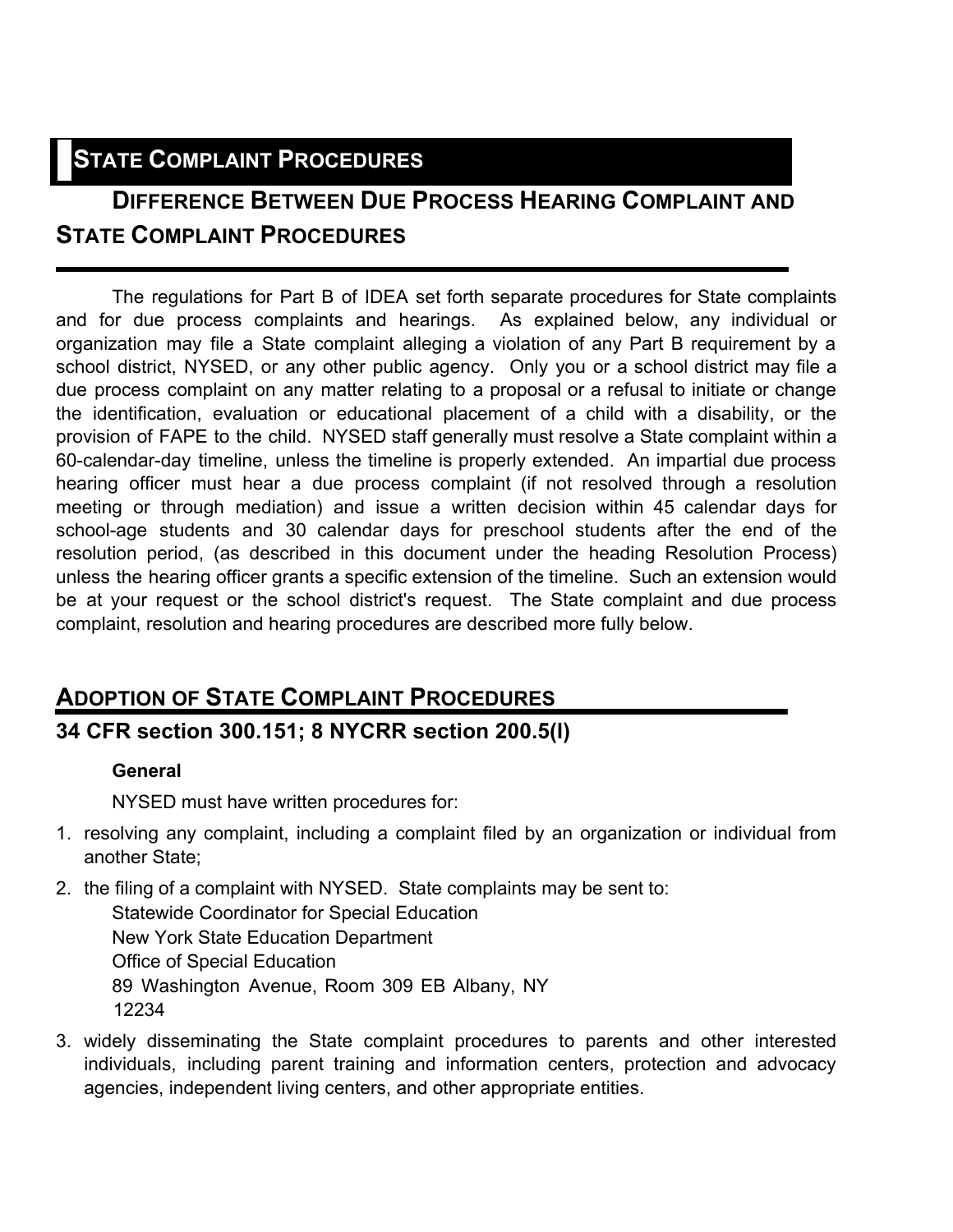### **Remedies for denial of appropriate services**

In resolving a State complaint in which NYSED has found a failure to provide appropriate services, NYSED must address:

- 1. the failure to provide appropriate services, including corrective action appropriate to address the needs of the child; **and**
- 2. appropriate future provision of services for all children with disabilities.

# **MINIMUM STATE COMPLAINT PROCEDURES**

## **34 CFR section 300.152; 8 NYCRR section 200.5(l)**

### **Time limit; minimum procedures**

NYSED must include in its State complaint procedures a time limit of 60 calendar days after a complaint is filed to:

- 1. carry out an independent on-site investigation, if NYSED determines that an investigation is necessary;
- 2. give the complainant (the person submitting the complaint) the opportunity to submit additional information, either orally or in writing, about the allegations in the complaint;
- 3. provide the school district or other public agency with the opportunity to respond to the complaint, including, at a minimum: (a) at the option of the agency, a proposal to resolve the complaint; **and** (b) an opportunity for a parent who has filed a complaint and the agency to agree voluntarily to engage in mediation;
- 4. review all relevant information and make an independent determination as to whether the school district or other public agency is violating a requirement of Part B of IDEA; **and**
- 5. issue a written decision to the complainant that addresses each allegation in the complaint and contains: (a) findings of fact and conclusions; **and** (b) the reasons for NYSED's final decision.

## **Time extension; final decision; implementation**

NYSED's procedures described above also must:

- 1. permit an extension of the 60 calendar-day time limit only if: (a) exceptional circumstances exist with respect to a particular State complaint; **or** (b) the parent and the school district or other public agency involved voluntarily agree to extend the time to resolve the matter through mediation.
- 2. include procedures for effective implementation of NYSED's final decision, if needed, including: (a) technical assistance activities; (b) negotiations; **and** (c) corrective actions to achieve compliance.

NYSED's decision rendered for the complaint is final and is not subject to appeal. While a school district and a parent have the right to initiate an impartial hearing to address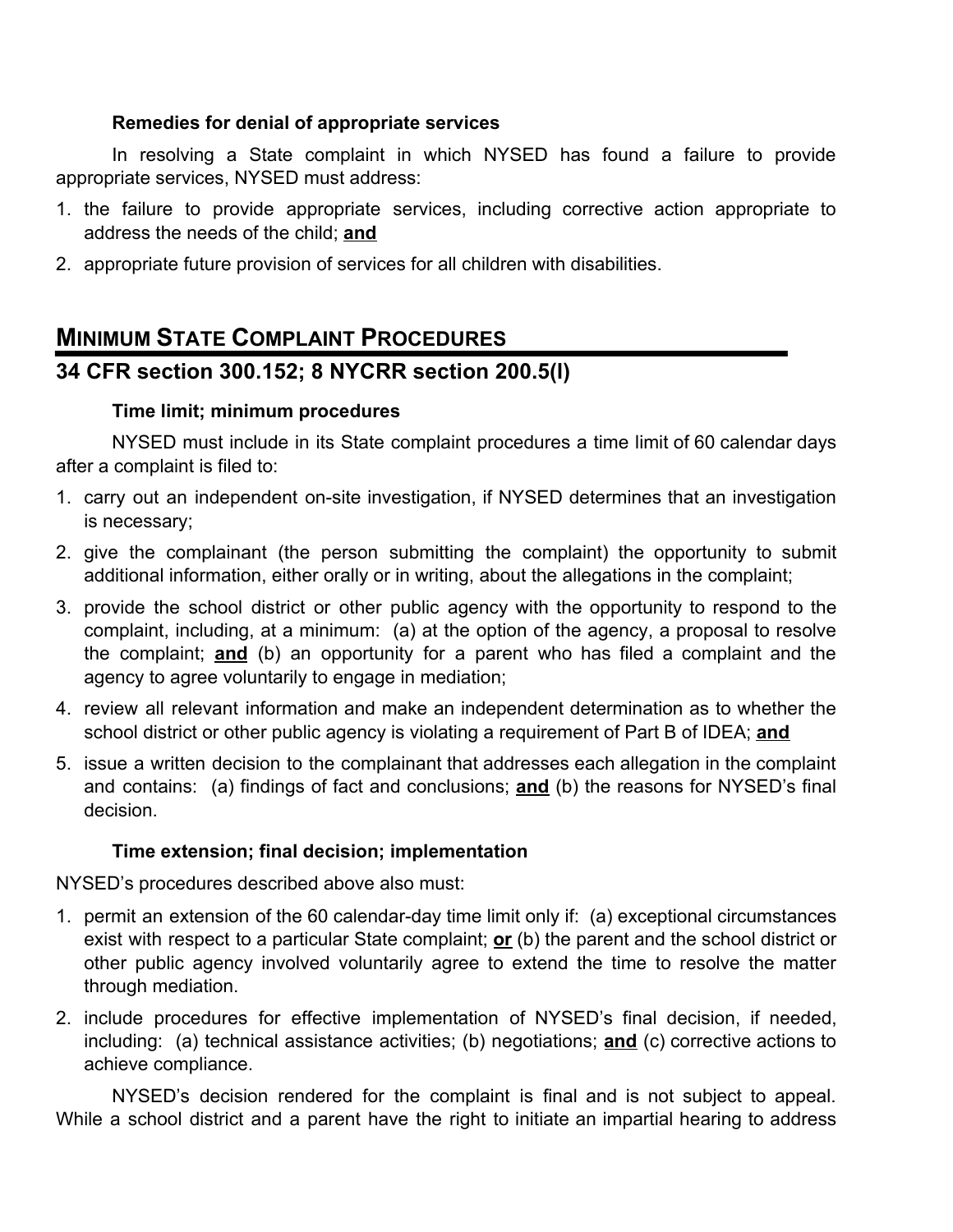the same issues raised in the complaint, the impartial hearing cannot be used as an appeal to a State complaint decision.

### **State complaints and due process hearings**

If a written State complaint is received that is also the subject of a due process hearing as described below under the heading *Filing a Due Process Complaint*, or the State complaint contains multiple issues of which one or more are part of such a hearing, NYSED must set aside the State complaint, or any part of the State complaint that is being addressed in the due process hearing until the hearing is over. Any issue in the State complaint that is not a part of the due process hearing must be resolved using the time limit and procedures described above.

If an issue raised in a State complaint has previously been decided in a due process hearing involving the same parties (you and the school district), then the due process hearing decision is binding on that issue and NYSED must inform the complainant that the decision is binding.

A complaint alleging a school district's or other public agency's failure to implement a due process hearing decision must be resolved by NYSED.

# **FILING A COMPLAINT**

## **34 CFR section 300.153; 8 NYCRR section 200.5(l)**

An organization or individual may file a signed written State complaint under the procedures described above. The State complaint must include:

- 1. a statement that a school district or other public agency has violated a requirement of Part B of IDEA or its regulations;
- 2. the facts on which the statement is based;
- 3. the signature and contact information for the complainant; and
- 4. if alleging violations regarding a specific child:
	- (a) the name of the child and address of the residence of the child;
	- (b) the name of the school the child is attending;
	- (c) in the case of a homeless child or youth, available contact information for the child, and the name of the school the child is attending;
	- (d) a description of the nature of the problem of the child, including facts relating to the problem; **and**
	- (e) a proposed resolution of the problem to the extent known and available to the party filing the complaint at the time the complaint is filed.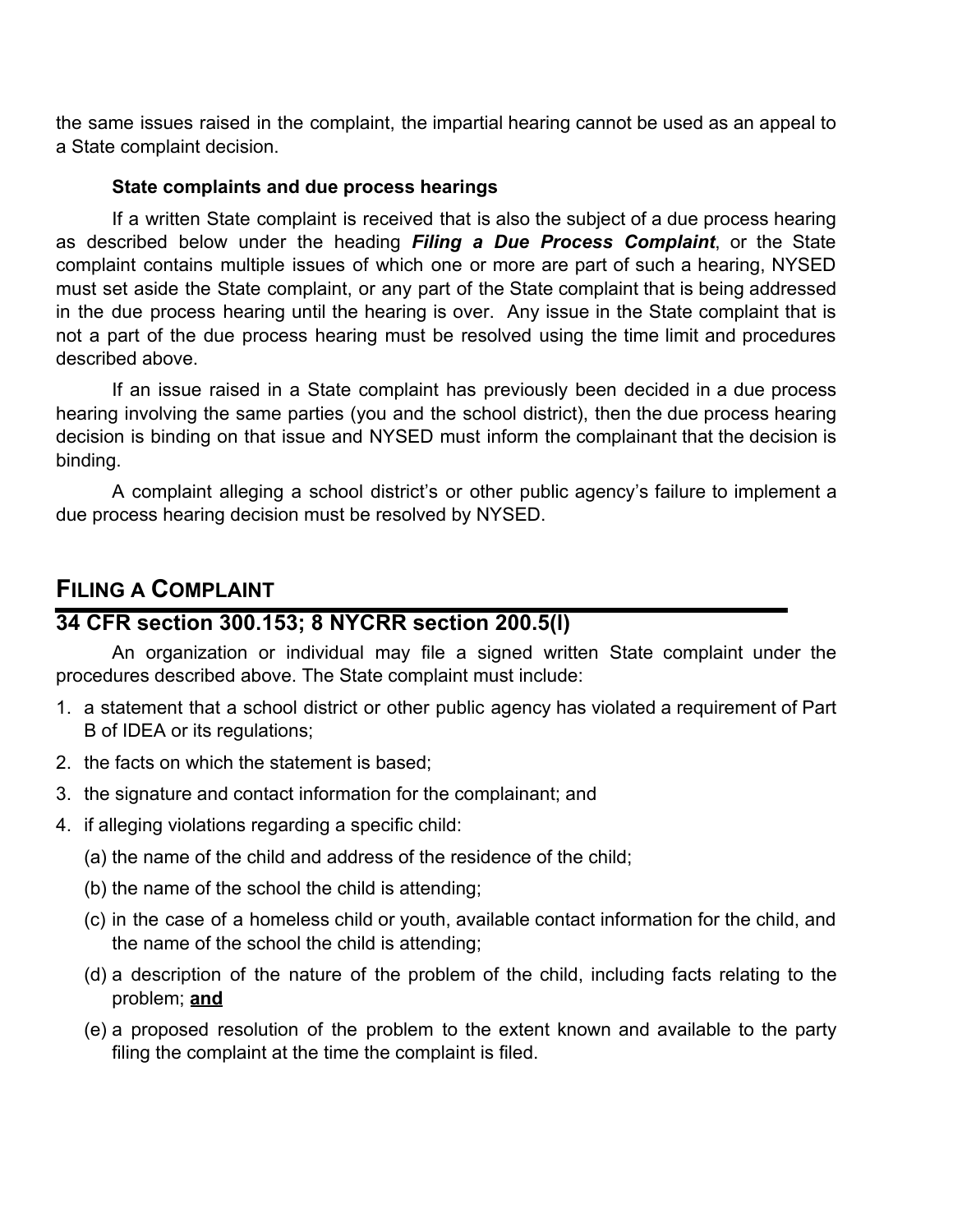The complaint must allege a violation that occurred not more than one year prior to the date that the complaint is received as described under the heading *Adoption of State Complaint Procedures*.

The party filing the State complaint must forward a copy of the complaint to the school district or other public agency serving the child at the same time the party files the complaint with NYSED.

# **DUE PROCESS COMPLAINT PROCEDURES**

## **FILING A DUE PROCESS COMPLAINT**

## **34 CFR section 300.507; 8 NYCRR section 200.5(i) and section 200.5(j)**

### **General**

You or the school district may file a due process complaint on any matter relating to a proposal or a refusal to initiate or change the identification, evaluation or educational placement of your child, or the provision of FAPE to your child.

The due process complaint must allege a violation that happened not more than two years before you or the school district knew or should have known about the alleged action that forms the basis of the due process complaint.

The above timeline does not apply to you if you could not file a due process complaint within the timeline because:

- 1. the school district specifically misrepresented that it had resolved the issues identified in the complaint; **or**
- 2. the school district withheld information from you that it was required to provide you under Part B of IDEA.

### **Information for parents**

The school district must inform you of any free or low-cost legal and other relevant services available in the area if you request the information, **or** if you or the school district file a due process complaint.

# **DUE PROCESS COMPLAINT**

## **34 CFR section 300.508; 8 NYCRR section 200.5(i) and (j)**

### **General**

In order to request a hearing, you or the school district (or your attorney or the school district's attorney) must submit a due process complaint to the other party. That complaint must contain all of the content listed below and must be kept confidential.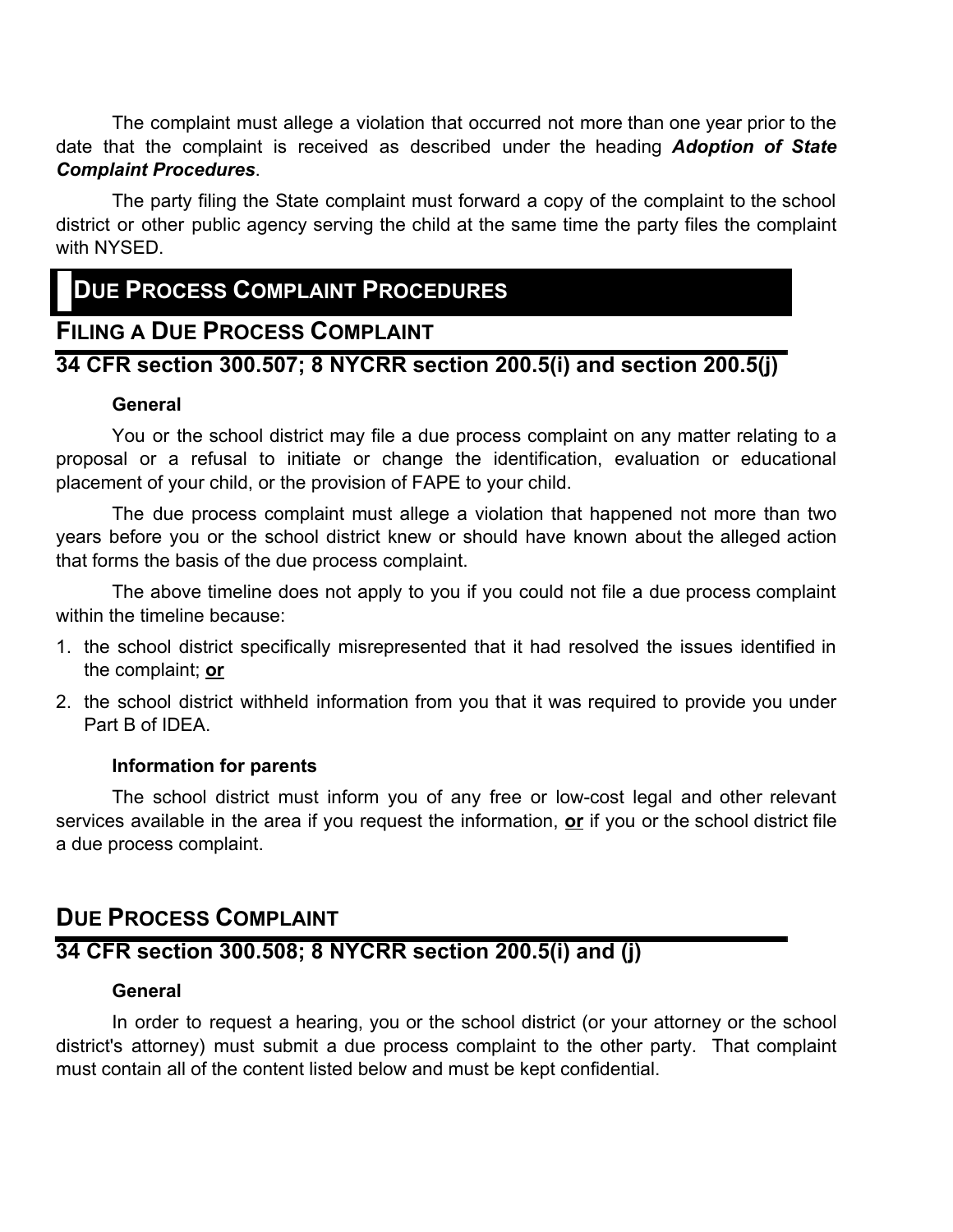You or the school district, whichever one filed the complaint, must also provide NYSED with a copy of the complaint.

### **Content of the complaint**

The due process complaint must include:

- 1. the name of the child;
- 2. the address of the child's residence;
- 3. the name of the child's school;
- 4. if the child is a homeless child or youth, the child's contact information and the name of the child's school;
- 5. a description of the nature of the problem of the child relating to the proposed or refused action, including facts relating to the problem; **and**
- 6. a proposed resolution of the problem to the extent known and available to you or the school district at the time.

### **Notice required before a hearing on a due process complaint**

You or the school district may not have a due process hearing until you or the school district (or your attorney or the school district's attorney), files a due process complaint that includes the information listed above.

## **Sufficiency of complaint**

In order for a due process complaint to go forward, it must be considered sufficient. The due process complaint will be considered sufficient (to have met the content requirements above) unless the party receiving the due process complaint (you or the school district) notifies the hearing officer and the other party in writing, within 15 calendar days of receiving the complaint, that the receiving party believes that the due process complaint does not meet the requirements listed above.

Within five calendar days of receiving the notification the receiving party (you or the school district) considers a due process complaint insufficient, the impartial hearing officer must decide if the due process complaint meets the requirements listed above, and notify you and the school district in writing immediately.

## **Complaint amendment**

You or the school district may make changes to the complaint only if:

- 1. the other party approves of the changes in writing and is given the chance to resolve the due process complaint through a resolution meeting, described below; **or**
- 2. by no later than five days before the due process hearing begins, the hearing officer grants permission for the changes.

If the complaining party (you or the school district) makes changes to the due process complaint, the timelines for the resolution meeting (within 15 calendar days of receiving the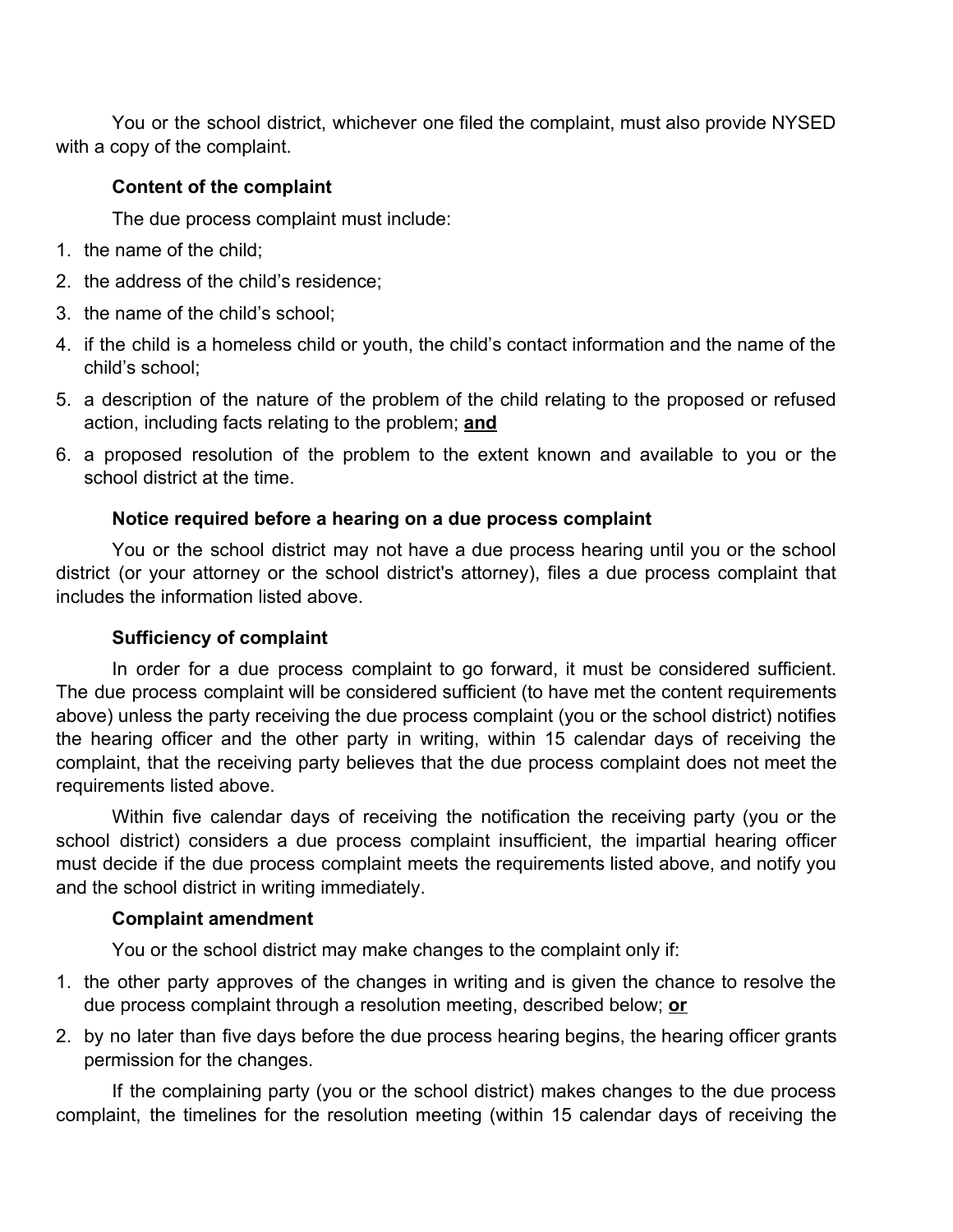complaint) and the time period for resolution (within 30 calendar days of receiving the complaint) start again on the date the amended complaint is filed.

### **Local educational agency (LEA) or school district response to a due process complaint**

If the school district has not sent a prior written notice to you, as described under the heading *Prior Written Notice*, regarding the subject matter contained in your due process complaint, the school district must, within 10 calendar days of receiving the due process complaint, send a response to you that includes:

- 1. an explanation of why the school district proposed or refused to take the action raised in the due process complaint;
- 2. a description of other options that your child's CSE or CPSE considered and the reasons why those options were rejected;
- 3. a description of each evaluation procedure, assessment, record, or report the school district used as the basis for the proposed or refused action; **and**
- 4. a description of the other factors that are relevant to the school district's proposed or refused action.

Providing the information in items 1-4 above does not prevent the school district from asserting that your due process complaint was insufficient.

### **Other party response to a due process complaint**

Except as stated under the sub-heading immediately above, *LEA or school district response to a due process complaint*, the party receiving a due process complaint must, within 10 calendar days of receiving the complaint, send the other party a response that specifically addresses the issues in the complaint.

## **MODEL FORMS**

### **34 CFR section 300.509**

NYSED must develop model forms to help you file a State complaint and a due process complaint. However, NYSED or the school district may not require you to use these model forms. You can use the State's model form or another appropriate form, so long as it contains the required information for filing a due process complaint or a State complaint. The State's model forms may be found at http://www.p12.nysed.gov/specialed/. Copies of the forms will be provided to you by the school district or by contacting NYSED, Office of Special Education at 518-473-2878.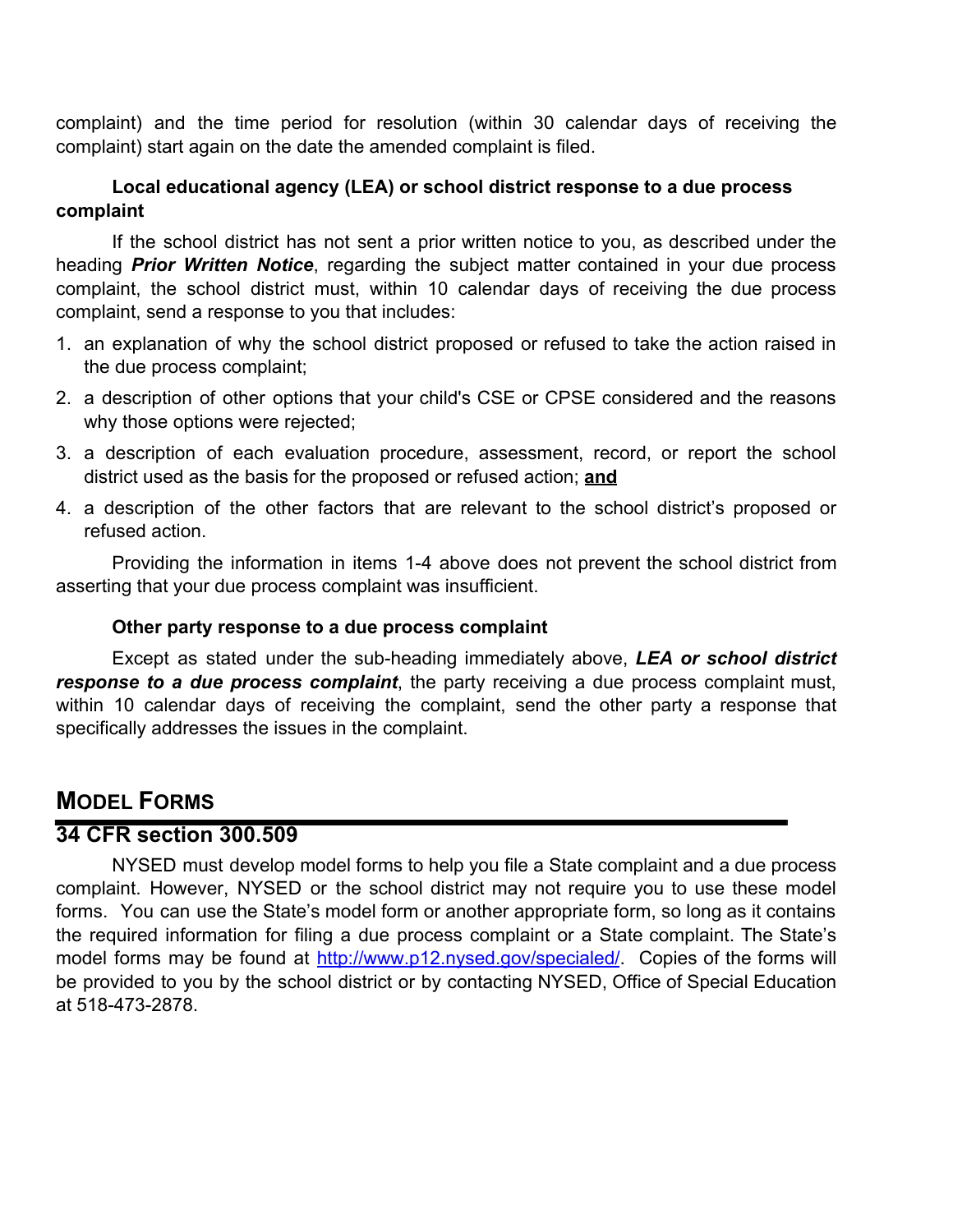## **MEDIATION**

## **34 CFR section 300.506; 8 NYCRR section 200.5(h)**

### **General**

The school district must make mediation available to allow you and the school district to resolve disagreements involving any matter under Part B of IDEA, including matters arising prior to the filing of a due process complaint. Thus, mediation is available to resolve disputes under Part B of IDEA, whether or not you have filed a due process complaint to request a due process hearing as described under the heading *Filing a Due Process Complaint*.

### **Requirements**

The procedures must ensure that the mediation process:

- 1. is voluntary on your part and the school district's part;
- 2. is not used to deny or delay your right to a due process hearing, or to deny any other rights you have under Part B of IDEA; **and**
- 3. is conducted by a qualified and impartial mediator who is trained in effective mediation techniques.

The school district may develop procedures that offer parents and schools that choose not to use the mediation process, an opportunity to meet, at a time and location convenient to you, with a disinterested party:

1. who is under contract with the Community Dispute Resolution Center (CDRC); **and**

2. who would explain the benefits and encourage the use of the mediation process to you.

New York State uses qualified mediators trained by CDRC who know the laws and regulations relating to the provision of special education and related services. Mediators are selected by CDRCs on a random, rotational, or other impartial basis.

### **Arranging mediation**

Mediation is arranged through the school district with CDRCs. The State is responsible for the cost of the mediation process, including the costs of meetings.

Each meeting in the mediation process must be scheduled in a timely manner and held at a place that is convenient for you and the school district.

### **Mediation agreements**

If you and the school district resolve a dispute through the mediation process, both parties must enter into a legally binding agreement that sets forth the resolution and:

1. states that all discussions that happened during the mediation process will remain confidential and may not be used as evidence in any subsequent due process hearing or civil proceeding; **and**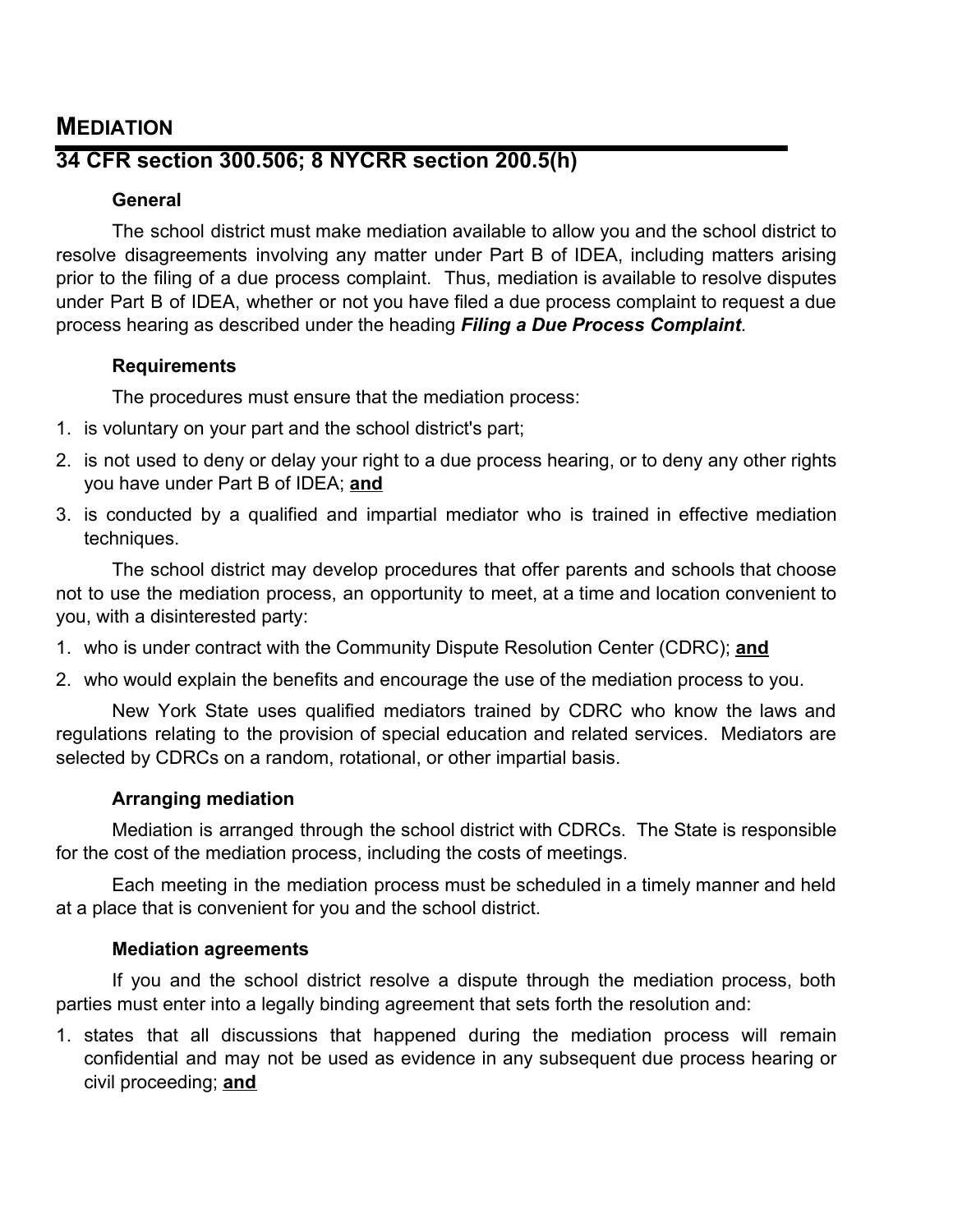2. is signed by both you and a representative of the school district who has the authority to bind the school district.

A written, signed mediation agreement is enforceable in any State court of competent jurisdiction (a court that has the authority under State law to hear this type of case) or in a district court of the United States.

Discussions that happened during the mediation process must be confidential. They cannot be used as evidence in any future due process hearing or civil proceeding of any federal court or State court of a State receiving assistance under Part B of IDEA.

### **Impartiality of mediator**

The mediator:

- 1. may not be an employee of a State educational agency or school that is involved in the education or care of your child; **and**
- 2. must not have a personal or professional interest which conflicts with the mediator's objectivity.

A person who otherwise qualifies as a mediator is not an employee of a school district or State agency solely because he or she is paid by the agency or school district to serve as a mediator.

# **THE CHILD'S PLACEMENT WHILE THE DUE PROCESS COMPLAINT AND HEARING ARE PENDING (PENDENCY)**

## **34 CFR section 300.518; 8 NYCRR section 200.5(m)**

Except as provided below under the heading *PROCEDURES WHEN DISCIPLINING CHILDREN WITH DISABILITIES*, once a due process complaint is sent to the other party, during the resolution process time period, and while waiting for the decision of any impartial due process hearing or court proceeding, unless you and your school district or you and the State Review Officer agree otherwise, your child must remain in his or her current educational placement.

If the due process proceeding concerns consent for an initial evaluation, your child will not be evaluated while the proceeding is pending.

If the due process complaint involves an application for initial admission to public school, your child, with your consent, must be placed in the regular public school program until the completion of all such proceedings.

A child who received preschool special education services and is now school-age may, during hearings and appeals, remain in the same programs as the preschool program if that program also has an approved school-age special education program.

If your preschool child is currently not receiving special education services and programs, he or she may, during any hearings or appeals, receive special education services and programs if you and the school district agree.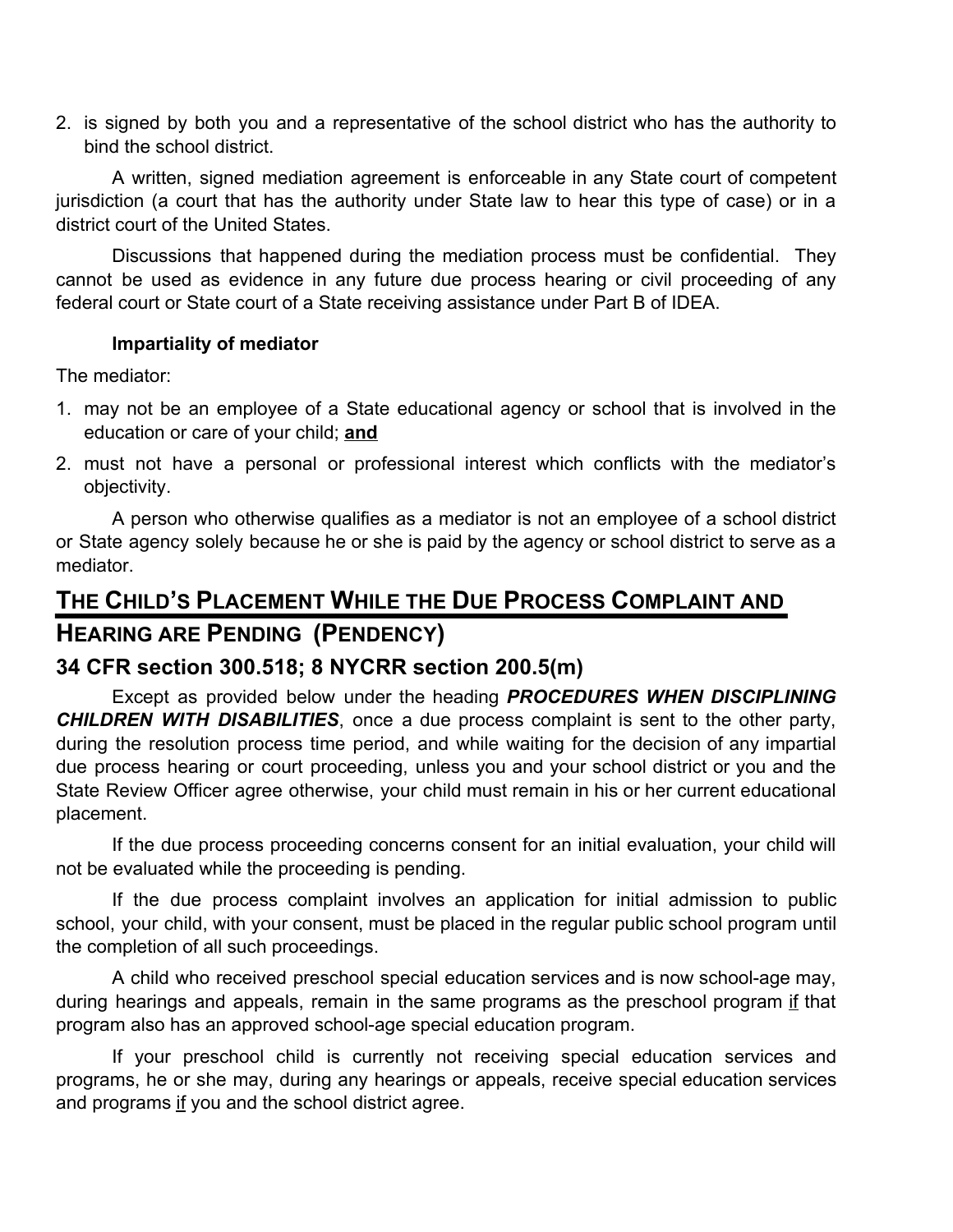If the due process complaint involves an application for initial services under Part B of IDEA for a child who is transitioning from being served under Part C of IDEA (Early Intervention Services) to Part B of IDEA (Preschool Special Education Services) and who is no longer eligible for Part C services because the child has turned three, the school district is not required to provide the Part C services that the child has been receiving. If the child is found eligible under Part B of IDEA and you consent for the child to receive special education and related services for the first time, then, pending the outcome of the proceedings, the school district must provide those special education and related services that are not in dispute (those which you and the school district both agree upon).

A child who has received early intervention services and is not of preschool age may, during hearings and appeals, receive special education in the same program as the early intervention program if that program is also an approved preschool program.

## **RESOLUTION PROCESS**

## **34 CFR section 300.510; 8 NYCRR section 200.5(j)**

### **Resolution meeting**

Within 15 calendar days of receiving notice of your due process complaint, and before the due process hearing begins, the school district must convene a meeting with you and the relevant member or members of the CSE or CPSE who have specific knowledge of the facts identified in your due process complaint. The meeting:

- 1. must include a representative of the school district who has decision-making authority on behalf of the school district; and
- 2. may not include an attorney of the school district unless you are accompanied by an attorney.

You and the school district determine the relevant members of the CSE or CPSE to attend the meeting.

The purpose of the meeting is for you to discuss your due process complaint, and the facts that form the basis of the complaint, so that the school district has the opportunity to resolve the dispute.

The resolution meeting is not necessary if:

- 1. you and the school district agree in writing to waive the meeting; **or**
- 2. you and the school district agree to use the mediation process, as described under the heading *Mediation*.

A school district must make reasonable efforts to obtain your participation in the resolution meeting.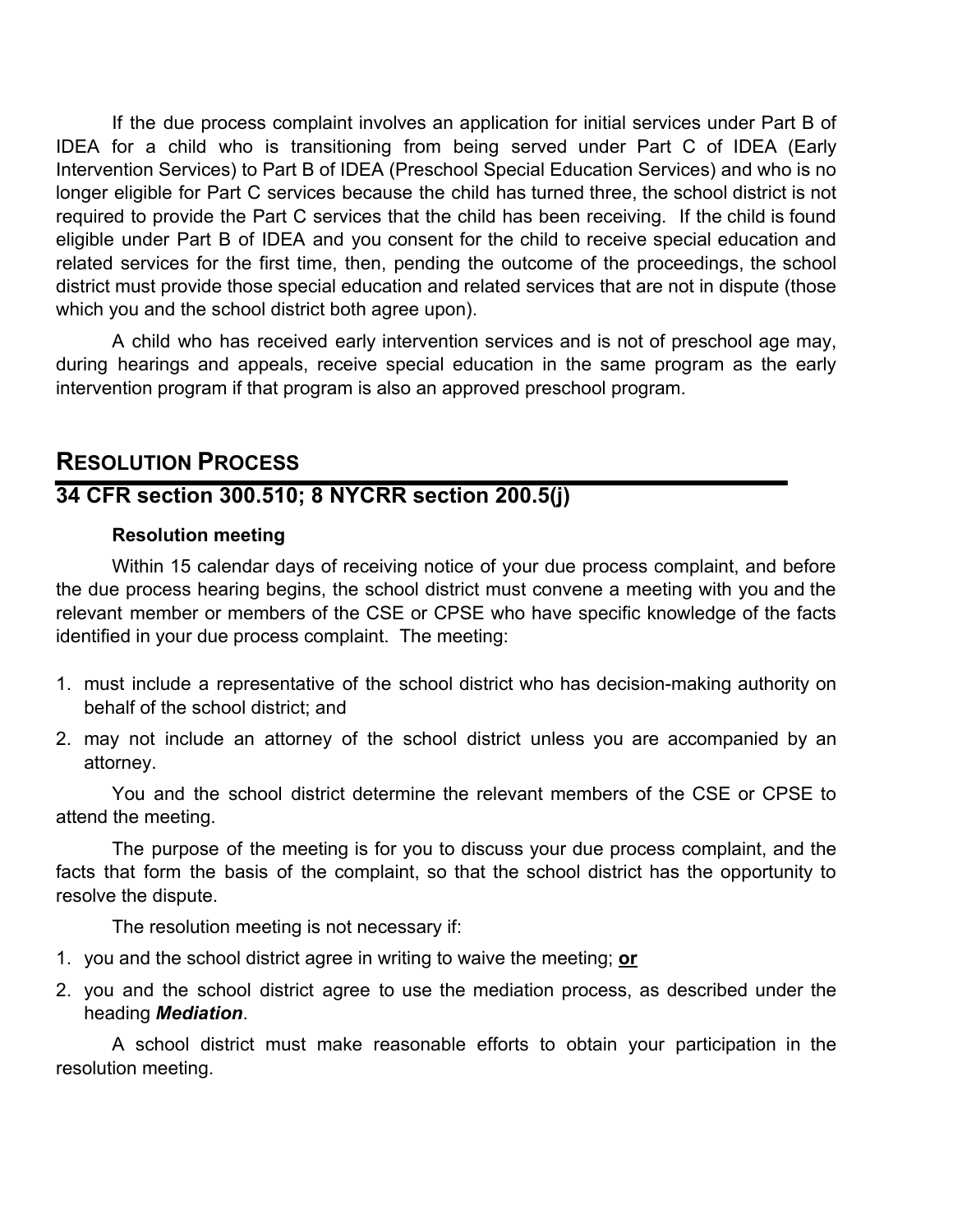#### **Resolution period**

If the school district has not resolved the due process complaint to your satisfaction within 30 calendar days of the receipt of the due process complaint (during the time period for the resolution process), the due process hearing may occur.

The 45-calendar-day timeline for school-age students or 30-calendar-day timeline for preschool students for issuing a final decision begins at the expiration of the 30-calendarday resolution period, with certain exceptions for adjustments made to the 30-calendarday resolution period, as described below.

Except where you and the school district have both agreed to waive the resolution process or to use mediation, **your failure to participate in the resolution meeting will delay the timelines for the resolution process and due process hearing until you agree to participate in a meeting**. If you decide not to attend the resolution meeting, your impartial hearing may be dismissed by an impartial hearing officer.

If after making reasonable efforts and documenting such efforts, the school district is not able to obtain your participation in the resolution meeting, the school district may, at the end of the 30-calendar-day resolution period, request that an impartial hearing officer dismiss your due process complaint. Documentation of such efforts must include a record of the school district's attempts to arrange a mutually agreed upon time and place, such as:

- 1. detailed records of telephone calls made or attempted and the results of those calls;
- 2. copies of correspondence sent to you and any responses received; and
- 3. detailed records of visits made to your home or place of employment and the results of those visits.

If the school district fails to hold the resolution meeting within 15 calendar days of receiving notice of your due process complaint **or** fails to participate in the resolution meeting, you may ask a hearing officer to order that the 45-calendar-day due process hearing timeline for school-age students (or the 30-calendar-day due process hearing timeline for preschool) begin.

### **Adjustments to the 30-calendar-day resolution period**

If you and the school district agree in writing to waive the resolution meeting, then the 45 calendar day for school-age (or 30 calendar day for preschool) timeline for the due process hearing starts the next calendar day.

After the start of mediation or the resolution meeting and before the end of the 30calendar-day resolution period, if you and the school district agree in writing that no agreement is possible, then the 45 calendar day for school-age students or 30 calendar day for preschool timeline for the due process hearing starts the next calendar day.

If you and the school district agree to use the mediation process, at the end of the 30 calendar-day resolution period, both parties can agree in writing to continue the mediation until an agreement is reached. However, if either you or the school district withdraws from the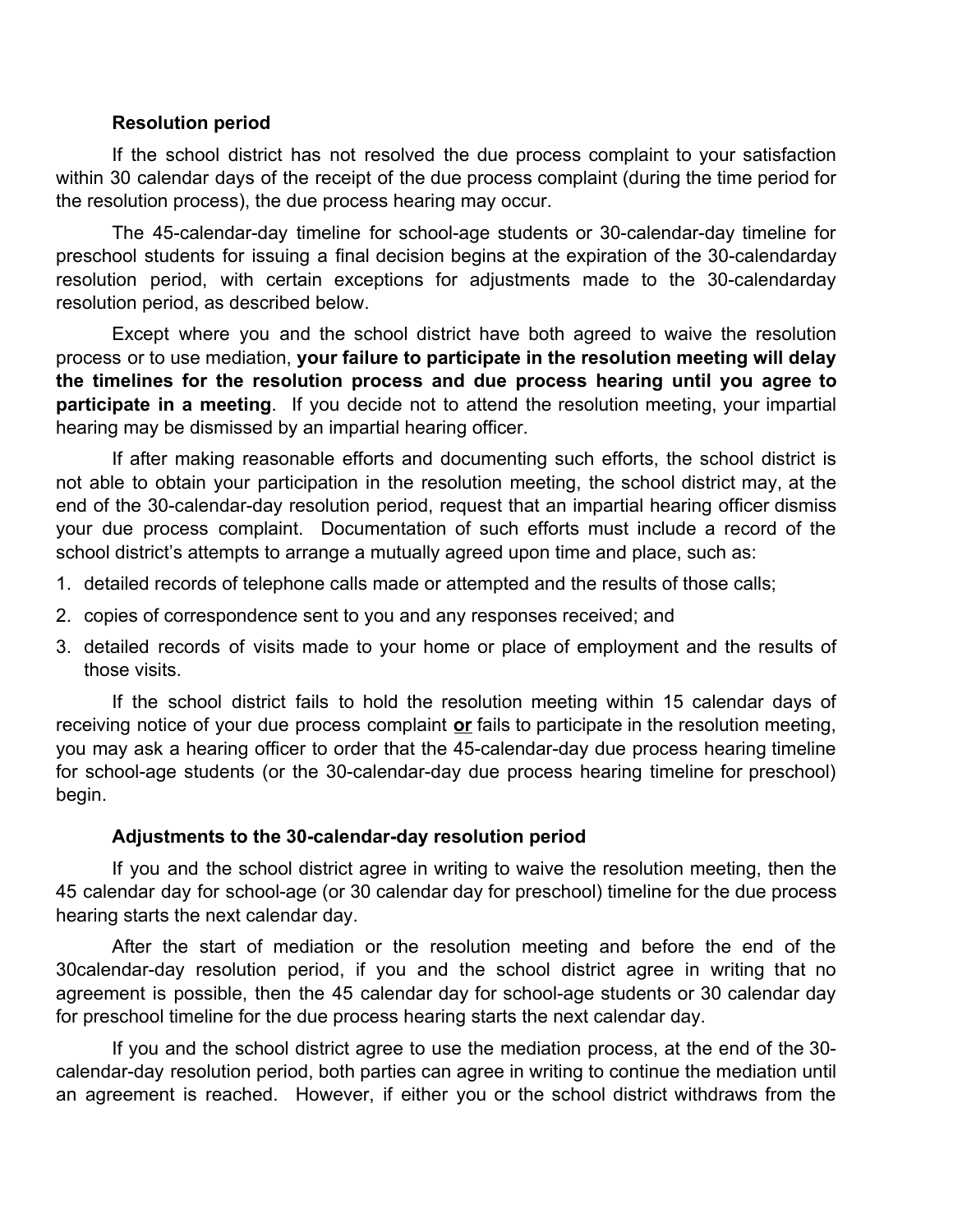mediation process, then the 45-calendar-day or 30-calendar-day timeline for the due process hearing starts the next calendar day.

### **Written agreement**

If a resolution to the dispute is reached at the resolution meeting, you and the school district must enter into a legally binding agreement that is:

- 1. signed by you and a representative of the school district who has the authority to bind the school district; **and**
- 2. enforceable in any State court of competent jurisdiction (a State court that has authority to hear this type of case) or in a district court of the United States.

### **Agreement review period**

If you and the school district enter into an agreement as a result of a resolution meeting, either party (you or the school district) may void the agreement within three business days of the time that both you and the school district signed the agreement.

# **HEARINGS ON DUE PROCESS COMPLAINTS**

# **IMPARTIAL DUE PROCESS HEARING**

## **34 CFR section 300.511; 8 NYCRR sections 200.1(x), 200.5(i) and (j)**

### **General**

Whenever a due process complaint is filed, you or the school district involved in the dispute must have an opportunity for an impartial due process hearing, as described in the *Due Process Complaint* and *Resolution Process* sections. The school district appoints the impartial hearing officer from the rotational list. The impartial hearing officer convenes the impartial hearing.

### **Impartial hearing officer (IHO)**

At a minimum, an IHO must:

- 1. not be an employee of a State educational agency or school that is involved in the education or care of the child. However, a person is not an employee of the agency solely because he/she is paid by the agency to serve as a hearing officer;
- 2. not have a personal or professional interest that conflicts with the hearing officer's objectivity in the hearing;
- 3. be knowledgeable and understand the provisions of IDEA, and federal and New York State regulations pertaining to IDEA, and legal interpretations of IDEA by federal and State courts; **and**
- 4. have the knowledge and ability to conduct hearings, and to make and write decisions, consistent with appropriate, standard legal practice.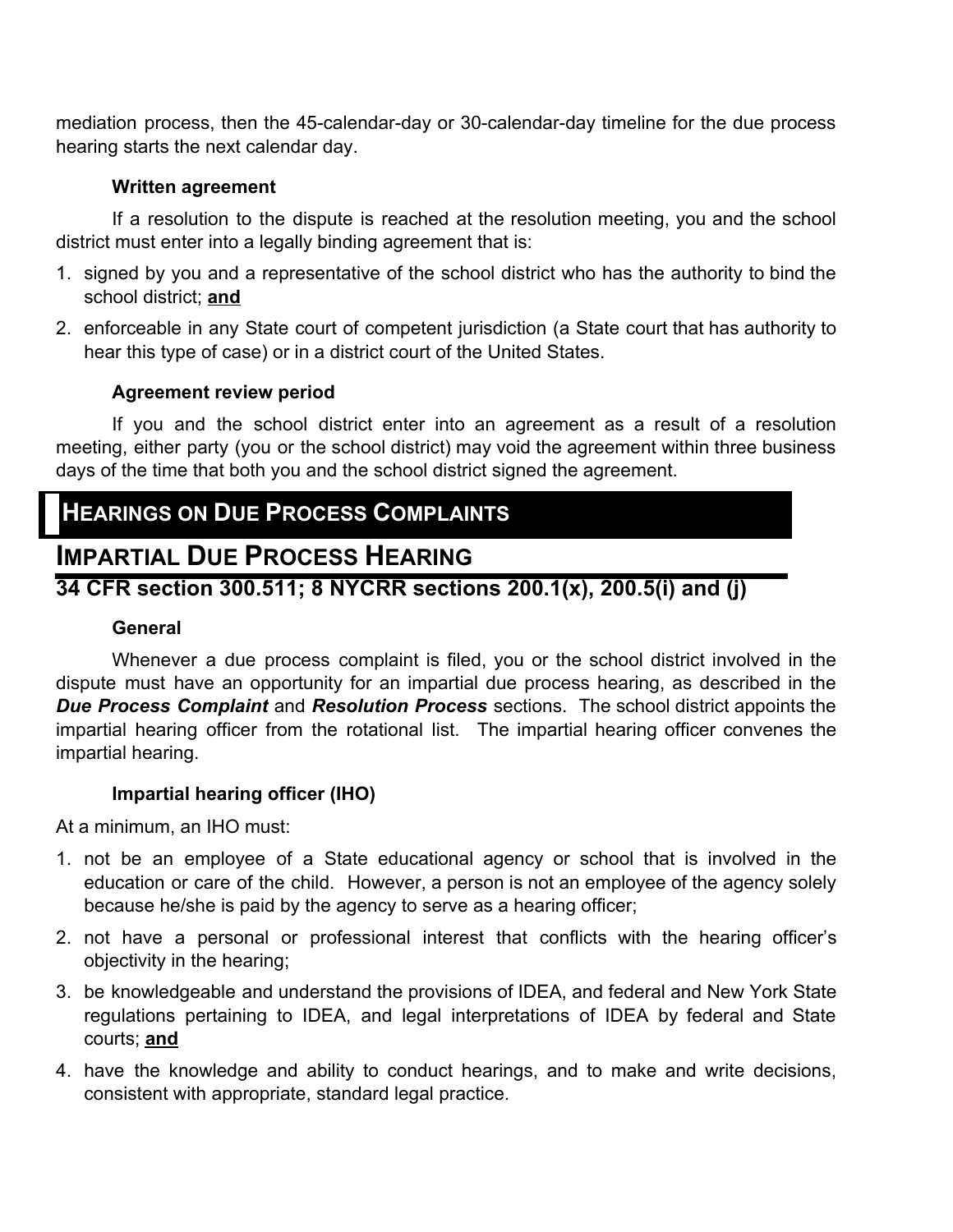Each school district must keep a list of those persons who serve as IHOs.

### **Subject matter of due process hearing**

The party (you or the school district) that requests the due process hearing may not raise issues at the due process hearing that were not addressed in the due process complaint notice, unless the other party agrees.

### **Timeline for requesting a hearing**

You or the school district must request an impartial hearing on a due process complaint within two years of the date you or the school district knew or should have known about the issue addressed in the complaint.

### **Exceptions to the timeline**

The above timeline does not apply to you if you could not file a due process complaint because:

- 1. the school district specifically misrepresented that it had resolved the problem or issue that you are raising in your complaint; **or**
- 2. the school district withheld information from you that it was required to provide to you under Part B of IDEA.

## **HEARING RIGHTS**

## **34 CFR section 300.512; 8 NYCRR section 200.5(j)**

### **General**

Any party to a due process hearing (including a hearing relating to disciplinary procedures) or an appeal, as described under the sub-heading *Appeal of decisions; impartial review* has the right to:

- 1. be accompanied and advised by a lawyer and/or persons with special knowledge or training regarding the problems of children with disabilities;
- 2. present evidence and confront, cross-examine, and require the attendance of witnesses;
- 3. prohibit the introduction of any evidence at the hearing that has not been disclosed to the other party at least five business days before the hearing;
- 4. obtain a written, or, at your option, electronic, word-for-word record of the hearing; **and**
- 5. obtain written, or, at your option, electronic findings of fact and decisions.

### **Additional disclosure of information**

At least five business days prior to a due process hearing, you and the school district must disclose to each other all evaluations completed by that date and recommendations based on those evaluations that you or the school district intend to use at the hearing.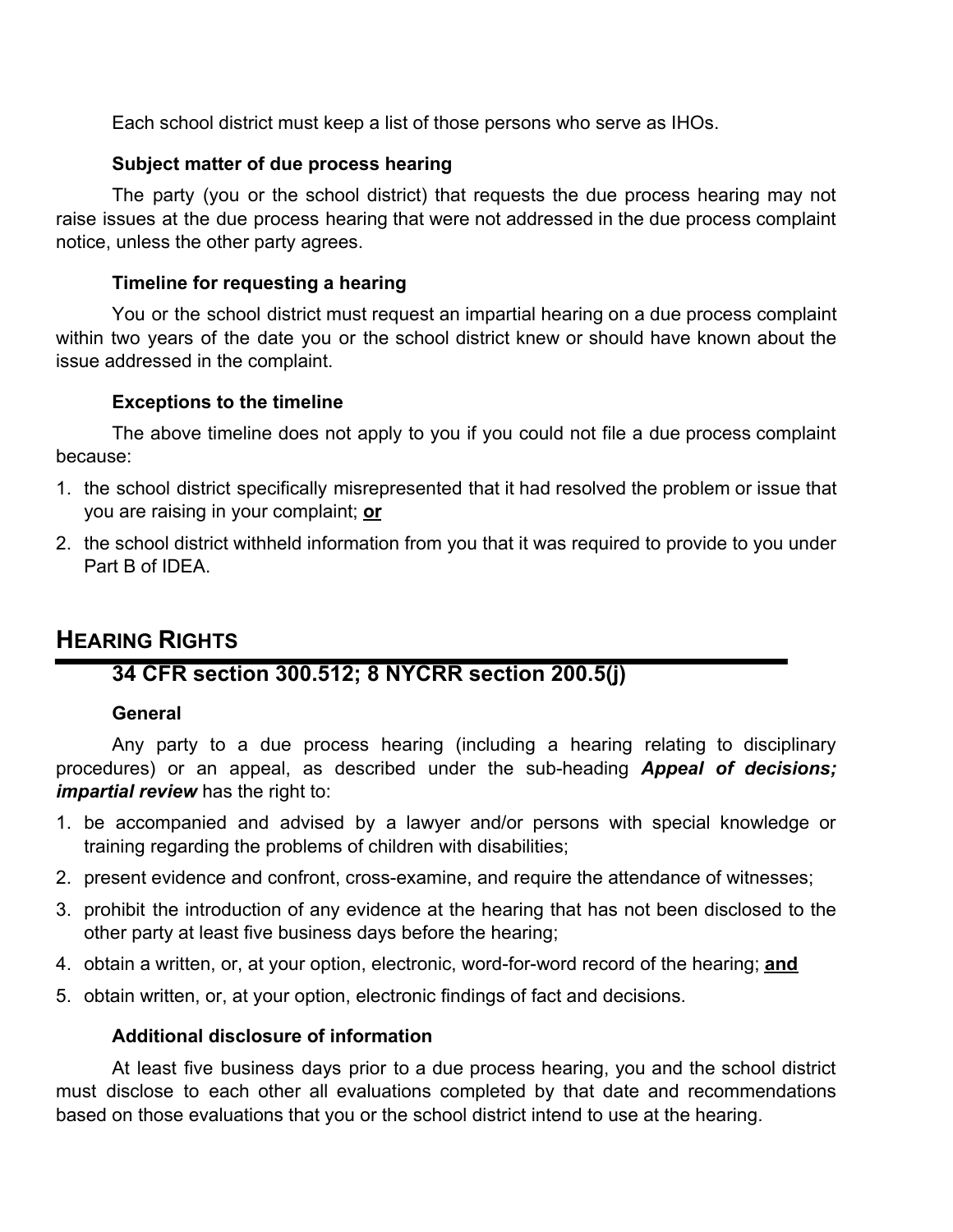An IHO may prevent any party that fails to comply with this requirement from introducing the relevant evaluation or recommendation at the hearing without the consent of the other party.

### **Parental rights at hearings**

You must be given the right to:

- 1. have your child present;
- 2. open the hearing to the public;
- 3. have the record of the hearing, the findings of fact and decisions provided to you at no cost; **and**
- 4. have an interpreter for the deaf or an interpreter fluent in your native language, if necessary, at no cost to you.

## **HEARING DECISIONS**

## **34 CFR section 300.513; 8 NYCRR section 200.5(j)**

#### **Decision of hearing officer**

An IHO's decision on whether your child received FAPE must be based on substantive grounds.

In matters alleging a procedural violation, an IHO may find that your child did not receive FAPE only if the procedural inadequacies:

- 1. interfered with your child's right to FAPE;
- 2. significantly interfered with your opportunity to participate in the decision-making process regarding the provision of FAPE to your child; **or**
- 3. caused a deprivation of an educational benefit.

### **Construction clause**

None of the provisions described above can be interpreted to prevent an IHO from ordering a school district to comply with the requirements in the procedural safeguards section of the federal regulations under Part B of IDEA (34 CFR sections 300.500 through 300.536).

None of the provisions under the headings: *Filing a Due Process Complaint; Due Process Complaint; Model Forms; Resolution Process; Impartial Due Process Hearing; Hearing Rights; and Hearing Decisions* (34 CFR sections 300.507 through 300.513), can affect your right to file an appeal of the due process hearing decision with the State Review Officer (SRO) (see heading **Appeals** - **Finality of Decision**).

#### **Separate request for a due process hearing**

Nothing in the procedural safeguards section of the federal regulations under Part B of IDEA (34 CFR sections 300.500 through 300.536) can be interpreted to prevent you from filing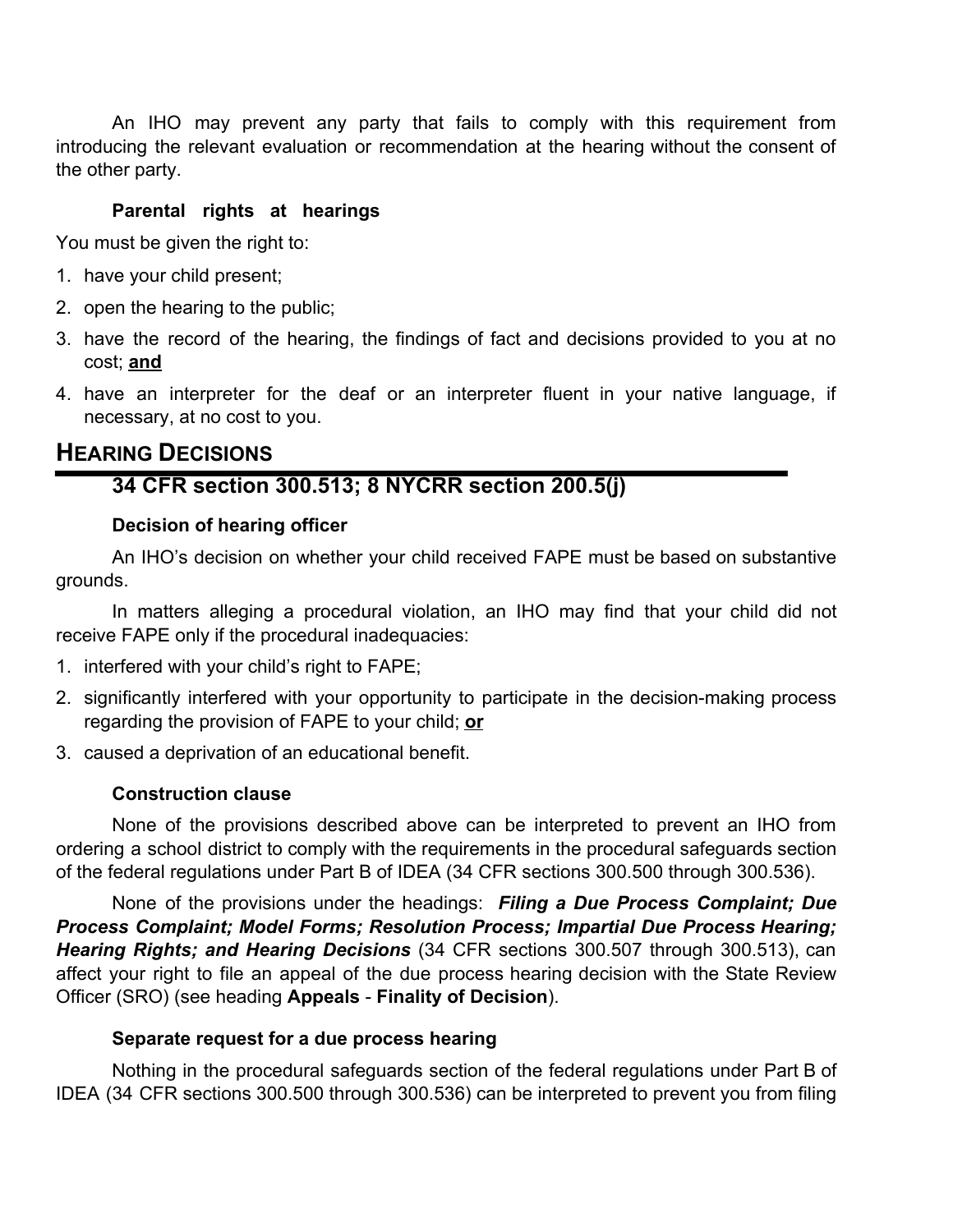a separate due process complaint on an issue separate from a due process complaint already filed.

# **APPEALS**

# **FINALITY OF DECISION; APPEAL; IMPARTIAL REVIEW**

## **34 CFR section 300.514; 8NYCRR section 200.5(k)**

### **Finality of hearing decision**

A decision made in a due process hearing (including a hearing relating to disciplinary procedures) is final, except that any party involved in the hearing (you or the school district) may appeal the decision to NYSED, Office of State Review.

## **State-level appeals of IHO decisions**

The decision made by the IHO is final unless you or the school district ask for a review of the decision of the IHO (called a request for review) by a State Review Officer (SRO). If you want to appeal the IHO decision to an SRO, a Notice of Intention to Seek Review (Form A) must be served on the school district **within 25 days from the date of the IHO's decision.** The notice of request for review (Form B) and request for review must be served by hand-delivery on the school district **within 40 days from the date of the IHO's decision**. The SRO



- 1. make a final decision within 30 calendar days. The SRO may extend the time beyond the 30 days upon good cause shown at the timely written request of you or the school district. The extension must be for a specific time.
- 2. mail copies of the written or, at your option, electronic findings of fact and the decision to you or your attorney and the board of education (BOE) within the 30-day period or time period as extended by the SRO as set forth above.

The rules for filing an appeal to the SRO can be found at: http://www.sro.nysed.gov.

If there is an appeal, the SRO must conduct an impartial review of the findings and decision appealed. The official conducting the review must:

- 1. examine the entire hearing record;
- 2. ensure that the procedures at the hearing were consistent with the requirements of due process;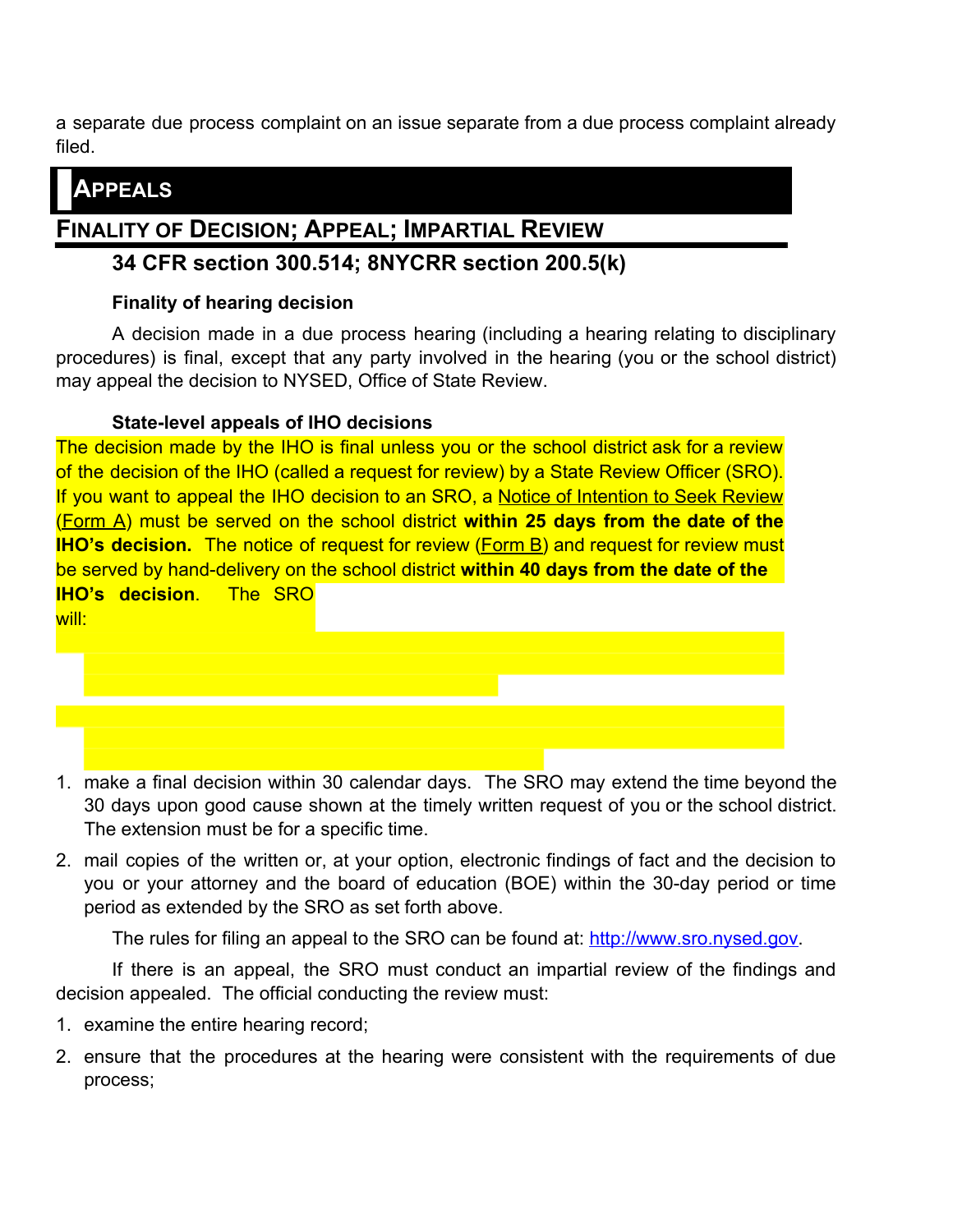- 3. seek additional evidence if necessary. If a hearing is held to receive additional evidence, the hearing rights described above under the heading *Hearing Rights* apply;
- 4. give the parties an opportunity for oral or written argument, or both, at the discretion of the reviewing official;
- 5. make an independent decision on completion of the review; **and**
- 6. give you and the school district a copy of the written, or, at your option, electronic findings of fact and decisions.

### **Finality of review decision**

The decision made by the SRO is final unless you or the school district brings a civil action, as described below.

## **TIMELINES AND CONVENIENCE OF HEARINGS AND REVIEWS**

## **34 CFR section 300.515; 8 NYCRR sections 200.5(j) and 200.16(h)**

The school district must ensure that, not later than 45 calendar days for school-age students or 30 calendar days for preschool students, after the expiration of the 30 calendar day period for resolution meetings **or**, as described under the sub-heading *Adjustments to the 30-calendar-day resolution period,* not later than 45 calendar days for school-age students or 30 calendar days for preschool students after the expiration of the adjusted time period:

1. a final decision is reached in the hearing; **and**

2. a copy of the decision is mailed to you and the school district. The SRO must ensure that not later than 30 calendar days after the receipt of a request for review or such time as extended by the SRO:

1. a final decision is reached in the review; **and**

2. a copy of the decision is mailed to you and the school district.

An IHO or a SRO may grant specific extensions of time beyond the periods described above (45-calendar-day for school-age or 30-calendar-day for preschool hearing decision timeline and 30-calendar-day SRO decision timeline) if you or the school district make a request for a specific extension of the timeline.

Each hearing and review involving oral arguments must be conducted at a time and place that is reasonably convenient to you and your child.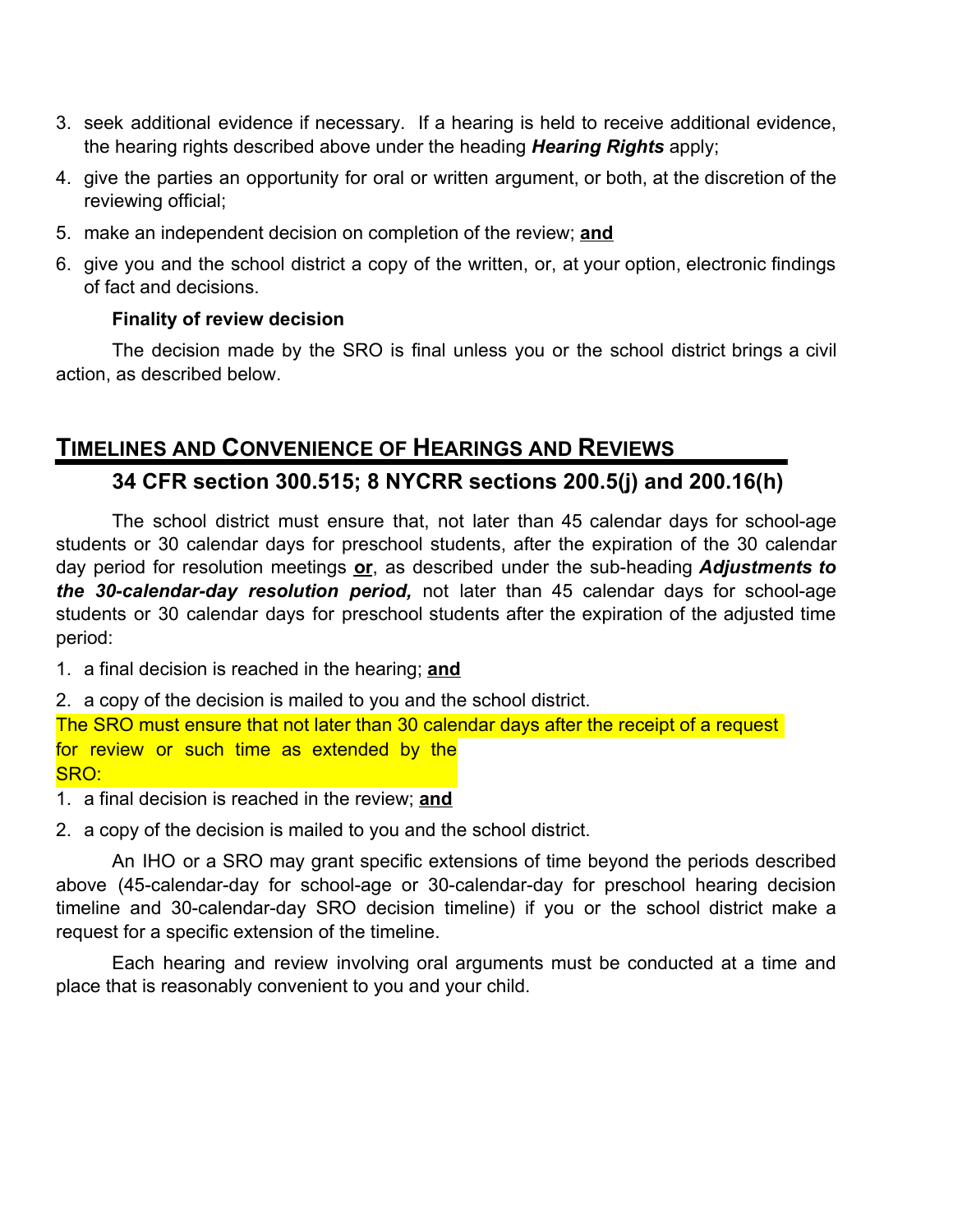# **CIVIL ACTIONS, INCLUDING THE TIME PERIOD IN WHICH TO FILE THOSE ACTIONS**

## **34 CFR section 300.516; 8 NYCRR section 200.5(k)**

### **General**

Any party (you or the school district) who does not agree with the findings and decision in the State-level review has the right to bring a civil action with respect to the matter that was the subject of the due process hearing (including a hearing relating to disciplinary procedures). The action may be brought in a State court of competent jurisdiction (a State court that has authority to hear this type of case) or in a district court of the United States without regard to the amount in dispute.

### **Time limitation**

The party (you or the school district) bringing the action have four months from the date of the decision of the SRO to file a civil action.

### **Additional procedures** In

any civil action, the court:

- 1. receives the records of the administrative proceedings;
- 2. hears additional evidence at your request or at the school district's request; **and**
- 3. bases its decision on the preponderance of the evidence and grants the relief that the court determines to be appropriate.

## **Jurisdiction of district courts**

The district courts of the United States have authority to rule on actions brought under Part B of IDEA without regard to the amount in dispute.

### **Rule of construction**

Nothing in Part B of IDEA restricts or limits the rights, procedures, and remedies available under the U.S. Constitution, the Americans with Disabilities Act of 1990, Title V of the Rehabilitation Act of 1973 (Section 504), or other federal laws protecting the rights of children with disabilities. However, before filing a civil action under these laws seeking relief that is also available under Part B of IDEA, the due process procedures described above must be exhausted to the same extent as would be required if the party filed the action under Part B of IDEA. This means that you may have remedies available under other laws that overlap with those available under IDEA, but in general, to obtain relief under those other laws, you must first use the available administrative remedies under IDEA (i.e., the due process complaint, resolution meeting, and impartial due process hearing procedures) before going directly into court.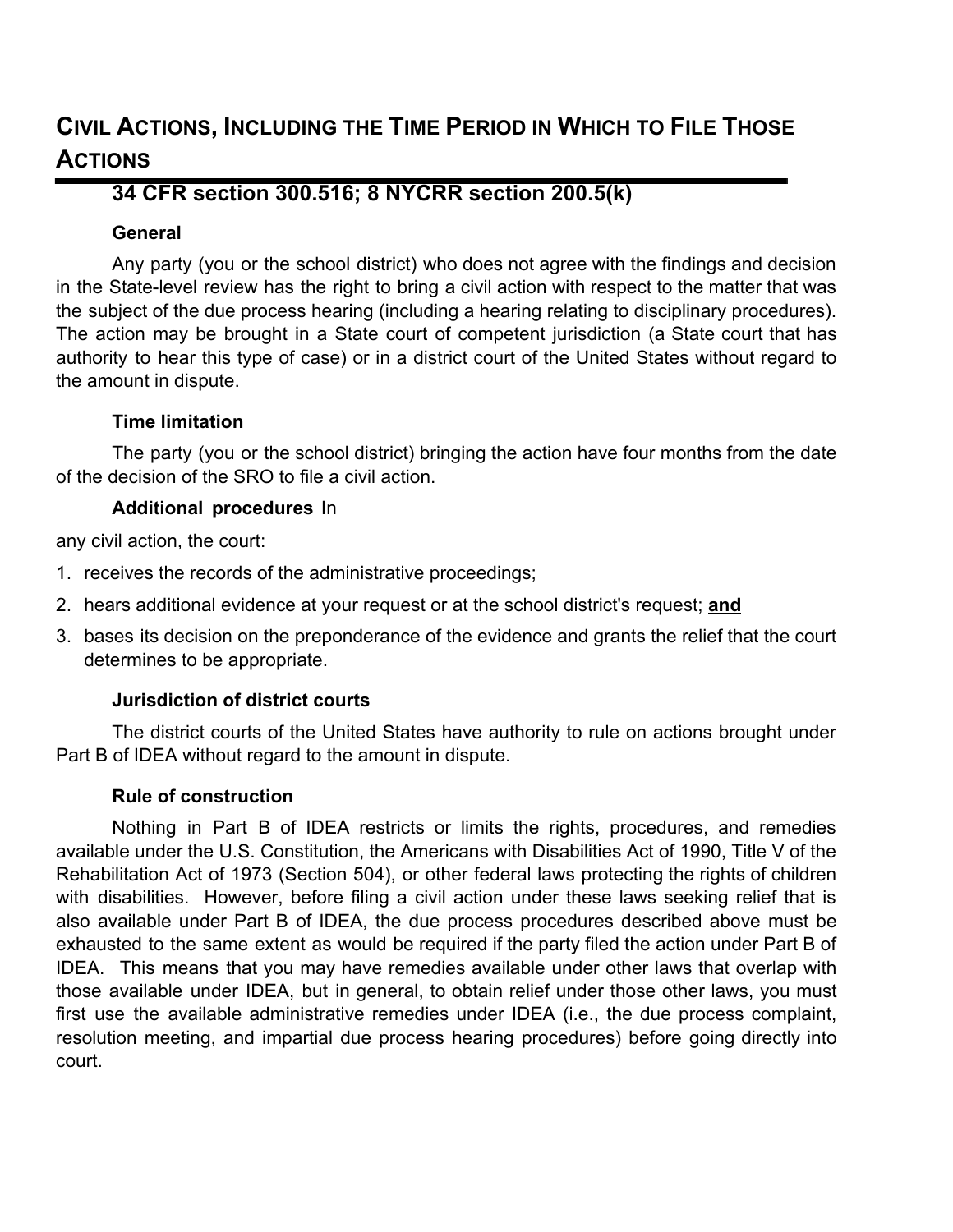# **ATTORNEYS' FEES**

## **34 CFR section 300.517**

### **General**

In any action or proceeding brought under Part B of IDEA, if you prevail, the court, in its discretion, may award reasonable attorneys' fees as part of the costs to you.

In any action or proceeding brought under Part B of IDEA, the court, in its discretion, may award reasonable attorneys' fees as part of the costs to a prevailing school district, or NYSED to be paid by your attorney, if the attorney: (a) filed a complaint or court case that the court finds is frivolous, unreasonable, or without foundation; **or** (b) continued to litigate after the litigation clearly became frivolous, unreasonable, or without foundation. **or**

In any action or proceeding brought under Part B of IDEA, the court, in its discretion, may award reasonable attorneys' fees as part of the costs to a prevailing state educational agency (SEA) or school district, to be paid by you or your attorney, if your request for a due process hearing or later court case was presented for any improper purpose, such as to harass, to cause unnecessary delay, or to unnecessarily increase the cost of the action or proceeding.

### **Award of fees**

A court awards reasonable attorneys' fees as follows:

- 1. Fees must be based on rates prevailing in the community in which the action or hearing began for the kind and quality of services furnished. No bonus or multiplier may be used in calculating the fees awarded.
- 2. Fees may not be awarded and related costs may not be reimbursed in any action or proceeding under Part B of IDEA for services performed after a written offer of settlement to you if:
	- a. the offer is made within the time prescribed by Rule 68 of the Federal Rules of Civil Procedure or, in the case of a due process hearing or State-level review, at any time more than 10 calendar days before the proceeding begins;
	- b. the offer is not accepted within 10 calendar days; **and**
	- c. the court or administrative hearing officer finds that the relief finally obtained by you is not more favorable to you than the offer of settlement.

Despite these restrictions, an award of attorneys' fees and related costs may be made to you if you prevail and you were substantially justified in rejecting the settlement offer.

3. Fees may not be awarded relating to any meeting of the CSE or CPSE unless the meeting is held as a result of an administrative proceeding or court action. *Fees also may not be awarded for a mediation as described under the heading Mediation*.

A resolution meeting, as described under the heading *Resolution meeting*, is not considered a meeting convened as a result of an administrative hearing or court action,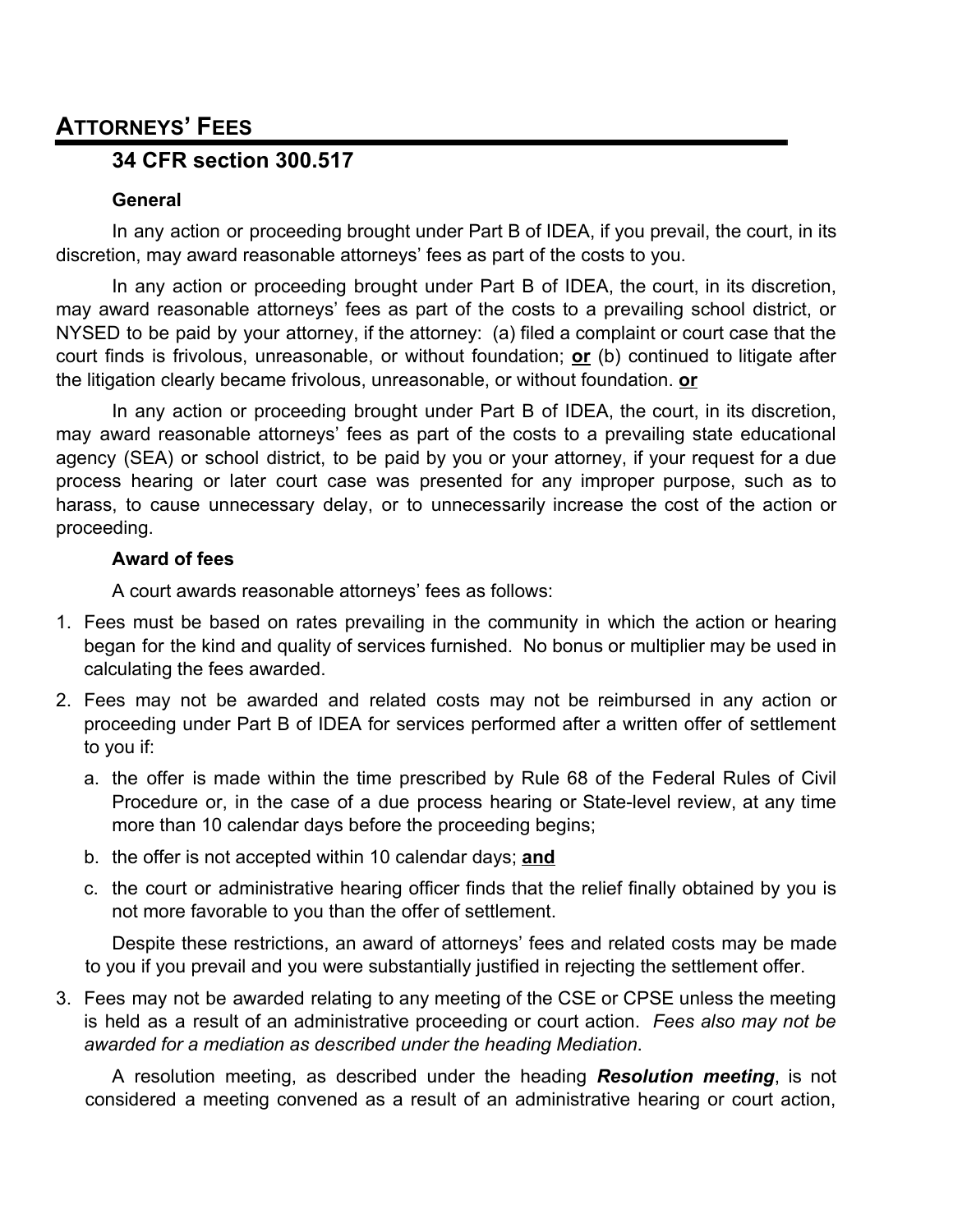and also is not considered an administrative hearing or court action for purposes of these attorneys' fees provisions.

The court reduces, as appropriate, the amount of the attorneys' fees awarded under Part B of IDEA, if the court finds that:

- 1. you, or your attorney, during the course of the action or proceeding, unreasonably delayed the final resolution of the dispute;
- 2. the amount of the attorneys' fees otherwise authorized to be awarded unreasonably exceeds the hourly rate prevailing in the community for similar services by attorneys of reasonably similar skill, reputation, and experience;
- 3. the time spent and legal services furnished were excessive considering the nature of the action or proceeding; **or**
- 4. the attorney representing you did not provide to the school district the appropriate information in the due process request notice as described under the heading *Due Process Complaint*.

However, the court may not reduce fees if the court finds that the State or school district unreasonably delayed the final resolution of the action or proceeding or there was a violation under the procedural safeguards provisions of Part B of IDEA.

# **PROCEDURES WHEN DISCIPLINING CHILDREN WITH DISABILITIES**

## **AUTHORITY OF SCHOOL PERSONNEL**

## **34 CFR section 300.530; 8 NYCRR sections 201.2 - 201.7**

### **Case-by-case determination**

School personnel may consider any unique circumstances on a case-by-case basis, when determining whether a change of placement, made in accordance with the following requirements related to discipline, is appropriate for a child with a disability who violates a school code of student conduct.

### **General**

The procedures for the discipline of students with disabilities must be in accordance with section 3214 of the Education Law and Part 201 of the Regulations of the Commissioner of Education. While the school has the authority to suspend or remove your child for violating the school's code of conduct, you and your child have certain rights throughout the process.

### **Rights that apply to all students**

1. To be notified immediately by telephone, if possible, and to receive written notice within 24 hours of a proposed suspension of five school days or less. The notice should describe the incident, proposed suspension and your child's rights. You also have the right to request an informal conference with the school principal, which will be held before the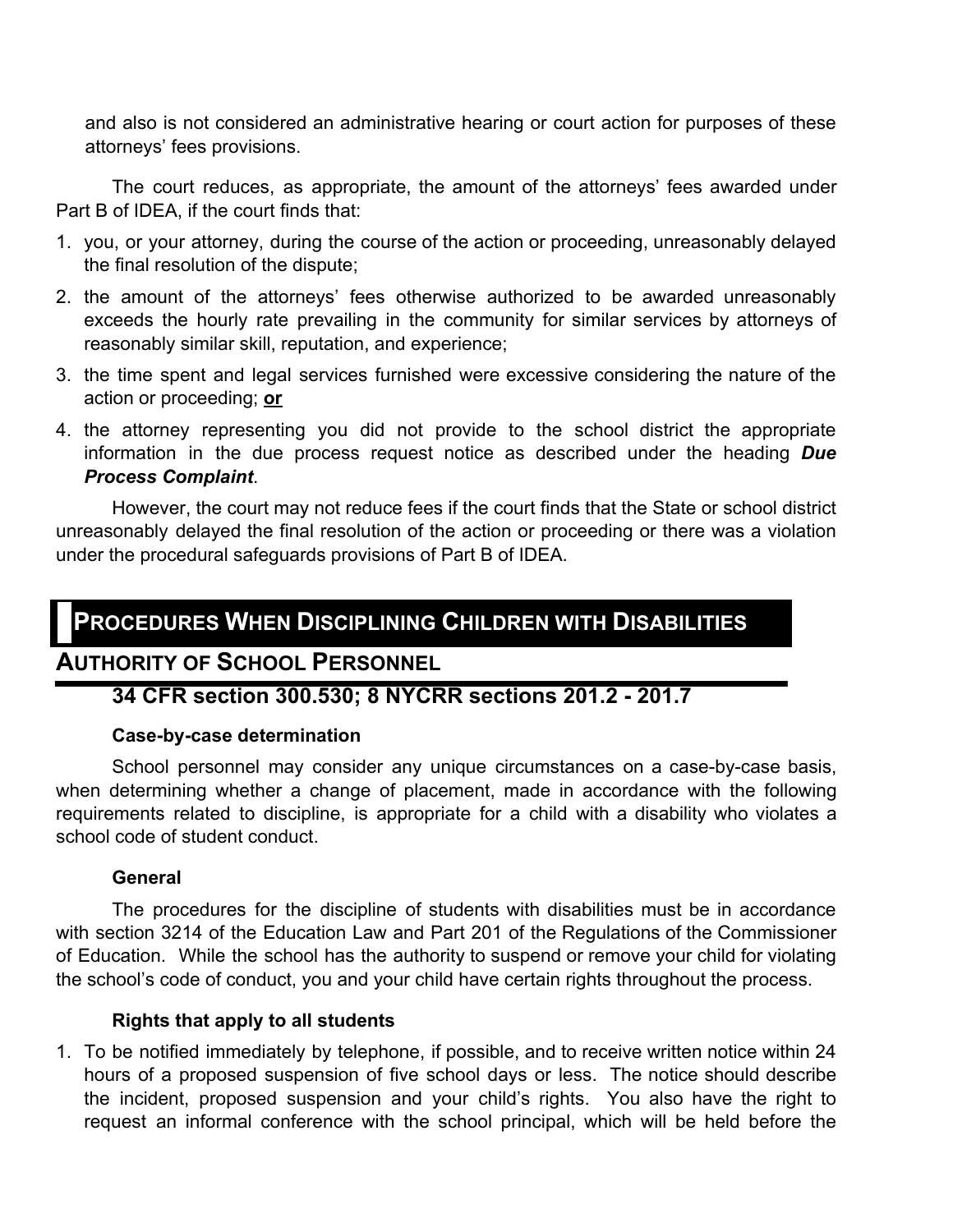suspension unless your child's presence in school poses a danger (in which case the informal conference can occur after your child is suspended).

- 2. To receive written notice of your opportunity for a superintendent's hearing, if the suspension is for more than five consecutive school days, which describes your child's rights to counsel and to question and present witnesses.
- 3. For your child to receive alternative instruction during the first ten days of any suspension or removal to the same extent as nondisabled students, if your child is of compulsory school age.

#### **Rights that apply to students with disabilities**

To the extent that they also take such action for children without disabilities, school personnel may, for not more than **10 school days** in a row, remove a child with a disability who violates a code of student conduct from his or her current placement to an appropriate interim alternative educational setting (IAES) which must be determined by the child's CSE or CPSE, another setting, or suspension. School personnel may also impose additional removals of the child of not more than **10 school days** in a row in that same school year for separate incidents of misconduct, as long as those removals do not constitute a change of placement (see *Change of Placement Because of Disciplinary Removals* for the definition, below).

Once a child with a disability has been removed from his or her current placement for a total of **10 school days** in the same school year, the school district must, during any subsequent days of removal in that school year, provide services to the extent required below under the sub-heading *Services*.

#### **Additional authority**

If the behavior that violated the student code of conduct was not a manifestation of the child's disability (see *Manifestation determination*, below) and the disciplinary change of placement would exceed **10 school days** in a row, school personnel may apply the disciplinary procedures to that child with a disability in the same manner and for the same duration as it would to children without disabilities, except that the school must provide services to that child as described below under *Services*. The child's CSE or CPSE determines the IAES for such services.

#### **Services**

The services that must be provided to a child with a disability who has been removed from the child's current placement may be provided in an IAES.

A school district is only required to provide services to a child with a disability who has been removed from his or her current placement for **10 school days or less** in that school year, if it provides services to a child without disabilities who has been similarly removed.

In New York State, the school district must provide alternative instruction to a student with a disability who has been suspended for less than 10 days in a school year if the student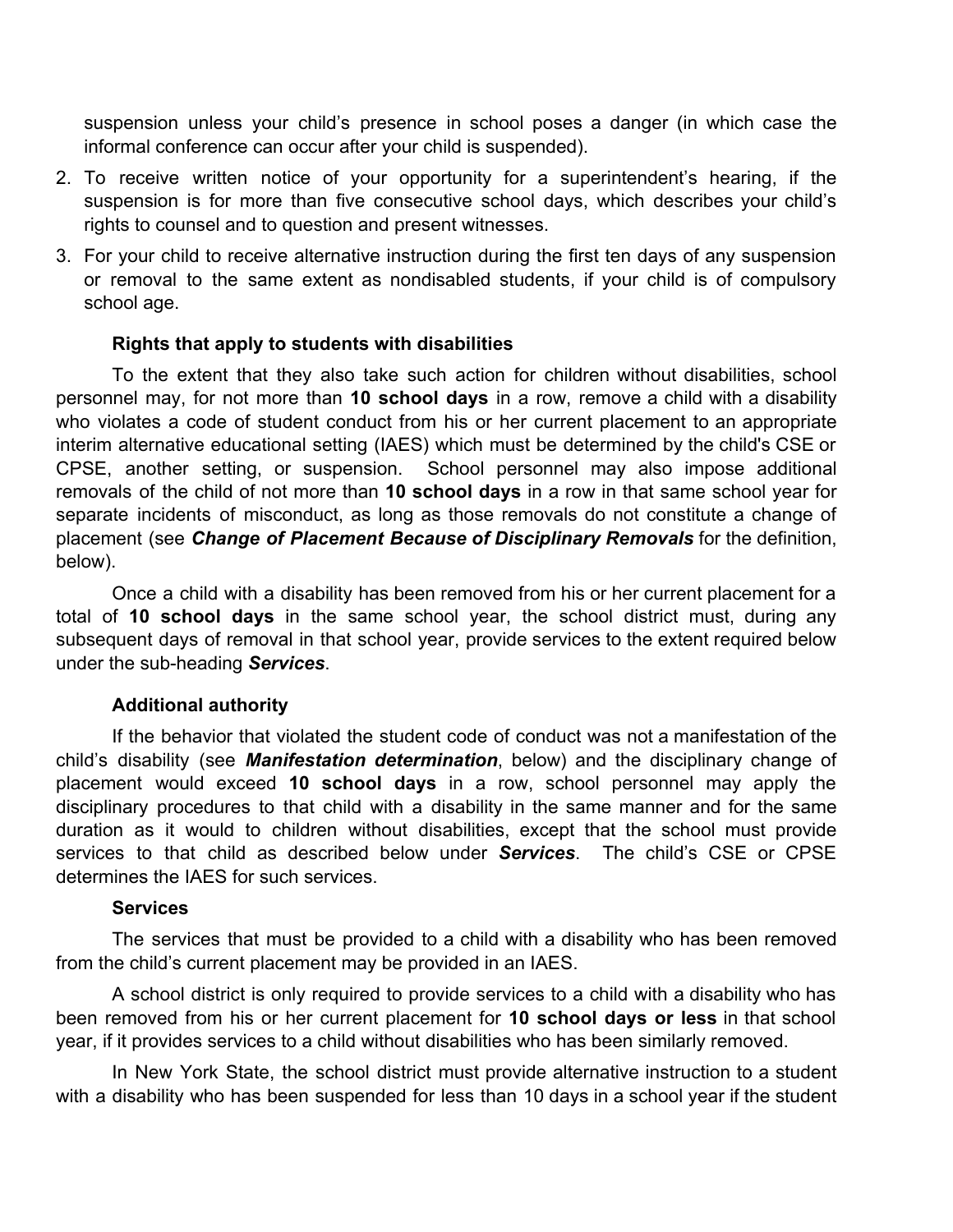is of compulsory school age. If the student is not of compulsory school age, alternative instruction must be provided if these services are provided to nondisabled students.

The education service requirements for students with disabilities during the first 10 days of suspension in a school year are the same as they are for nondisabled students. In New York State, alternative instruction must be provided for a minimum of one hour daily for an elementary student and two hours daily for a secondary student. If a student who is not of compulsory school age is suspended, the school district is not required to provide the student with the alternative instruction unless they provide this instruction to nondisabled students.

A child with a disability who is removed from the child's current placement for **more than 10 school days** must:

- 1. continue to receive educational services, so as to enable the child to continue to participate in the general education curriculum, although in another setting, and to progress toward meeting the goals set out in the child's IEP; **and**
- 2. receive, as appropriate, a functional behavioral assessment, and behavioral intervention services and modifications that are designed to address the behavior violation so that it does not happen again.

After a child with a disability has been removed from his or her current placement for **10 school days** in that same school year, and **if** the current removal is for **10 school days** in a row or less **and** if the removal is not a change of placement (see definition below), **then** school personnel, in consultation with at least one of the child's teachers, determine the extent to which services are needed to enable the child to continue to participate in the general education curriculum, although in another setting, and to progress toward meeting the goals set out in the child's IEP.

If the removal is a change of placement (see definition below), the child's CSE or CPSE determines the appropriate services to enable the child to continue to participate in the general education curriculum, although in another setting, and to progress toward meeting the goals set out in the child's IEP.

### **Manifestation determination**

Within **10 school days** of any decision to change the placement of a child with a disability because of a violation of a code of student conduct (except for a removal that is for **10 school days** in a row or less and not a change of placement), the school district, the parent, and relevant members of the CSE or CPSE (as determined by the parent and the school district) must review all relevant information in the student's file, including the child's IEP, any teacher observations, and any relevant information provided by the parents to determine:

- 1. if the conduct in question was caused by, or had a direct and substantial relationship to, the child's disability; **or**
- 2. if the conduct in question was the direct result of the school district's failure to implement the child's IEP.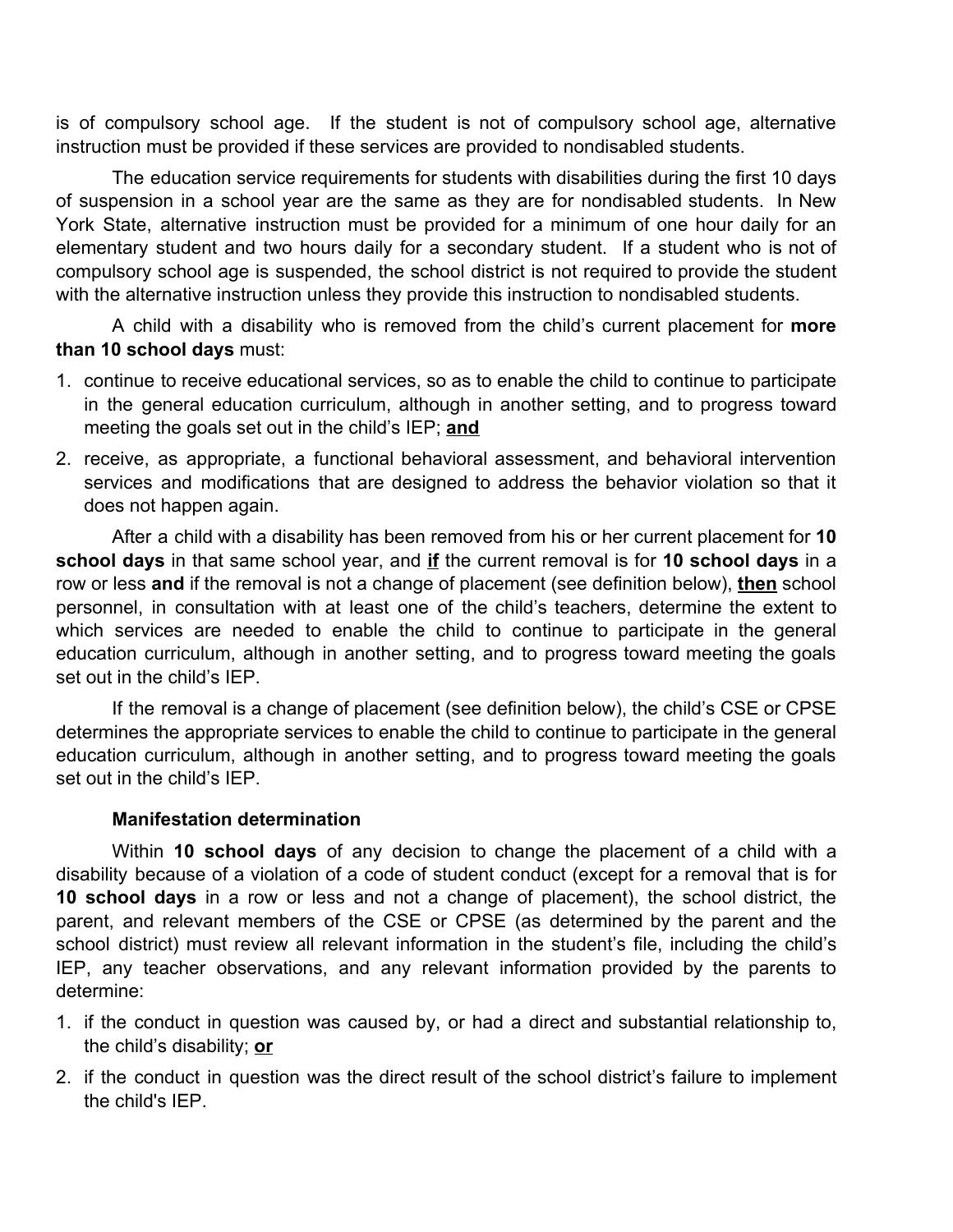If the school district, the parent, and relevant members of the child's CSE or CPSE determine that either of those conditions was met, the conduct must be determined to be a manifestation of the child's disability.

If the school district, the parent, and relevant members of the child's CSE or CPSE determine that the conduct in question was the direct result of the school district's failure to implement the IEP, the school district must take immediate action to remedy those deficiencies.

### **Determination that behavior was a manifestation of the child's disability**

If the school district, the parent, and relevant members of the CSE or CPSE determine that the conduct was a manifestation of the child's disability, the CSE or CPSE must either:

- 1. conduct a functional behavioral assessment, unless the school district had conducted a functional behavioral assessment before the behavior that resulted in the change of placement occurred, and implement a behavioral intervention plan for the child; **or**
- 2. if a behavioral intervention plan already has been developed, review the behavioral intervention plan, and modify it, as necessary, to address the behavior.

Except as described below under the sub-heading *Special circumstances*, the school district must return the child to the placement from which the child was removed, unless the parent and the district agree to a change of placement as part of the modification of the behavioral intervention plan.

### **Special circumstances**

Whether or not the behavior was a manifestation of the child's disability, school personnel may remove a student to an IAES (determined by the child's CSE or CPSE) for up to 45 school days, if the child:

- 1. carries a weapon (see the definition below) to school or has a weapon at school, on school premises, or at a school function under the jurisdiction of NYSED or a school district;
- 2. knowingly has or uses illegal drugs (see the definition below), or sells or solicits the sale of a controlled substance, (see the definition below), while at school, on school premises, or at a school function under the jurisdiction of NYSED or a school district; **or**
- 3. has inflicted serious bodily injury (see the definition below) upon another person while at school, on school premises, or at a school function under the jurisdiction of NYSED or a school district.

### **Definitions**

*Controlled substance* means a drug or other substance identified under schedules I, II, III, IV, or V in section 202(c) of the Controlled Substances Act (21 U.S.C. 812(c)). *Illegal drug* means a controlled substance; but does not include a controlled substance that is legally possessed or used under the supervision of a licensed health-care professional or that is legally possessed or used under any other authority under that Act or under any other provision of federal law.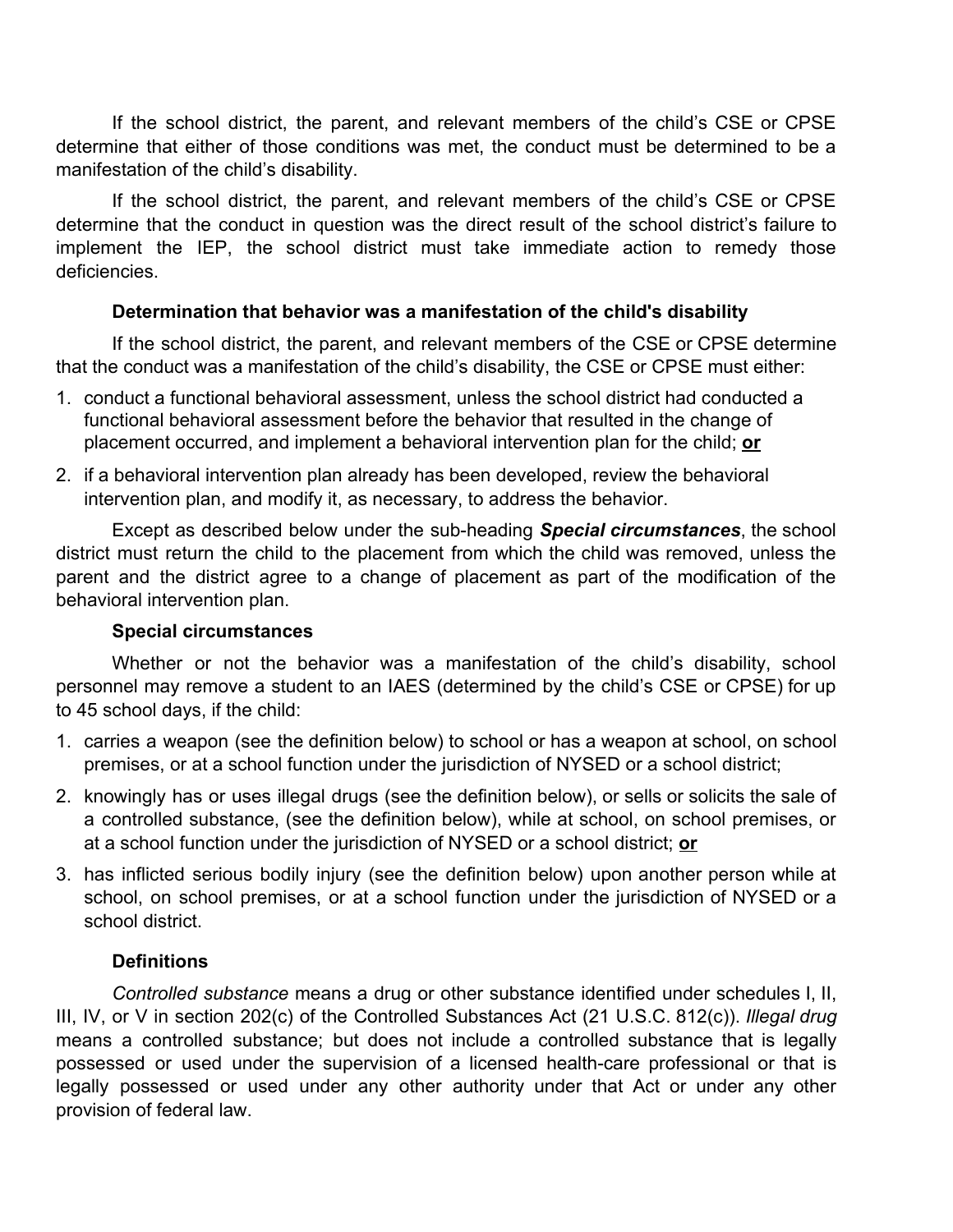*Serious bodily injury* has the meaning given the term ''serious bodily injury'' under paragraph (3) of subsection (h) of section 1365 of title 18, United States Code.

*Weapon* has the meaning given the term ''dangerous weapon'' under paragraph (2) of the first subsection (g) of section 930 of title 18, United States Code.

### **Notification**

On the date it makes the decision to make a removal that is a change of placement of the child because of a violation of a code of student conduct, the school district must notify the parents of that decision, and provide the parents with a procedural safeguards notice.

# **CHANGE OF PLACEMENT BECAUSE OF DISCIPLINARY REMOVALS**

## **34 CFR section 300.536; 8 NYCRR section 201.2**

A removal of a child with a disability from the child's current educational placement is a

### **change of placement** if:

- 1. the removal is for more than 10 school days in a row; **or**
- 2. the child has been subjected to a series of removals that constitute a pattern because:
	- a. the series of removals total more than 10 school days in a school year;
	- b. the child's behavior is substantially similar to the child's behavior in previous incidents that resulted in the series of removals; and
	- c. of such additional factors as the length of each removal, the total amount of time the child has been removed, and the proximity of the removals to one another.

Whether a pattern of removals constitutes a change of placement is determined on a case-by-case basis by the school district and, if challenged, is subject to review through due process and judicial proceedings.

## **DETERMINATION OF SETTING**

## **34 CFR section 300.531; 8 NYCRR section 201.10**

The CSE or CPSE must determine the IAES for removals that are **changes of placement**, and removals under the headings *Additional authority* and *Special circumstances*, above.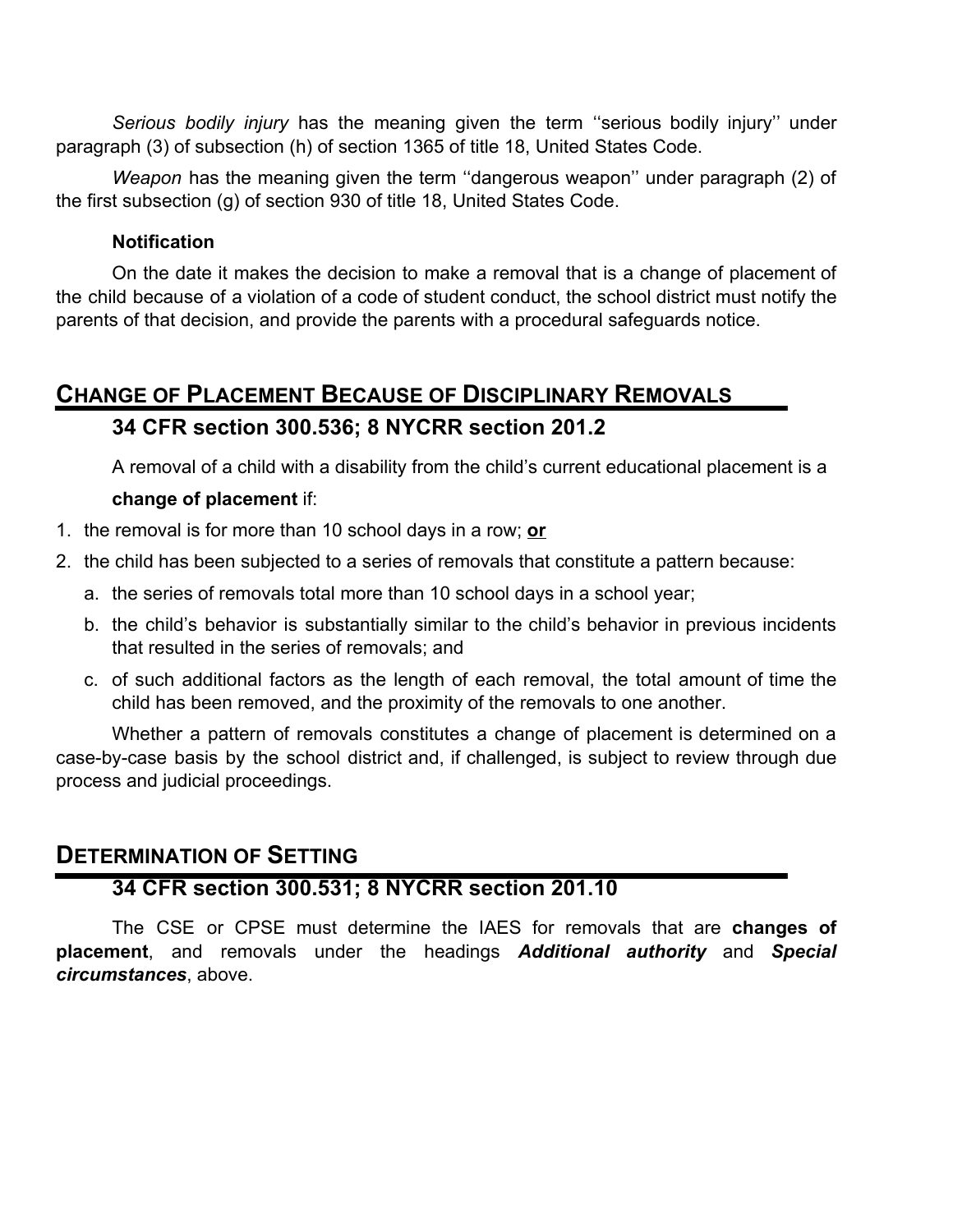## **APPEAL**

## **34 CFR section 300.532; 8 NYCRR section 201.11**

### **General**

The parent of a child with a disability may file a due process complaint (see above) to request a due process hearing if he or she disagrees with:

1. any decision regarding placement made under these discipline provisions; **or** 2.

the manifestation determination described above.

The school district may file a due process complaint (see above) to request a due process hearing if it believes that maintaining the current placement of the child is substantially likely to result in injury to the child or to others.

## **Authority of impartial hearing officer**

A hearing officer that meets the requirements described under the sub-heading *Impartial Hearing Officer* must conduct the due process hearing and make a decision. The hearing officer may:

- 1. return the child with a disability to the placement from which the child was removed if the hearing officer determines that the removal was a violation of the requirements described under the heading *Authority of School Personnel*, or that the child's behavior was a manifestation of the child's disability; **or**
- 2. order a change of placement of the child with a disability to an appropriate IAES for not more than 45 school days if the hearing officer determines that maintaining the current placement of the child is substantially likely to result in injury to the child or to others.

These hearing procedures may be repeated, if the school district believes that returning the child to the original placement is substantially likely to result in injury to the child or to others.

Whenever a parent or a school district files a due process complaint to request such a hearing, a hearing must be held that meets the requirements described under the headings *Due Process Complaint Procedures, Hearings on Due Process Complaints*, and *Appeal of decisions; impartial review* except as follows:

1. The school district must arrange for an expedited due process hearing, which must occur within **20** school days of the date the hearing is requested and must result in a

determination within **10** school days after the hearing.

2. Unless the parents and the school district agree in writing to waive the meeting, or agree to use mediation, a resolution meeting must occur within **seven** calendar days of receiving notice of the due process complaint. The hearing may proceed unless the matter has been resolved to the satisfaction of both parties within **15** calendar days of receipt of the due process complaint.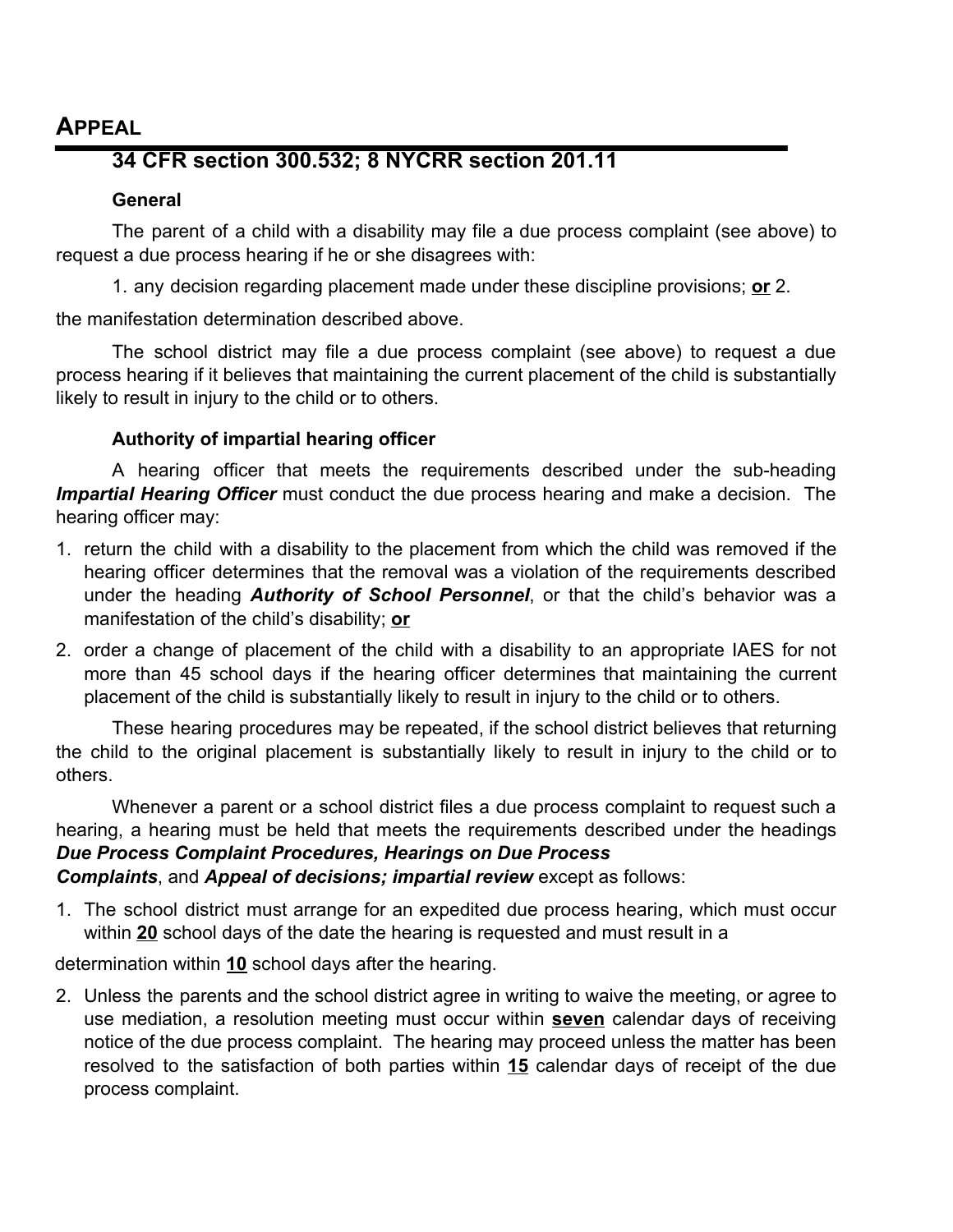A party may appeal the decision in an expedited due process hearing in the same way as they may for decisions in other due process hearings (see *Appeals*, above).

# **PLACEMENT DURING APPEALS**

## **34 CFR section 300.533; 8 NYCRR section 201.10**

When, as described above, the parent or school district has filed a due process complaint related to disciplinary matters, the child must (unless the parent and NYSED or school district agree otherwise) remain in IAES pending the decision of the IHO, or until the expiration of the time period of removal as provided for and described under the heading *Authority of School Personnel*, whichever occurs first.

# **PROTECTIONS FOR CHILDREN NOT YET ELIGIBLE FOR SPECIAL EDUCATION AND RELATED SERVICES**

## **34 CFR section 300.534; 8 NYCRR section 201.5**

### **General**

If a child has not been determined eligible for special education and related services and violates a code of student conduct, but the school district had knowledge (as determined below) before the behavior that brought about the disciplinary action occurred, that the child was a child with a disability, then the child may assert any of the protections described in this notice.

### **Basis of knowledge for disciplinary matters**

A school district must be deemed to have knowledge that a child is a child with a disability if, before the behavior that brought about the disciplinary action occurred:

- 1. the parent of the child expressed concern in writing that the child is in need of special education and related services to supervisory or administrative personnel of the appropriate educational agency, or a teacher of the child;
- 2. the parent requested an evaluation related to eligibility for special education and related services under Part B of IDEA; **or**
- 3. the child's teacher, or other school district personnel expressed specific concerns about a pattern of behavior demonstrated by the child directly to the school district's director of special education or to other supervisory personnel of the school district.

## **Exception**

A school district would not be deemed to have such knowledge if: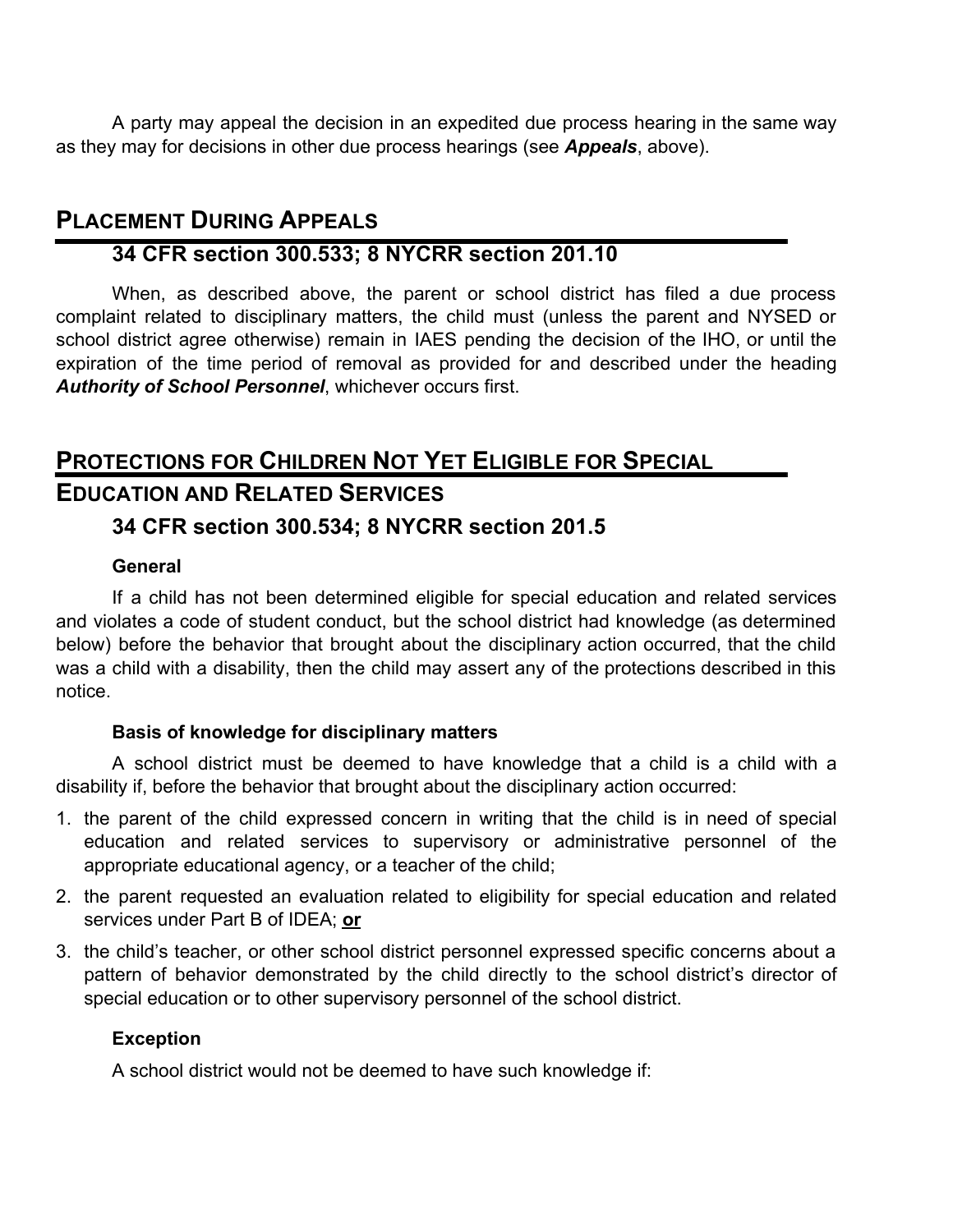- 1. the child's parent has not allowed an evaluation of the child or refused special education services; **or**
- 2. the child has been evaluated and determined to not be a child with a disability under Part B of IDEA.

### **Conditions that apply if there is no basis of knowledge**

If prior to taking disciplinary measures against the child, a school district does not have knowledge that a child is a child with a disability, as described above under the subheadings *Basis of knowledge for disciplinary matters* and *Exception*, the child may be subjected to the disciplinary measures that are applied to children without disabilities who engaged in comparable behaviors.

However, if a request is made for an evaluation of a child during the time period in which the child is subjected to disciplinary measures, the evaluation must be conducted in an expedited manner.

Until the evaluation is completed, the child remains in the educational placement determined by school authorities, which can include suspension or expulsion without educational services.

If the child is determined to be a child with a disability, taking into consideration information from the evaluation conducted by the school district, and information provided by the parents, the school district must provide special education and related services in accordance with Part B of IDEA, including the disciplinary requirements described above.

# **REFERRAL TO AND ACTION BY LAW ENFORCEMENT AND JUDICIAL AUTHORITIES**

## **34 CFR section**

### **300.535**

Part B of IDEA does not:

- 1. prohibit an agency from reporting a crime committed by a child with a disability to appropriate authorities; **or**
- 2. prevent State law enforcement and judicial authorities from exercising their responsibilities with regard to the application of federal and State law to crimes committed by a child with a disability.

### **Transmittal of records**

If a school district reports a crime committed by a child with a disability, the school district: 1. must ensure that copies of the child's special education and disciplinary records are transmitted for consideration by the authorities to whom the agency reports the crime; **and**

2. may transmit copies of the child's special education and disciplinary records only to the extent permitted by FERPA.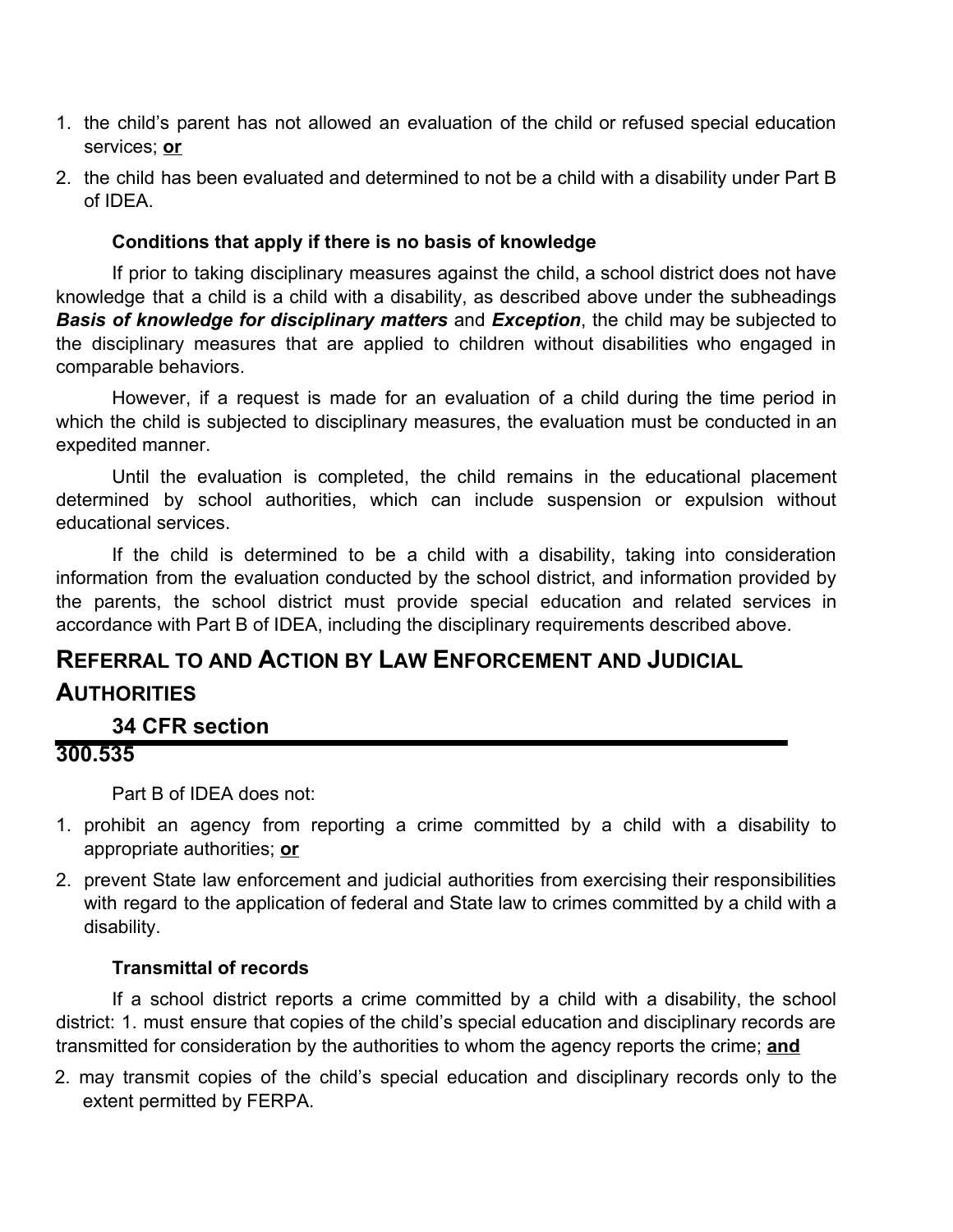## **CHILDREN WITH DISABILITIES COVERED BY PUBLIC INSURANCE**

## **34 CFR section 300.154(d); 8 NYCRR sections 200.5(b)(8)**

A school district may use the parent's or child's public benefits or insurance programs (such as Medicaid) to provide or pay for special education and related services. In order to bill public benefits or insurance programs, the school district must:

- 1. obtain your written consent (consistent with the section under the heading **Parental Consent – Definition)** before accessing your or your child's public benefits or insurance for the first time; and
- 2. provide you with a written notification before accessing your or your child's public benefits or insurance for the first time and annually thereafter. This written notification must inform you that:
	- a) you are not required to sign up for or enroll in public benefits in order for your child to receive FAPE;
	- b) you are not required to incur an out-of-pocket expense, such as the payment of a deductible or co-pay amount incurred in filing a claim for services;
	- c) the district may not use your child's benefits under a public benefits or insurance program if that use would:
		- decrease available lifetime coverage or other insured benefit;
		- result in your family paying for services that would otherwise be covered by the public benefits or insurance program and that are required for your child outside of the time your child is in school;
		- increase premiums or lead to the discontinuation of benefits or insurance; or
		- risk loss of eligibility for home and community-based waivers, based aggregate health-related expenditures.
	- d) your refusal or withdrawal of consent to allow access to your public benefits or insurance does not relieve the school district of its responsibility to ensure that all IEP services are provided at no cost to you; and
	- e) you may withdraw your consent at any time.

## **CHILDREN WITH DISABILITIES COVERED BY PRIVATE INSURANCE**

## **34 CFR section 300.154(e); 8 NYCRR sections 200.5(b)(9)**

With regard to services required to provide FAPE to your child, the school district may access your private insurance proceeds only if you provide consent consistent with the section under the heading *Parental Consent - Definition*

Each time the school district proposes to access your private insurance proceeds, it must: • obtain your consent; and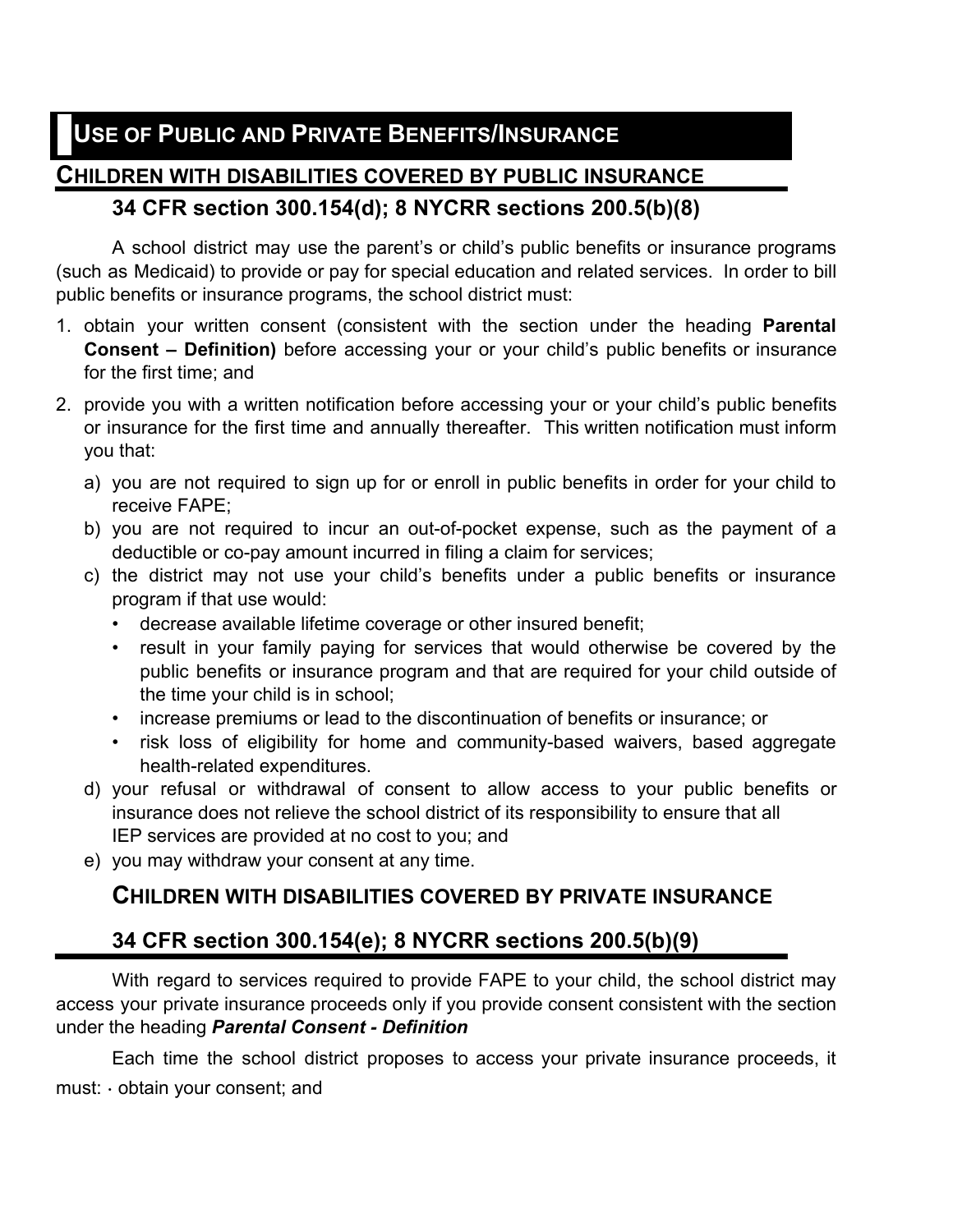• inform you that your refusal to permit the school district to access your private insurance does not relieve the school district of its responsibility to ensure that all required services are provided at no cost to you.

The school district may use its Part B IDEA funds to pay the costs that you might otherwise have to pay to use your benefits or insurance (e.g., the deductible or co-pay).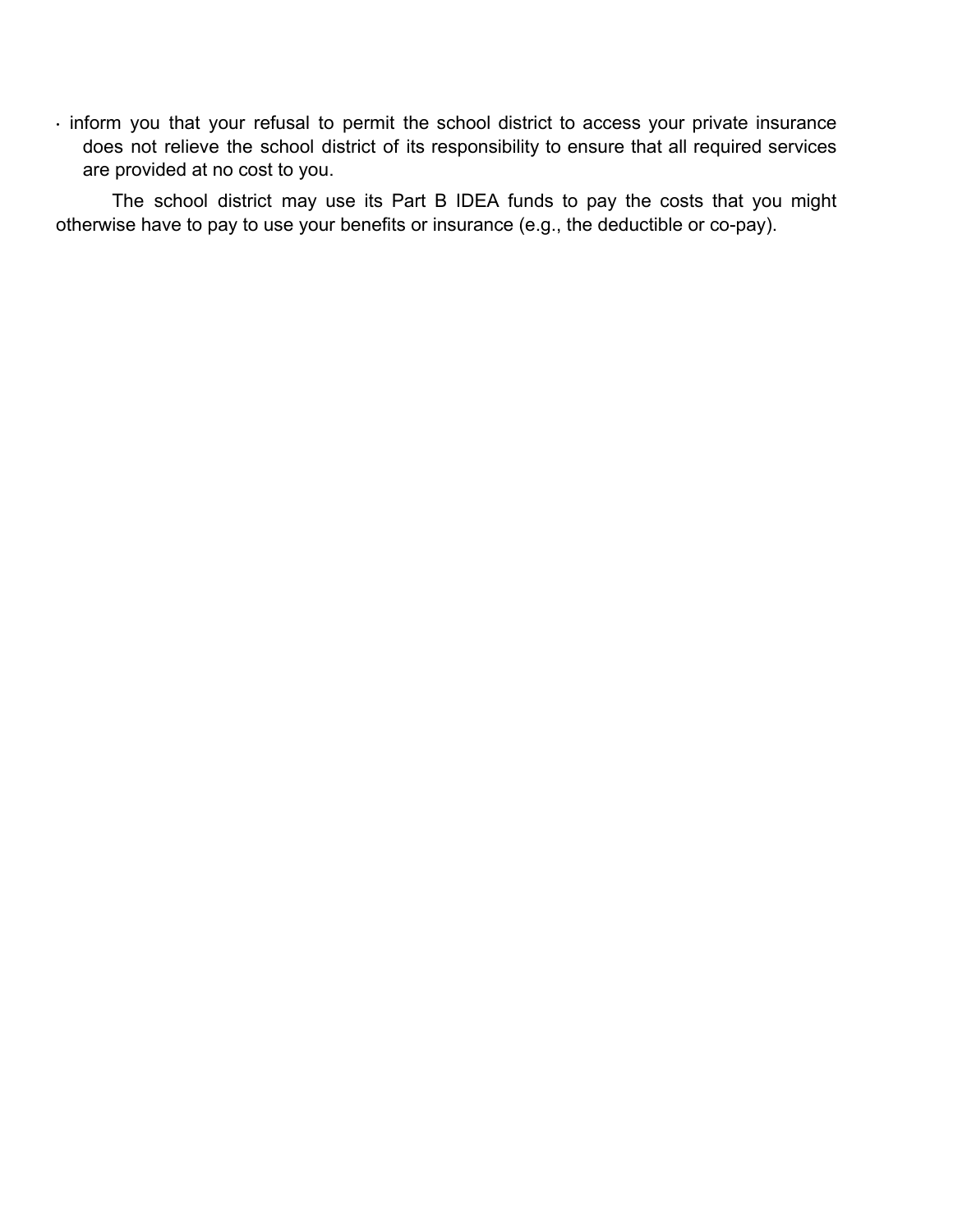# **REQUIREMENTS FOR UNILATERAL PLACEMENT BY PARENTS OF CHILDREN IN PRIVATE SCHOOLS AT PUBLIC EXPENSE**

## **GENERAL**

## **34 CFR section 300.148**

Part B of IDEA does not require a school district to pay for the cost of education, including special education and related services, of your child with a disability at a private school or facility if the school district made FAPE available to your child and you choose to place the child in a private school or facility. However, the school district where the private school is located must include your child in the population whose needs are addressed under the Part B provisions regarding children who have been placed by their parents in a private school under 34 CFR sections 300.131 through 300.144.

### **Reimbursement for private school placement**

If your child previously received special education and related services under the authority of a school district, and you choose to enroll your child in a private preschool, elementary school, or secondary school without the consent of or referral by the school district, a court or a hearing officer may require the agency to reimburse you for the cost of that enrollment if the court or an IHO finds that the agency had not made FAPE available to your child in a timely manner prior to that enrollment and that the private placement is appropriate. An IHO or court may find your placement to be appropriate, even if the placement does not meet the State standards that apply to education provided by NYSED and school districts.

### **Limitation on reimbursement**

The cost of reimbursement described in the paragraph above may be reduced or denied:

- 1. if: (a) At the most recent CSE or CPSE meeting that you attended prior to your removal of your child from the public school, you did not inform the CSE or CPSE that you were rejecting the placement proposed by the school district to provide FAPE to your child, including stating your concerns and your intent to enroll your child in a private school at public expense; or (b) At least 10 business days (including any holidays that occur on a business day) prior to your removal of your child from the public school, you did not give written notice to the school district of that information;
- 2. if, prior to your removal of your child from the public school, the school district provided prior written notice to you, of its intent to evaluate your child (including a statement of the purpose of the evaluation that was appropriate and reasonable), but you did not make the child available for the evaluation; **or**
- 3. upon a court's finding that your actions were unreasonable.

However, the cost of reimbursement: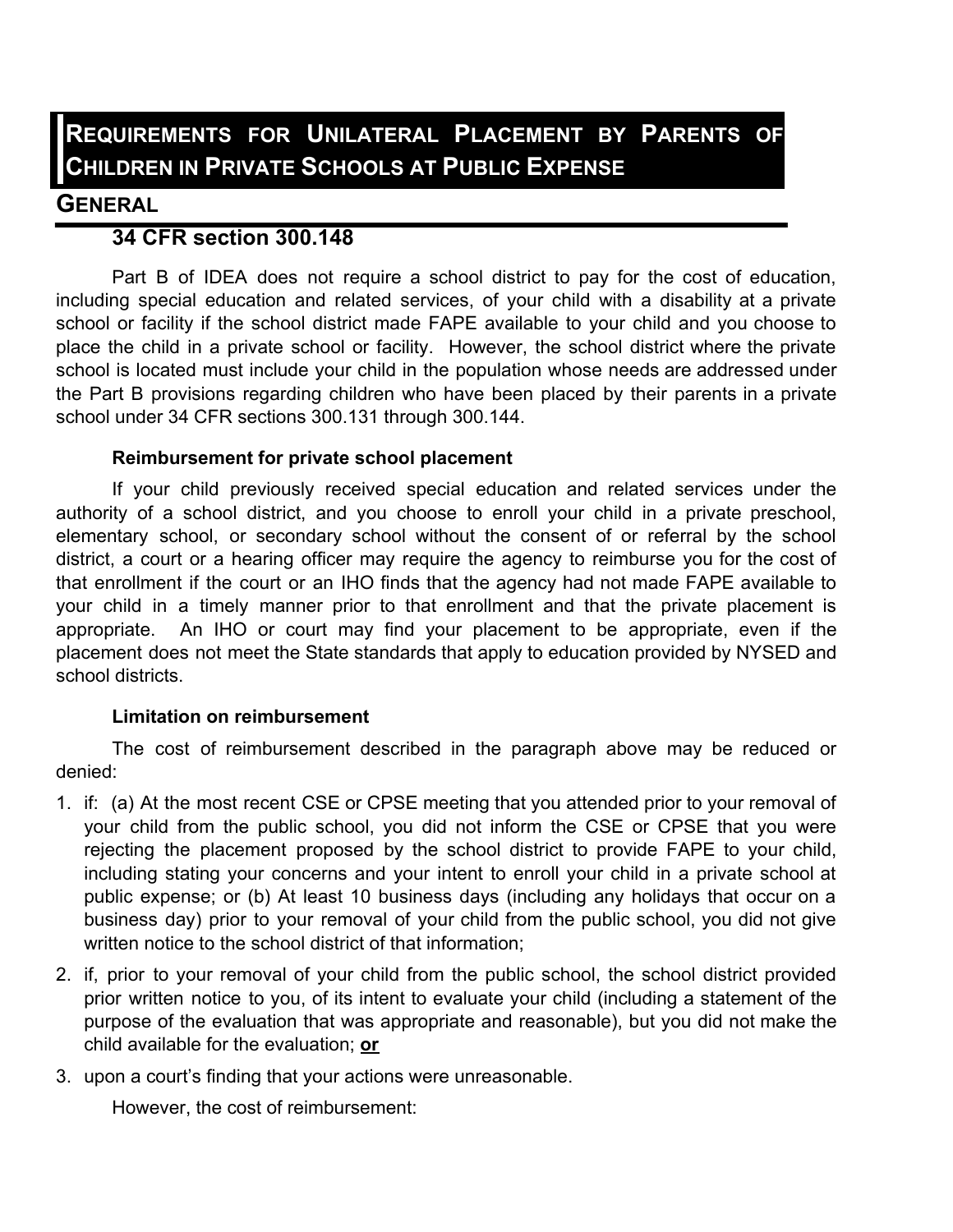- 1. must not be reduced or denied for failure to provide the notice if: (a) the school prevented you from providing the notice; (b) you had not received notice of your responsibility to provide the notice described above; or (c) compliance with the requirements above would likely result in physical harm to your child; **and**
- 2. may, in the discretion of the court or an IHO, not be reduced or denied for the parents' failure to provide the required notice if: (a) the parent is not literate or cannot write in English; or (b) compliance with the above requirement would likely result in serious emotional harm to the child.

## **RESOURCES**

**USDOE - IDEA Site -** (includes Part 300 of the Code of Federal Regulations) http://idea.ed.gov/

**New York State Education Department -** http://www.nysed.gov/home.html

**Office of Special Education -** http://www.p12.nysed.gov/specialed/

**Parts 200 and 201 of the Regulations of the Commissioner of Education**  http://www.p12.nysed.gov/specialed/lawsregs/part200.htm

**Office of Special Education updates -** http://www.p12.nysed.gov/specialed/timely.htm

#### **Special Education Quality Assurance Regional Offices –**

General Information - http://www.p12.nysed.gov/specialed/quality/home.html Location of Offices - http://www.p12.nysed.gov/specialed/quality/qaoffices.htm (also listed on next page)

#### **Central**

NYS Education Department Special Education Quality Assurance Hughes State Office Building 333 E. Washington Street, Suite 210 Syracuse, NY 13202 **(315) 428-4556** (315) 428-4555 (fax)

#### **New York City**

NYS Education Department Special Education Quality Assurance 55 Hanson Place, Room 545 Brooklyn, NY 11217-1580 **(718) 722-4544** (718) 722-2032 (fax)